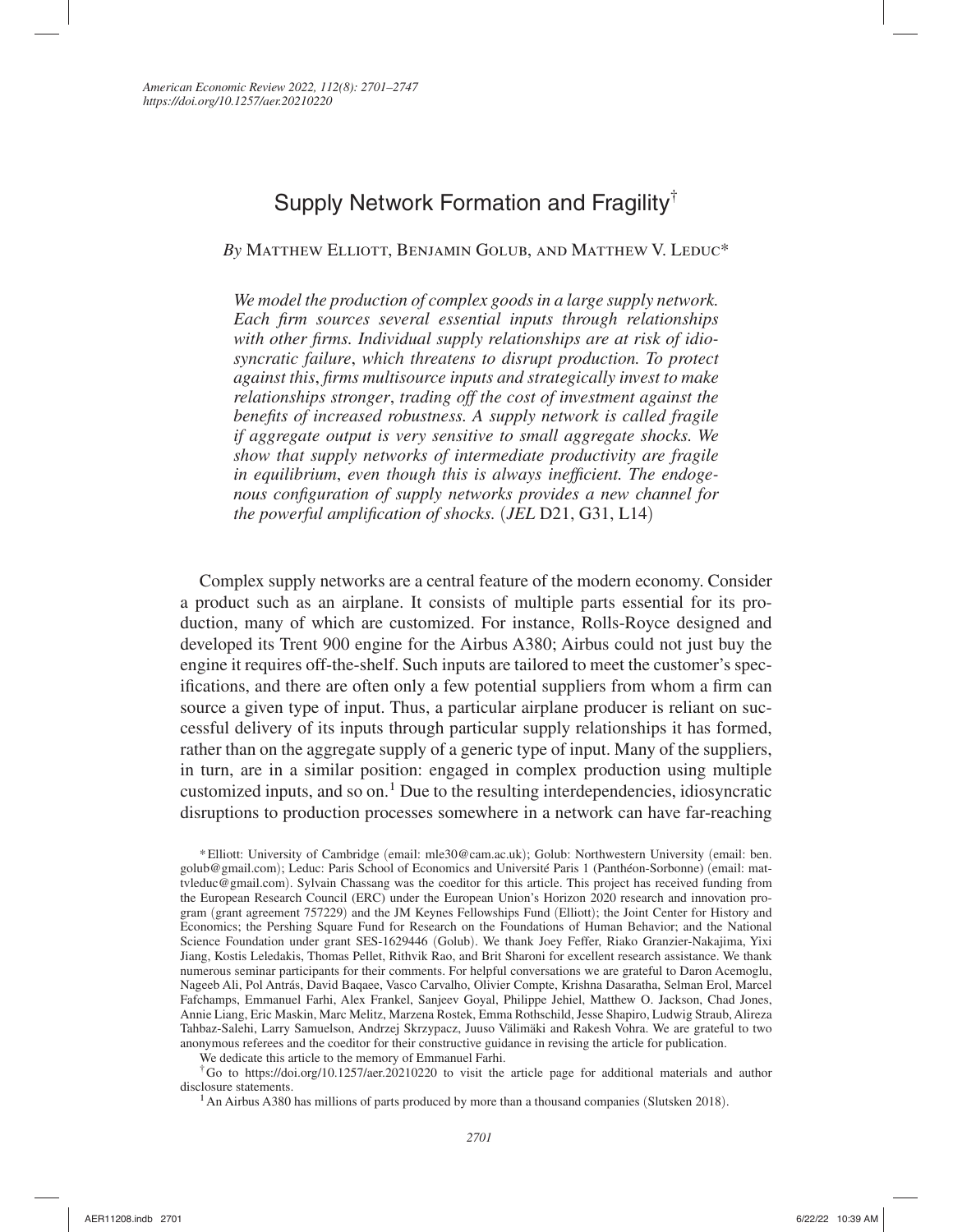effects, causing damage that cascades through the supply chain and affects many downstream firms. Examples of such idiosyncratic shocks include a delay in shipment, a fire at a factory, a misunderstanding by a supplier resulting in the delivery of an unsuitable component, or a strike by workers.2

We develop a theory in which firms insure against supply disruptions by strategically investing in relationships with potential suppliers, trading off private gains in the robustness of their production against the cost of maintaining strong supply relationships. Our main results examine how the resulting equilibrium supply networks respond to idiosyncratic and aggregate risk. We find that, in equilibrium, (i) the economy is robust to idiosyncratic shocks, yet (ii) small shocks that systemically affect the functioning of supply relationships are massively amplified. Moreover, (iii) the functioning of many unrelated supply chains is highly correlated, and (iv) the complexity of production is key to the nature of these effects and the level of aggregate volatility.

Underlying these results is a discontinuous phase transition in the structure of production networks that arises due to production being complex—reliant on multiple inputs at many stages. Thus, a theoretical contribution of our work is the study of novel equilibrium fragilities in the strategic formation of large supply networks, along with new methods for analyzing them.

We now describe a simple model of interfirm sourcing relationships and their disruption by shocks. There are many products (e.g., airplanes, engines, etc.). Each has many differentiated varieties, produced by small, specialized firms. A given product has a set of customized inputs that must be sourced via supply relationships and that are essential to its production—e.g., an airplane requires engines, navigation systems, etc. To source these specific, compatible varieties, firms may *multisource*, maintaining several substitutable sourcing options. Each of a firm's potential supply relationships may operate successfully or not: e.g., one engine manufacturer's delivery may be delayed by a strike, while another is able to deliver normally. For a firm to be functional, it must have, for each of its essential inputs, at least one operating supply relationship to a firm producing that input. These producers must in turn satisfy the same condition to be functional, and so on—until a point in the supply chain where no customized inputs are required. Our modeling of supply relationship risk is simple: independently, each relationship avoids a bad shock with a probability called the *relationship strength*. 3 This probability represents the chance of avoiding logistical disruptions and failures of contracts in any specific relationship. Given the set of operational relationships, the firms that are able to produce then purchase their required inputs and sell their products to other firms as well as to consumers. Social welfare is increasing in the number of firms able to produce. Firms earn profits from production.

Let us, to begin with, take relationship strength to be exogenous and symmetric across the supply network and examine aggregate output as we vary this parameter.

<sup>2</sup> Kremer (1993) is a seminal study of some theoretical aspects of such propagation. Carvalho et al. (2021) empirically study how shocks caused by the Great East Japan Earthquake of 2011 propagated through supply networks to locations far from the initial disruption. Barrot and Sauvagnat (2016) show that firms are reliant on their specific suppliers in the medium run.<br><sup>3</sup> Though the basic shocks are modeled as independent, the interdependence between firms and their suppliers

makes failures correlated between firms that (directly or indirectly) transact with each other.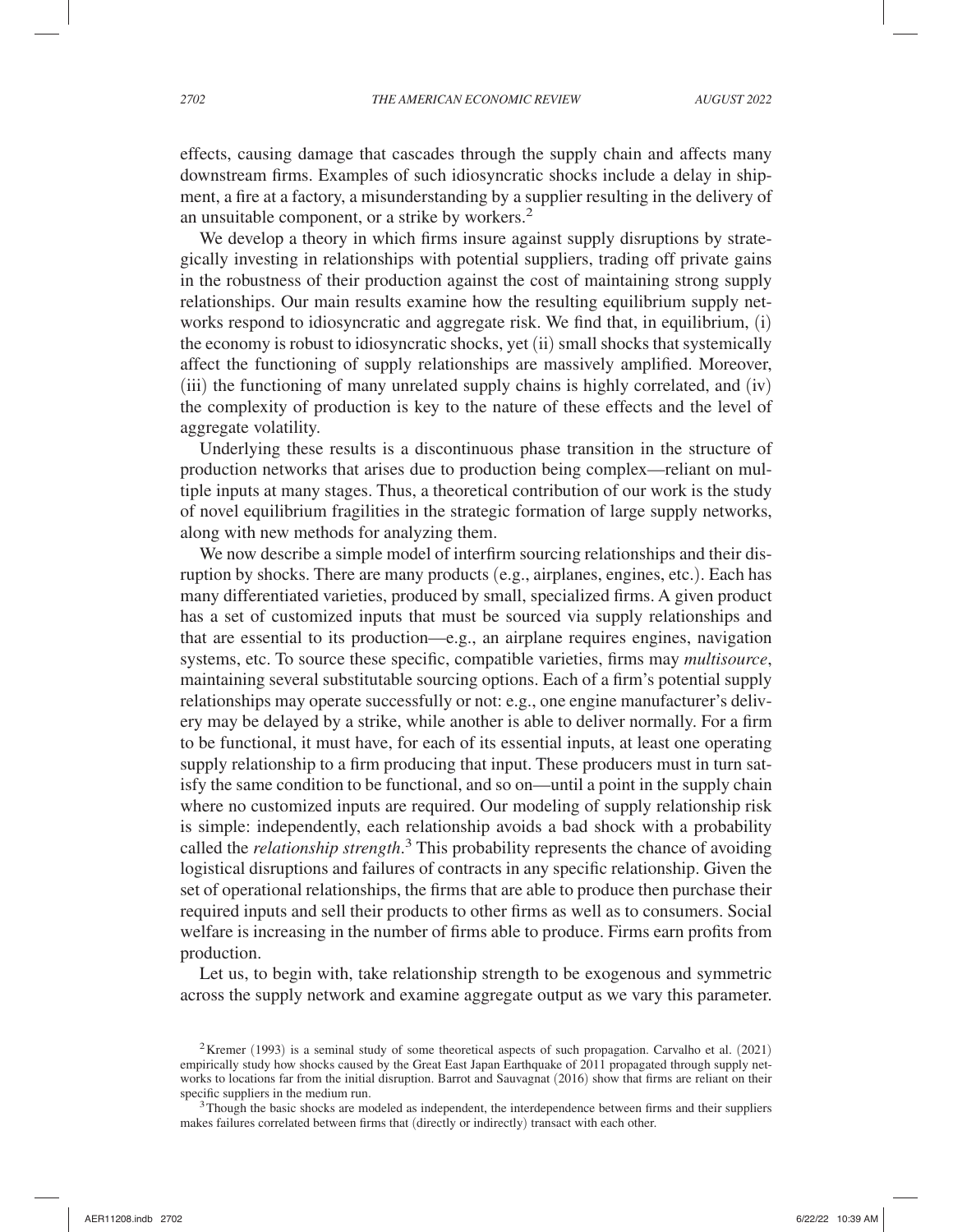Even this basic question about the mechanics of a supply network is not well understood. The key parameters, other than relationship strength, determining aggregate output are (i) the depth of supply chains, i.e., the number of steps of specialized sourcing; (ii) the number of distinct inputs required in each production process; (iii) the number of potential suppliers of each input. The first two dimensions capture the complexity of production, while the third captures the availability of multisourcing. In our model, there is a continuum of firms and the fraction of firms functioning is deterministic.<sup>4</sup> This fraction is our main outcome of interest, and we call it the *reliability* of the supply network. We are interested in the function mapping relationship strength to reliability. Our first main result concerns a distinctive form of sensitivity—what we call a precipice—in this function. Suppose production is complex in the sense that it is many steps deep, with multiple inputs at each step. There is an arbitrarily steep change in reliability as we vary relationship strength, holding all else fixed, when relationship strength transitions past a certain threshold (defining the precipice). Thus, if relationship strengths happen to be close to the precipice, a small, systemic, negative shock to relationship strengths is amplified arbitrarily strongly, leading to severe economic damage. We also show that a social planner choosing a level of investments in relationship strengths to maximize welfare would never choose a level such that the supply network is on a precipice.

Systemic shocks to relationship strengths can occur through several possible channels. Suppose, first, that the institutions that help uphold contracts and facilitate business transactions suddenly decline in quality, for example due to a political shock. Each supply relationship then becomes more prone to idiosyncratic disruptions.<sup>5</sup> Even if the damage to any single relationship is small (e.g., because usually contracts function without enforcement being relevant), our results show that such a shock can cause widespread disruptions throughout the supply network. Consider, next, a small shock to the availability of credit for businesses in the supply network. The shock matters for firms that are marginal recipients of loans essential for them to deliver on a commitment, and who do not receive such loans after the shock. The effect of such a credit shock can be modeled as any given supply relationship being slightly less likely to function (depending on ex ante uncertain realizations determining whether a firm is on the relevant margin). Third, during the COVID-19 crisis, technological disruptions and congestion delays degraded many relationships, with considerable uncertainty over which supply links would be affected, and at which times. This can be modeled as a systemic decrease in the probability that suppliers, in a given period, are able to deliver the inputs required from them.<sup>6</sup>

Our first result about the precipice took relationship strengths to be exogenous and showed that, starting at certain strength levels, supply network functioning *can* be very sensitive to slight shocks to strengths. However, relationship strengths are partly determined by strategic decisions. Our main results concern whether a supply network will be near a precipice when relationship strengths are shaped by

<sup>4</sup> This is by a standard diversification argument. There are enough supply chains that none of them is systemically important. On the complementary issue of systemically important firms, see Gabaix (2011) and the ensuing literature. 5 Blanchard and Kremer (1997) present evidence that the former Soviet Union suffered a large shock of this kind

when it transitioned to a market-based economy.<br><sup>6</sup> Elliott and Golub (forthcoming) survey some facts on supply chain disruptions and their consequences.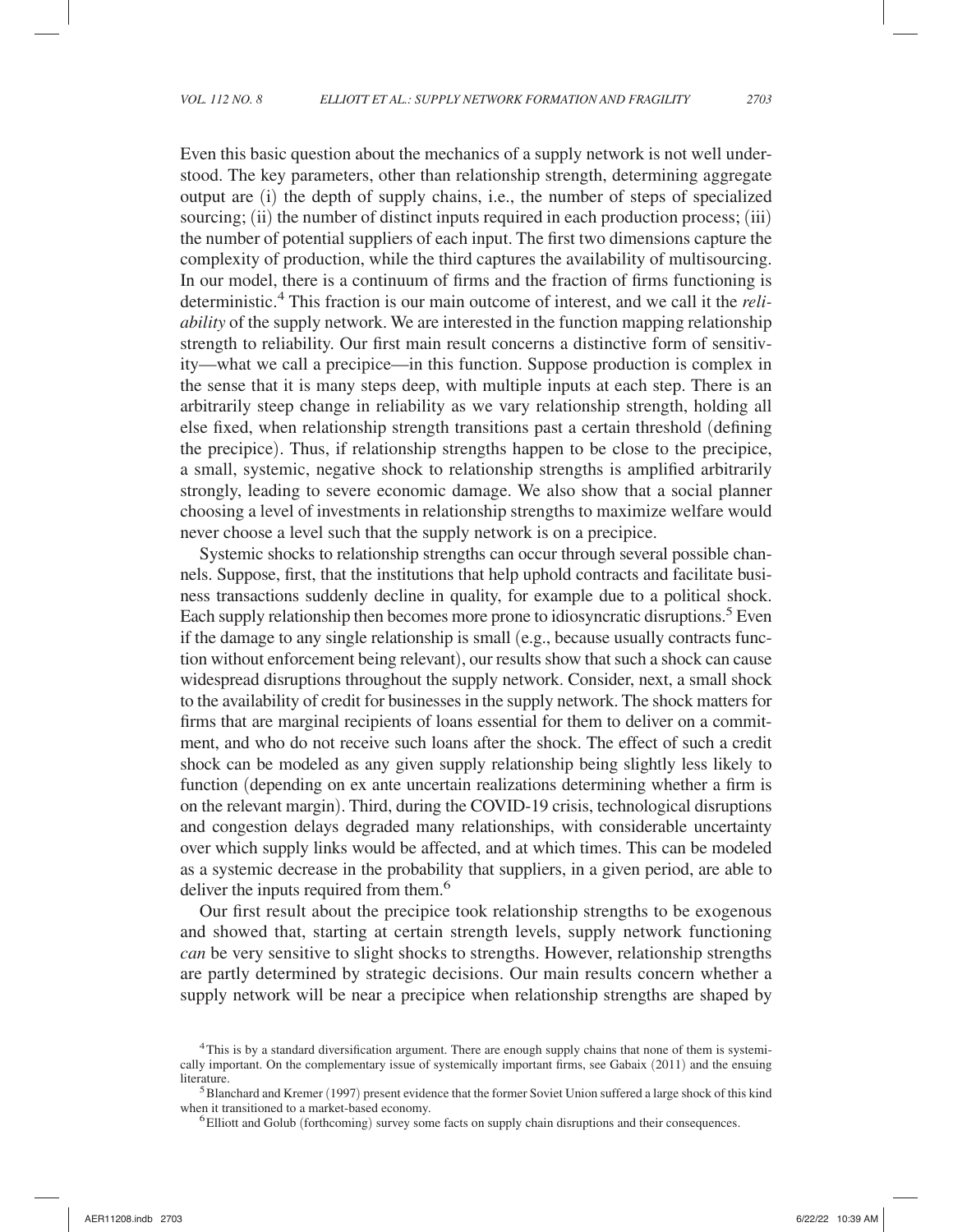equilibrium choices rather than being set exogenously or by a planner. The endogenous determination of relationship strengths is realistic. Since production is risky, an optimizing firm will strategically invest in relationships to manage the risk of its production being disrupted. By investing more, a firm can increase the probability that one of its potential suppliers for each of its essential inputs is able to supply it, hence allowing the firm to produce its output and make profits.<sup>7</sup> This investment is costly, and firms trade off these costs against the benefits of increased robustness.<sup>8</sup>

Our main findings give conditions for equilibrium relationship strength levels to put the supply network on the precipice, and show that the precipice is *not* a knife-edge outcome. Indeed, we characterize a positive-measure set of parameters (governing the profits of production and the costs of forming relationships) for which the equilibrium supply network is on the precipice. The fragility that a supply network experiences in this regime is highly inefficient: a social planner would never put a supply network on the precipice for the same parameters. As supply networks become large and decentralized, one might think that the impact of uncertainty on the probability of successful production would be smoothed by firms' endogenous investments to protect against shocks and by averaging outcomes across a continuum population. We find the opposite: in equilibrium, there are powerful forces driving a supply network to a situation where aggregate productivity is very sharply sensitive to relationship strength. This is in contrast to many standard production network models, where the aggregate production function has bounded sensitivity to small shocks, even aggregate ones. The location of equilibrium on the precipice arises from three features of our environment. The first is complexity: The supply networks we study are many layers deep and firms must source multiple essential inputs that cannot be purchased off-the-shelf. The second is the presence of idiosyncratic disruptions that disable some links. The third is endogenous underinvestment in relationships.

In our main results, we vary an aggregate productivity parameter capturing the value of output relative to the costs of maintaining relationships, and examine whether the supply network is on a precipice. Depending on the value of this parameter, the supply network in equilibrium can end up in one of three configurations: (i) a *noncritical equilibrium* where the equilibrium investment is enough to keep relationship strength away from the precipice, (ii) a *critical equilibrium* where equilibrium relationship strength is on the precipice, and (iii) an *unproductive equilibrium* where positive investment cannot be sustained. These regimes are ordered. As the productivity of the supply network decreases from a high to a low level, the regimes occur in the order just given. Each regime occurs for a positive interval of values of the parameter. Equivalently, for an economy consisting of many disjoint supply networks distributed with full support over the parameter space, a positive measure of them will be in the fragile regime, and these networks will collapse if relationship quality is shocked throughout the economy.

<sup>&</sup>lt;sup>7</sup>This can be interpreted in two ways: (i) investment on the intensive margin, e.g., to anticipate and counteract risks or improve contracts; (ii) on the extensive margin, to find more partners out of a set of potential

<sup>&</sup>lt;sup>8</sup> Strategic responses to risk in networks is a topic that has attracted considerable attention recently. See, for instance, Bimpikis, Candogan, and Ehsani (2019); Blume et al. (2011); Talamàs and Vohra (2020); Erol and Vohra (2018); Amelkin and Vohra (2019); and Acemoglu and Tahbaz-Salehi (2020). On the practical importance of the strength of contracts in supply relationships, see, among others, Antràs (2005); and Acemoglu, Antràs, and Helpman (2007).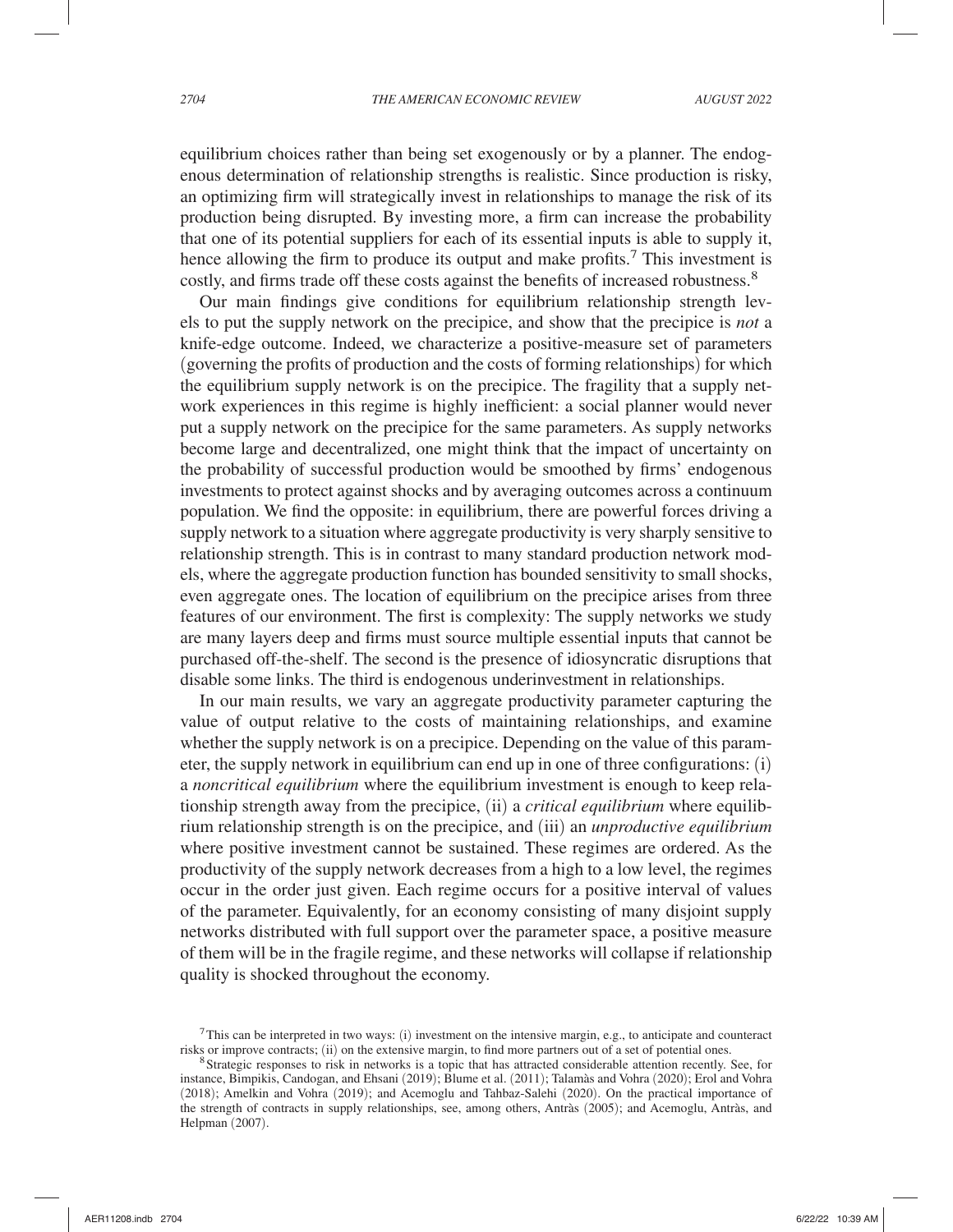Our analysis makes a conceptual, modeling, and technical contribution to the theory of economic networks. First, we introduce percolation analysis (i.e., disabling some links at random) to an otherwise standard network model of complex production with *complex* meaning that each firm must source multiple inputs through customized relationships.9 As a result, the aggregate production function exhibits a *discontinuous* phase transition, where aggregate functionality abruptly disappears when relationship strengths cross a critical threshold. *Simple* production, where each firm relies on risky sourcing for at most one type of input, is not susceptible to this fragility. Second, as a modeling contribution, we demonstrate the tractability of studying equilibrium investments in links—or, more precisely, investments in the probability that links are operational. Thanks to a continuous investment choice and a continuum of nodes, investment problems are characterized by relatively tractable first-order conditions, where firms take expectations over the randomness in network realizations. We expect the modeling devices we develop to have other applications. Finally, using our equilibrium conditions to deduce the ordering of regimes discussed above requires developing some new techniques for the analysis of large network formation games.<sup>10</sup> For example, a crucial step in our main results depends on showing that firms' investments in network formation are locally strategic substitutes at the equilibrium investment levels. This depends on subtle properties of equilibrium network structure and incentives, which we characterize.

We conclude by exploring some extensions and implications of our modeling. First, we examine robustness on a number of dimensions—e.g., in how we model shocks and relationship investments. Perhaps our most important robustness check relaxes certain symmetry or homogeneity assumptions imposed on the supply network for simplicity in our main analysis. We study how fragility manifests with firm heterogeneity. Precipices continue to obtain in the presence of rich heterogeneity across multiple dimensions: number of inputs required, multisourcing possibilities, directed multisourcing efforts, profitability, etc. One important additional implication of our heterogeneity analysis is that a supply network is only as strong as its weakest links: as one product enters the fragile regime, all products that depend on it directly or indirectly are simultaneously pushed into the fragile regime. Second, we interpret our main results in terms of the short- and medium-run resilience of a supply network to shocks, and consider whether the fragility we identify can be ameliorated by natural policy interventions. Third, we show how the supply networks we have studied can be embedded in a larger economy with intersectoral linkages that do not rely on specific sourcing. Our model yields a new channel for the propagation of shocks across sectors, and the stark amplification of these shocks. Fourth, while the focus of our analysis is on linking complex supply networks to aggregate volatility, we also discuss how the model can provide a perspective on some stylized facts concerning industrial development. After presenting our results, in Sections V and VI we discuss in detail how these results fit into the most closely related literatures.

 $9A$  recent model motivated by some of the same questions is Acemoglu and Tahbaz-Salehi (2020), where each node in a production network relies on one failure-prone custom supplier. In Section VI, we discuss related models on information sharing, financial contagion, and other settings.<br><sup>10</sup> Because our networks are sparse, the methods we use differ from and complement the use of graphons (see

Erol, Parise, and Teytelboym 2020).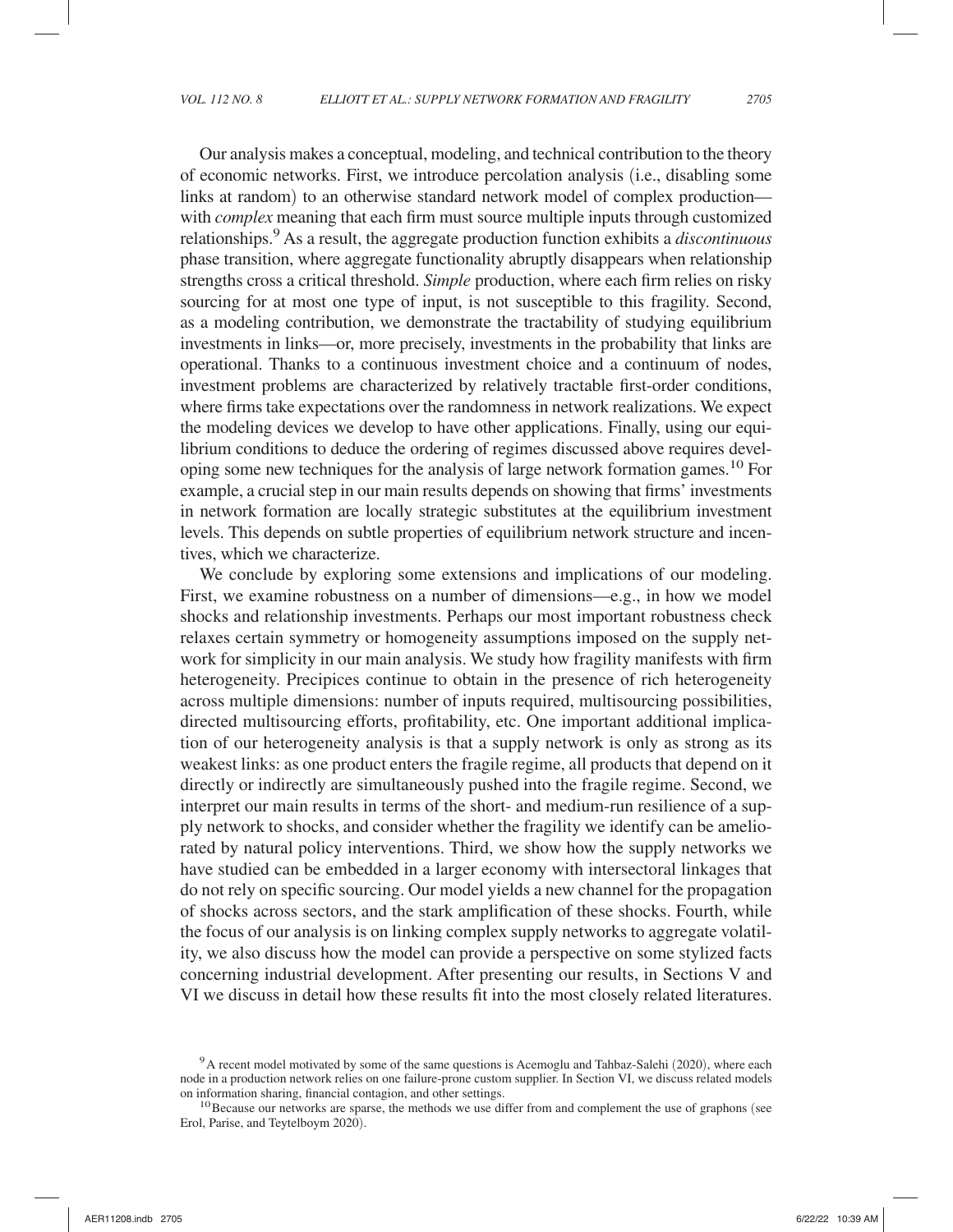#### **I. Model: The Supply Network**

Our main object of study is a network whose nodes are a continuum of small firms producing differentiated products. These firms are connected to their suppliers by a network of potential supply relationships, a random subset of which are realized as operational for sourcing.

An outcome of central interest is the set of firms that are *functional*—i.e., capable of producing given the realization of operational relationships. This set is key in determining welfare and network formation incentives, which we introduce in Section III. The purpose of this section is to set up the basic structure of the production network and define the set of functional firms.

### A. *Nodes: Varieties of Products*

There is a finite set  $\mathcal I$  of *products*. For each product  $i \in \mathcal I$ , there is a continuum  $V_i$  of *varieties* of *i*, with a typical variety *v* being an ordered pair  $v = (i, f)$ , where  $f \in \mathcal{F}_i \subseteq \mathbb{R}$  is a variety index. Each variety is associated with a small firm producing it. We take  $\mathcal{F}_i = \left[0, \frac{1}{|\mathcal{I}|}\right]$  for all *i*, so that the total mass of varieties (and firms) in the supply network is 1. Let  $V = \bigcup_{i \in \mathcal{I}} V_i$  be the union of all the varieties. These are the nodes in our supply network.

#### B. *Links: Potential and Realized Supply Relationships*

First, for each product  $i \in \mathcal{I}$  there is a set of required inputs  $I(i) \subseteq \mathcal{I}$ . Second, each variety  $v \in V$  is associated with a supply chain *depth d*( $v$ )  $\in \mathbb{Z}_+$  that specifies how many steps of customized, specifically sourced production are required to produce *v*, with varieties of larger depth requiring more steps. Different varieties of the same product can have different depths. The measure of varieties with any depth  $d \geq 0$  is denoted by  $\mu(d)$ .

Consider any variety  $v \in V_i$ . For each  $j \in I(i)$  (i.e., each required input) the variety *v* has a set of *potential suppliers*  $PS_j(v) \subseteq V_j$ , and a random subset of *realized suppliers*  $S_i(v)$  ⊂  $PS_i(v)$ .

First consider the varieties  $v \in V$  such that  $d(v) = 0$ . Specialized sourcing of inputs is not required for these varieties, and so they operate without disruption. Thus, in this case, we take  $S_j(v) = V_j$  for each  $j \in I(i)$ .

Next, consider any variety  $v \in V_i$  that has depth  $d(v) > 0$ . For each  $j \in I(i)$ , the set  $PS_j(v)$  is a finite set of distinct varieties  $v' \in V_j$  with each such  $v'$  having depth  $d(v') = d(v) - 1$ . The identities of these suppliers are independent draws from the set of varieties *v'* such that  $d(v') = d(v) - 1$  (i.e., the set of varieties of compatible depth).<sup>11</sup> Specialized sourcing requirements represent the need for a customized input, the procurement of which is facilitated by relational contracts.

Each sourcing relationship between *v* and a variety  $v' \in PS_i(v)$  is *operational* or not—a binary random outcome. For every  $v \in V$ , there is a parameter  $x_v$ , called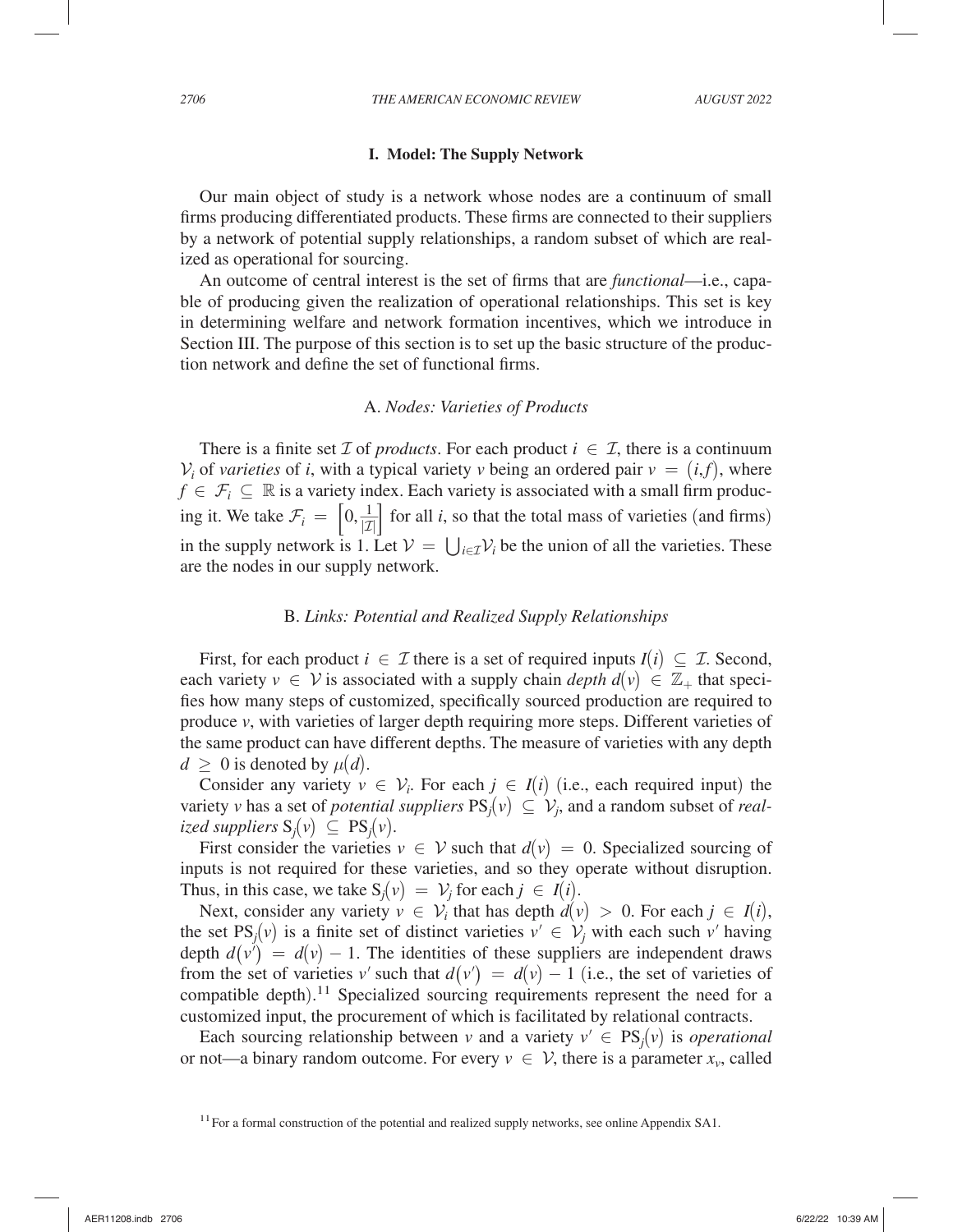*relationship strength* (for now exogenous), which is the probability that any relationship  $\nu$  has with one of its potential suppliers is operational. All realizations of relationship operation are independent. The set of actual suppliers  $S_i(v)$  is then obtained by including each potential supplier in  $PS<sub>i</sub>(v)$  independently with probability  $x<sub>v</sub>$ . Whereas the potential supply relationships define compatibilities, the realized supply network identifies which links are actually available for sourcing. The stochastic nature of availability arises, e.g., from uncertainty in delivery of orders, miscommunications about specifications, etc. $12$ 

We define two random networks on the set  $V$  of nodes. In the *potential supply network*  $G$ , each  $\nu$  has links directed to all its potential suppliers  $v' \in \bigcup_{i \in I(i)} PS_i(v)$ . (See Figure 1 for an illustration.) In the *realized supply network*  $\mathcal{G}'$ , each  $\nu$  has only the subset of operational links to the realized suppliers:  $v' \in \bigcup_{i \in I(i)} S_i(v)$ . See the links in Figure 2 for an illustration of the subset of supply relationships that are operational.

#### C. *The Set of Functional Varieties*

For a given realization of the supply network, we will inductively define which varieties are *functional*, which means that sourcing disruptions do not prevent them from producing.

Depth- 0 varieties are defined to be functional always: sourcing failures can never prevent the production of such varieties simply because their sourcing is unconstrained by definition. Given functionalities of varieties of depth  $d - 1$ , a variety *v* of depth *d* is functional if and only if its set of realized suppliers  $S_i(v)$  contains at least one functional supplier for each input *j* that *v* requires. Figure 2 provides an illustration of the potential supply network shown in Figure 1 and a particular realization of operational supply links. It also illustrates the determination of which varieties are functional.

We let  $V'$  denote the (random) set of functional varieties, and  $V'_{i}$  denote the set of functional varieties in product *i* .

#### **II. Reliability with Exogenous Relationship Strengths**

This section studies the size of the set of functional varieties when the distribution of shocks is given exogenously. It presents a key phenomenon in the mechanics of production: a discontinuous drop in aggregate production possibilities as relationship strength degrades.

### A. *Setup: Reliability in Regular Supply Networks*

We first present our main findings in *regular* supply networks. These are defined by two main symmetries. First, the number of essential inputs is  $|I(i)| = m$  for

 $12$  In a bit more detail,  $x<sub>v</sub>$  can capture uncertainty regarding whether delivery can happen on time, possible misunderstandings about the required input, access to credit that may be needed to deal with unexpected costs, etc. It will depend on the context or environment in which production occurs, and also (as we explicitly model below) on the investments the firm producing *v* makes. See Section V for more on interpretation.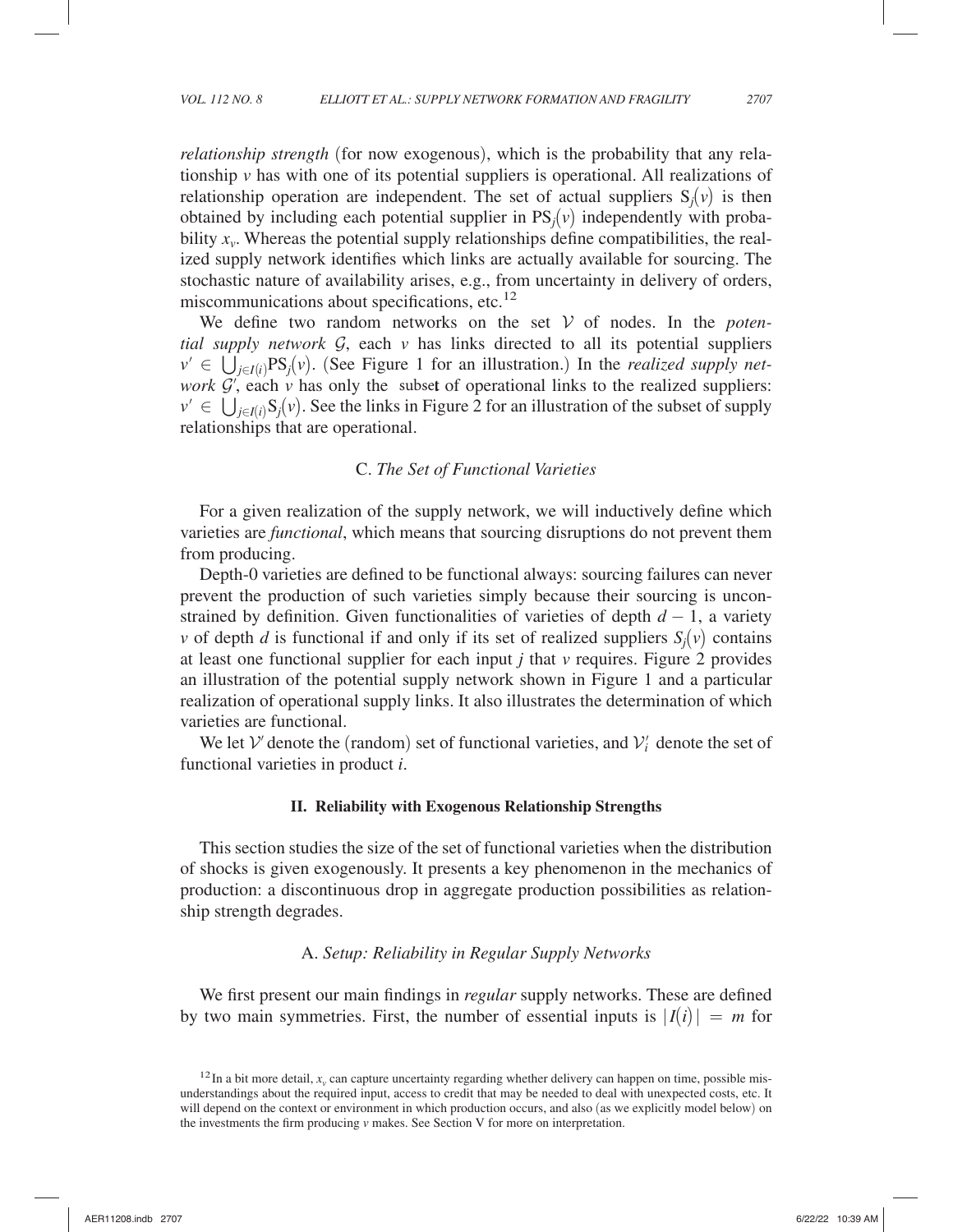

Figure 1

*Notes:* This illustration depicts the network of potential supply relationships upstream of a variety *a*1 , in a supply network with underlying products  $\mathcal{I} = \{a, b, c, d, e\}$ . (We abbreviate  $(a, 1)$  as  $a_1$ , and similarly for other varieties.) Each variety requires two distinct inputs; the relevant input requirements are apparent from the illustration. Here variety *a*1 has depth  $d(a1) = 2$ . Varieties higher up are upstream of *a*1, and their depths are smaller. For inputs that must be specifically sourced (i.e., those at a depth of 1 or greater), there is an edge from the sourcing variety to each potential supplier of the input. Orders or sourcing attempts go in the direction of the arrows, and products are delivered in the opposite direction, downstream.



*Notes:* An illustration of the algorithm for determining the set of functional varieties given a realized supply network. Functional varieties are represented by squares, while nonfunctional ones are octagons. Varieties that have not yet been assigned a functionality status are circles. Varieties of depth 0 are always functional. This figure illustrates the step of the algorithm that assigns functionalities to varieties of depth 1 . At this stage of the algorithm, no status is assigned to  $a_1$ , the sole variety of depth 2. At the next step of the algorithm,  $a_1$  would become nonfunctional, changing into an octagon, since it has no functional supplier of the *b* input.

each product *i*. Second, each variety of depth  $d > 0$  has *n* potential suppliers for each input—i.e.,  $|PS_i(v)| = n$  whenever *j* is one of the required inputs for variety *v*. Networks with these homogeneous structures are depicted in Figures 1 and 2. In this section, we posit that relationship strengths are given by  $x_v = x$ , the same number for each  $v$ , and this *x* is exogenous.<sup>13</sup>

It will be important to characterize how the measure of functional firms  $V'$  varies with relationship strength *x*. Denote by  $\tilde{\rho}(x,d)$  the probability that an arbitrary variety of depth  $d$  is functional when relationship strength is  $x$ . Depth-0 varieties are functional by our assumption that they do not need any specialized inputs:  $\tilde{\rho}(x,0) = 1$ . By symmetry of the supply tree, the probability  $\tilde{\rho}(x,d)$  does indeed

<sup>&</sup>lt;sup>13</sup> We endogenize relationship strengths in the next section, and we relax the symmetry assumptions in Section VD.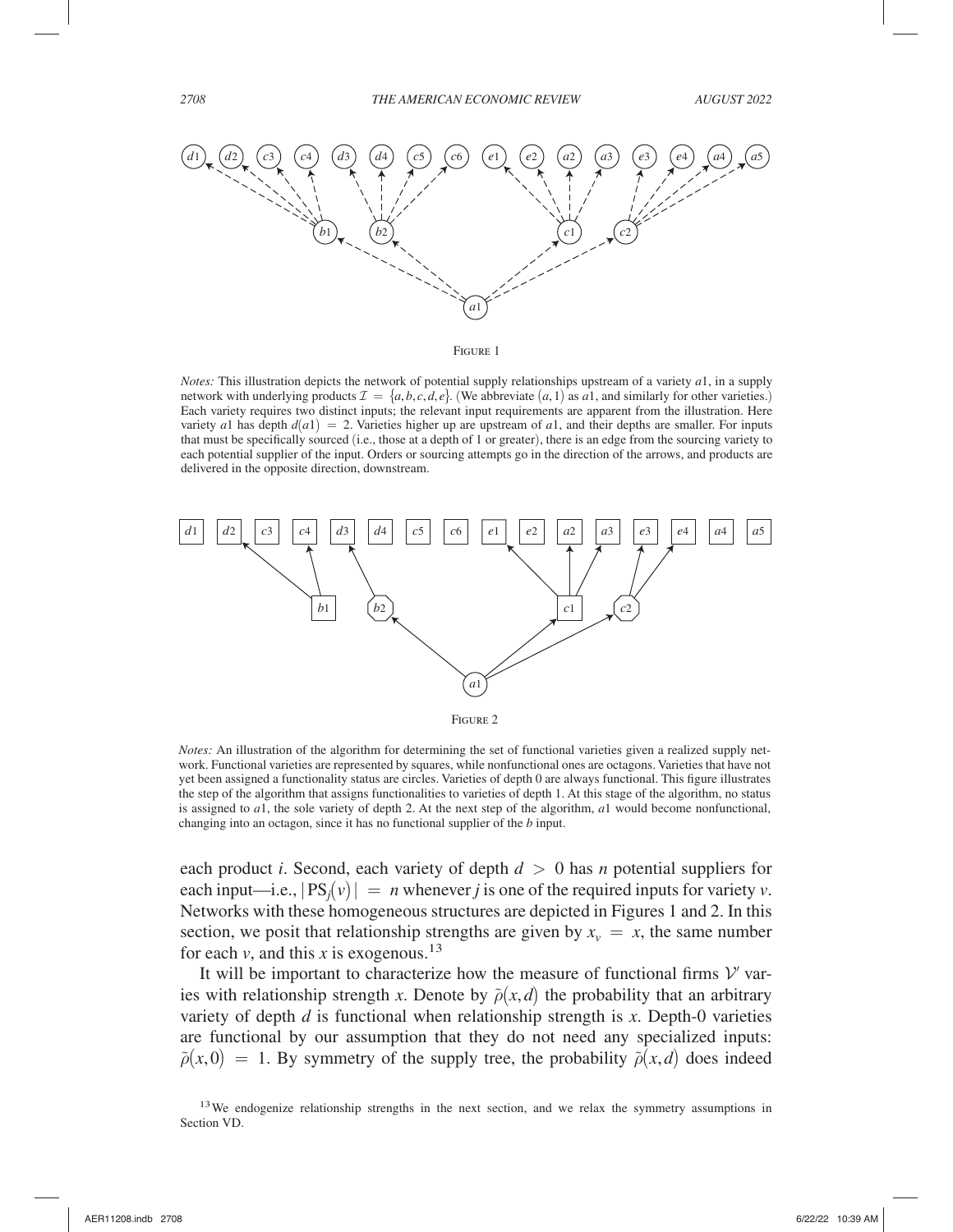only depend on *x* and *d* (and we calculate it explicitly below in Section IIC). The probability that a variety selected uniformly at random is functional is called the *reliability* of the supply network. Since it depends on the distribution of depths  $\mu$ , we denote this by  $\rho(x,\mu)$  and define it as

(1) 
$$
\rho(x,\mu) = \sum_{d=0}^{\infty} \mu(d)\tilde{\rho}(x,d).
$$

*Deep Supply Networks: Taking Limits*.—A focus throughout will be the case where a typical variety has large depth.<sup>14</sup> We thus introduce a notation for asymptotics: we fix a sequence  $(\mu_{\tau})_{\tau=1}^{\infty}$  of distributions;  $\tau$  is a parameter we will take to be large. We assume  $\mu_{\tau}$ places probability at least  $1 - \frac{1}{\tau}$  on  $[D(\tau), \infty)$  for some unbounded, increasing function  $\hat{D}$ <sup>15</sup> For instance, we can take  $\mu_{\tau}$  to be the geometric distribution with mean  $\tau$  (in which case  $\tau$  has an exact interpretation as average depth). For large  $\tau$ , if inputs are single-sourced  $(n = 1)$  and links fail with positive probability, there will only be a very remote probability of successful production. We therefore restrict attention to the case of multisourcing  $(n \geq 2)$ .

#### B. *A Discontinuity in Reliability*

A key implication of the model is the shape of the aggregate reliability function as we vary *x* . As we will see in the next section, this function is closely linked to the aggregate production function of the supply network, and thus its shape underlies many of our results. Our first result characterizes important properties of this shape.

PROPOSITION 1: *Fix any n*  $\geq$  2 *and m*  $\geq$  2*. Then there exist positive numbers*  $x_{\text{crit}}, \bar{r}_{\text{crit}} > 0$  such that,

- $(i)$  *if*  $x < x_{\text{crit}}$ , we have that  $\rho(x, \mu_{\tau}) \to 0$  as  $\tau \to \infty$ . That is, reliability con*verges to* 0 *for relationship strength x below*  $x_{\text{crit}}$ .
- (*ii*) *if*  $x > x_{\text{crit}}$ , *then*, *for all large enough*  $\tau$ , *we have*  $\rho(x, \mu_{\tau}) > \bar{r}_{\text{crit}}$ . *That is*, *reliability remains bounded away from* 0 *for relationship strength x above*  $x_{\text{crit}}$ .

In Figure 3 panel A we plot the reliability function  $\rho(x, \mu_{\tau})$  for a fixed finite value of  $\tau$  against the probability *x* of each relationship being operational. One can see a steep transition in relationship strength *x* . This can be seen more sharply in Figure 3 panel B, where we plot the limit of the graph shown in panel A as  $\tau \to \infty$ . We use the  $m = n = 2$  case here as in our illustrations above. There is a critical value of relationship strength, which we call  $x<sub>crit</sub>$ , such that the probability of successful production is 0 when  $x < x_{\text{crit}}$ , but then increases sharply to more than 70 percent for all  $x > x_{\text{crit}}$ . Moreover, the derivative of the limit reliability graph as we

<sup>&</sup>lt;sup>14</sup> Online Appendix SA7 investigates how reliability varies with investment in production trees with bounded depth.<br><sup>15</sup> Note that this means varieties of low depth have many incoming edges in the potential supply network, since

there are relatively few of them, but they make up a relatively large number of the nodes in a typical production tree.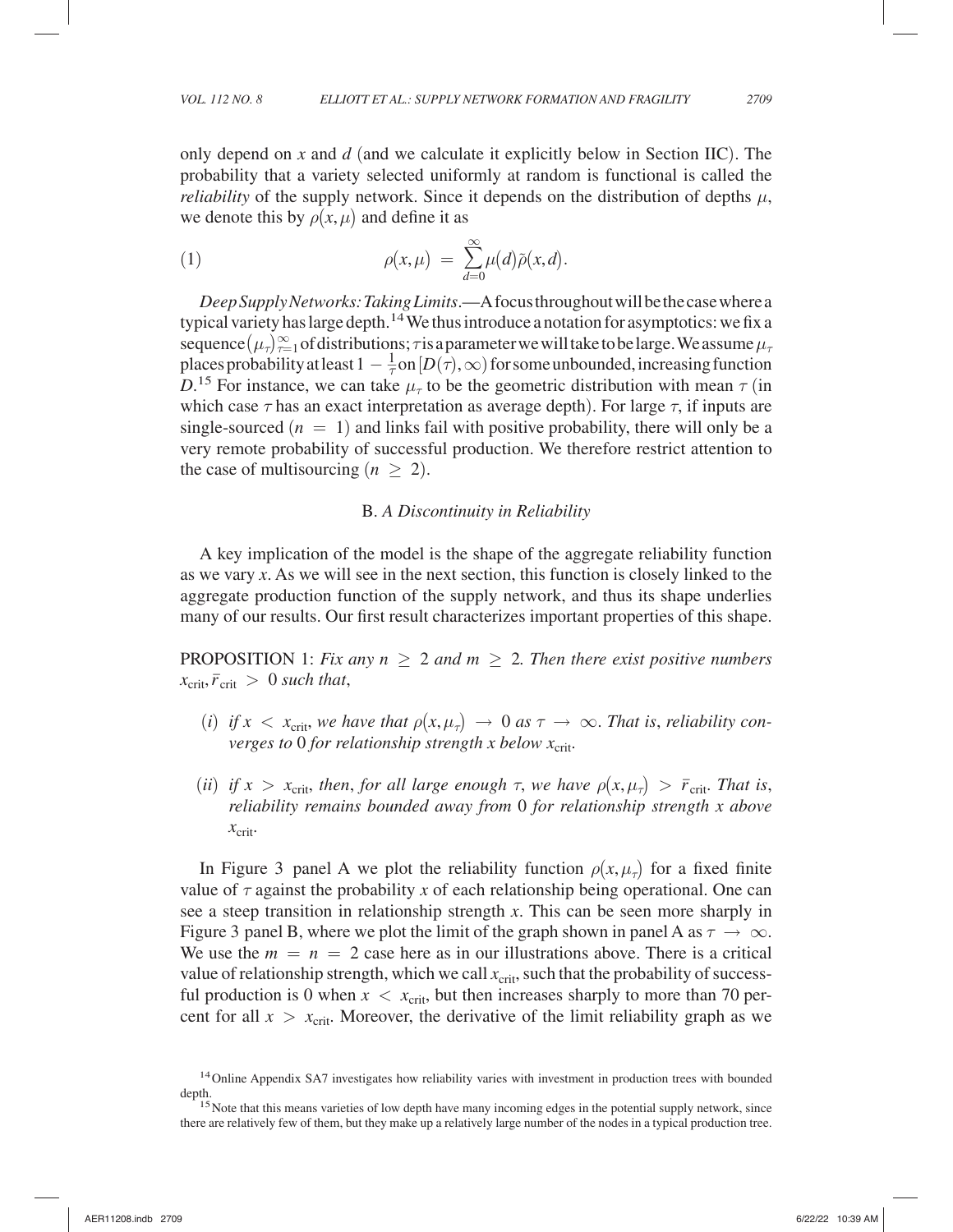

|--|--|

*Notes:* Panel A shows how reliability varies with relationship strength *x* for a particular  $\tau$ . Panel B depicts a correspondence that is the limit of the graphs  $\rho(x, \mu_{\tau})$  as  $\tau$  tends to infinity.

approach  $x_{\text{crit}}$  from above grows arbitrarily large (i.e.,  $\lim_{x \downarrow x_{\text{crit}}} \lim_{\tau \to \infty} \rho'(x, \mu_{\tau}) = \infty$ ). This has important ramifications, as we will see. An immediate one is that small improvements in relationship strength *x* , for example through the improvement of institutions, can have large payoffs for an economy, and the net marginal returns on investment in *x* can change sharply from being negative to being positive and very large.

### C. *The Reasons for the Shape of the Reliability Function*

To explain the logic behind the proposition, let us now calculate the probability that a given variety *v* with depth *d* is functional. Recall that we denote by  $\tilde{\rho}(x, d)$ the probability that a variety of depth *d* is functional when relationship strength is *x*. We will argue that this can be expressed recursively as follows. First,  $\tilde{\rho}(x,0) = 1$ , since varieties of depth 0 are sure to be functional. Then, for a suitably defined function  $\mathcal{R}_x$ :  $[0,1] \rightarrow [0,1]$ , we can write the depth-*d* reliability in terms of the  $depth-(d-1)$  reliability:

(2) 
$$
\tilde{\rho}(x,d) = \mathcal{R}_x(\tilde{\rho}(x;d-1)).
$$

Indeed, more explicitly, the function that makes this true is  $16$ 

$$
\mathcal{R}_x(r) = \big(1-(1-xr)^n\big)^m.
$$

<sup>&</sup>lt;sup>16</sup> Fix a variety and consider any one of its inputs. For a given supplier of that input, by definition its reliability is the argument *r*, and the probability that the link to the supplier is operational is *x*. The probability that both events happen is *xr*. The probability that this combination of events happens for at least one of the *n* potential suppliers of the first input is therefore  $1 - (1 - xr)^n$ . Finally, the probability that for all *m* inputs, such a "good event" happens is  $(1-(1-xr)^n)^m$ .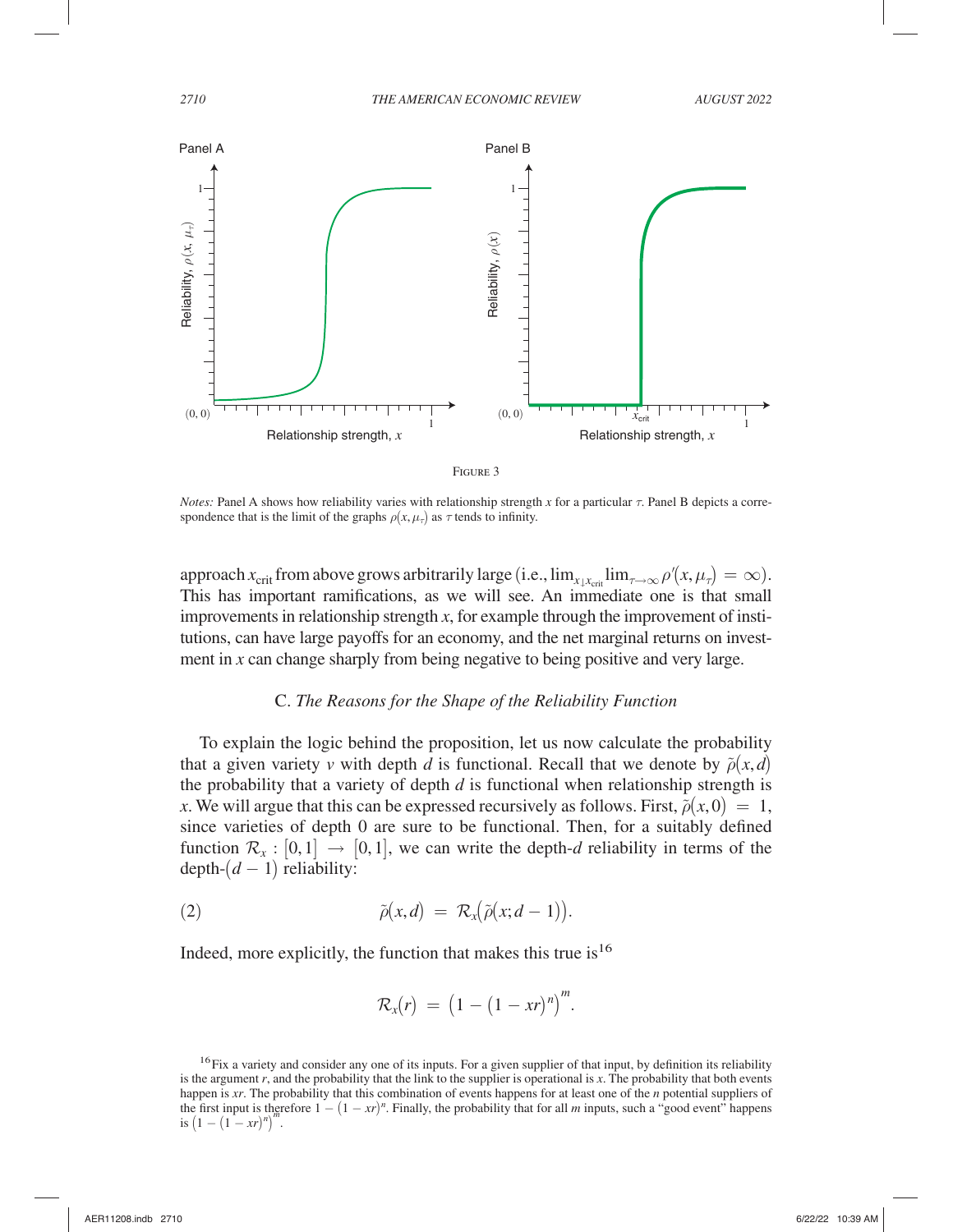As we look at networks with large typical depths, it is the  $\tilde{\rho}(x, d)$  for large *d* that will matter. Proposition SAI in online Appendix SA2.1 shows that there is a unique correspondence  $\rho(x)$  that is the limit of the graphs of  $\rho(x, \mu_{\tau})$  in a suitable sense as  $\tau \rightarrow \infty$ . By analyzing this correspondence we can show that a sharp transition like that shown in Figure 3 panel B occurs for any complexity  $m > 2$  and any multisourcing level  $n \geq 2$ , once depths become large.

The intuition for the sharp transition is illustrated in Figure 4. In panel A, we plot the probability that a given firm is functional against the probability that its suppliers are functional (which is taken to be common across the suppliers, and denoted by *r*). The curve  $\mathcal{R}_r(r)$  is shown for several values of *x*. The shape of this curve, and how it moves as we vary  $x$ , will be crucial to explaining the shape of the reliability curve. We first examine the determination of equilibrium reliability given one of these curves. In Figure 5, we zoom in on the top-right corner of Figure 4 panel A note the change in axes—and sketch one of these curves for a particular value of x, namely  $x = 0.55$ , along with the 45-degree line. We start at  $r = \tilde{\rho}(x,0) = 1$ and apply  $\mathcal{R}_x$  to this value; then we apply  $\mathcal{R}_x$  to the output of that, and so on. Figure 5 shows how, in doing so, we obtain a sequence of  $\tilde{\rho}(x,d)$  converging to the largest fixed point of  $\mathcal{R}_r(r)$ . As supply networks become deep, a firm and its suppliers occupy essentially equivalent positions, so it is natural that the limit probability of being functional for large-depth firms is equal to such a fixed point.

Returning to Figure 4, the reliability levels *r* that are fixed points of the function  $\mathcal{R}_x(r)$  in equation (2) are given by its intersections with the 45-degree line, illustrated in panel A for several values of *x* (each corresponding to one of the curves). We will now examine how the largest such intersection depends on *x*. For high enough *x*, the function  $\mathcal{R}_x(r)$  has a fixed point with  $r > 0$ . When *x* is below a certain critical value  $x_{\text{crit}}$ , the graph of  $\mathcal{R}_x$  has an intersection with the 45-degree line only at  $(0,0)$ , and so the limit of  $\tilde{\rho}(x,d)$  as  $d \to \infty$  is 0. Crucially, the largest fixed point of  $\mathcal{R}_r(r)$  does not decrease continuously to 0 as we lower *x*. Instead, it drops down discontinuously when  $x$  decreases past  $x_{\text{crit}}$ —defined as the (positive) value of *x* where there is a point of tangency between  $\mathcal{R}_x(r)$  and the 45-degree line. At this point, the largest *r* solving  $r = \mathcal{R}_x(r)$  jumps down discontinuously from the *r* corresponding to this point of tangency to 0. This is the discontinuous "precipice" drop. As we explain in Section VB, where we contrast complex production  $(m > 1)$  with simple production  $(m = 1)$ , the convex-then-concave shape of the  $\mathcal{R}_r$  curve is essential for creating a precipice.

*Comparative Statics of the Reliability Function*.—Some straightforward comparative statics can be deduced from what we have said. If *n* (multisourcing) increases while all other parameters are held fixed, then one can check that  $\mathcal{R}_r$  (as illustrated in Figure 4 panel A) increases pointwise on  $(0,1)$ , and this implies that all the  $\tilde{\rho}(x,d)$ increase. It follows that the  $\rho$  curve moves upward, and the discontinuity occurs at a lower value of *x* .

Similarly, when *m* (complexity) increases, the  $\mathcal{R}_x$  curve decreases pointwise, implying that all the  $\tilde{\rho}(x, d)$  decrease. It follows that the  $\rho$  curve moves downward, and the discontinuity occurs at a higher value of *x* .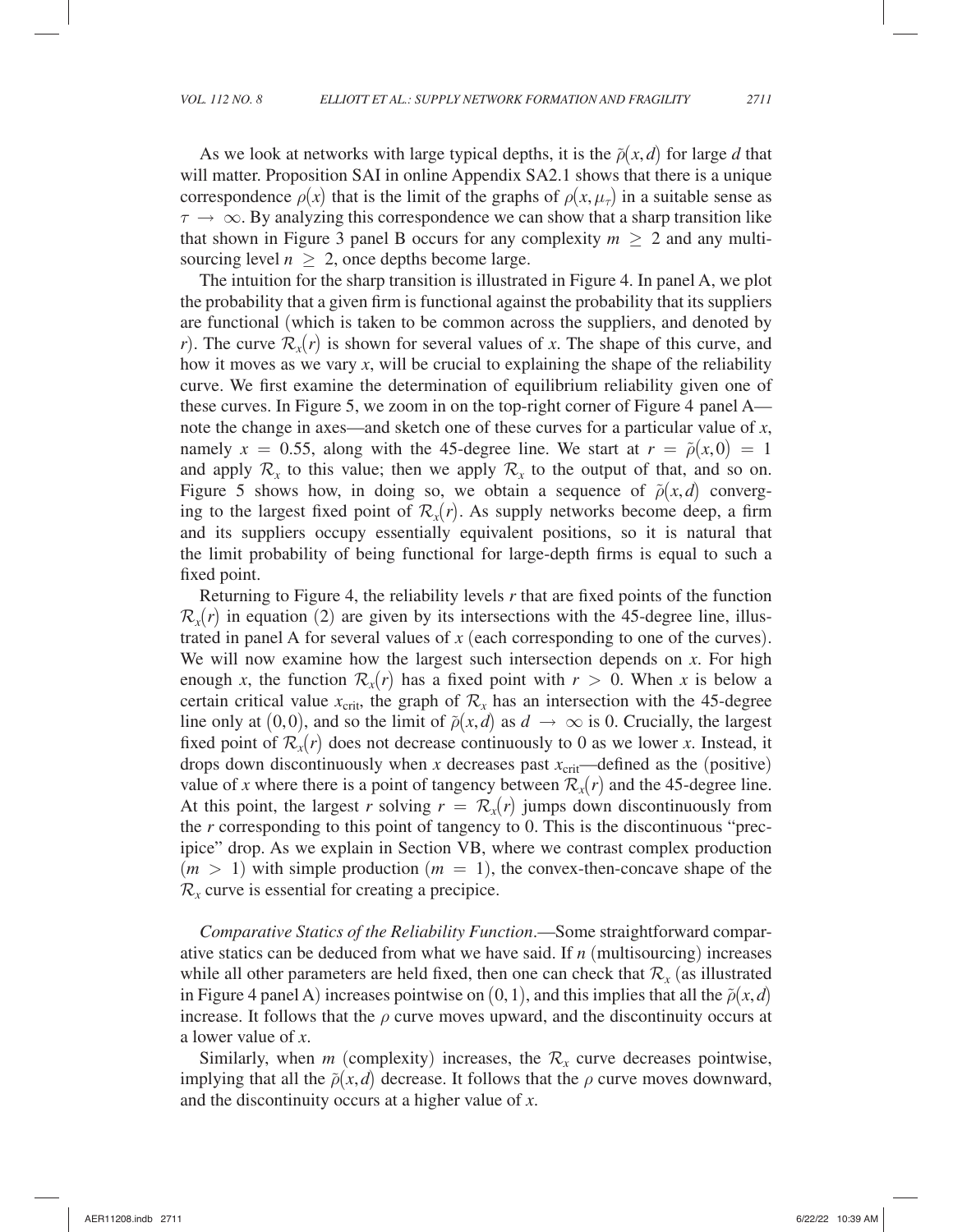



*Notes:* Panel A shows the probability,  $\mathcal{R}_x(r)$ , that a focal firm is functional as a function of *r*, the probability that a random supplier is functional. Here we use the parameters  $n = 4$ ,  $m = 2$ , and  $x \in \{0.5, 0.55, 0.6, 0.65\}$ . The intersections with the 45-degree line marked by the circles represent reliability values (for deep supply trees) associated with the given exogenous parameters. Panel B shows the limit reliability,  $\rho(x)$ , as a function of *x*. Note that, for each *x*, the value of  $\rho(x)$  is at the same height as the intersection of the corresponding  $\mathcal{R}_r$  curve with the 45-degree line in panel A.





*Notes:* The curve  $\mathcal{R}_x(r)$  is shown for values of  $r \in [0.8, 1]$ , for relationship strength  $x = 0.55$ . The values of  $\tilde{\rho}(x,d)$  for  $d \in \{0,1,\ldots,4\}$  given by equation (2) are depicted. Note that the largest intersect 45-degree line is approached quite closely after a few steps.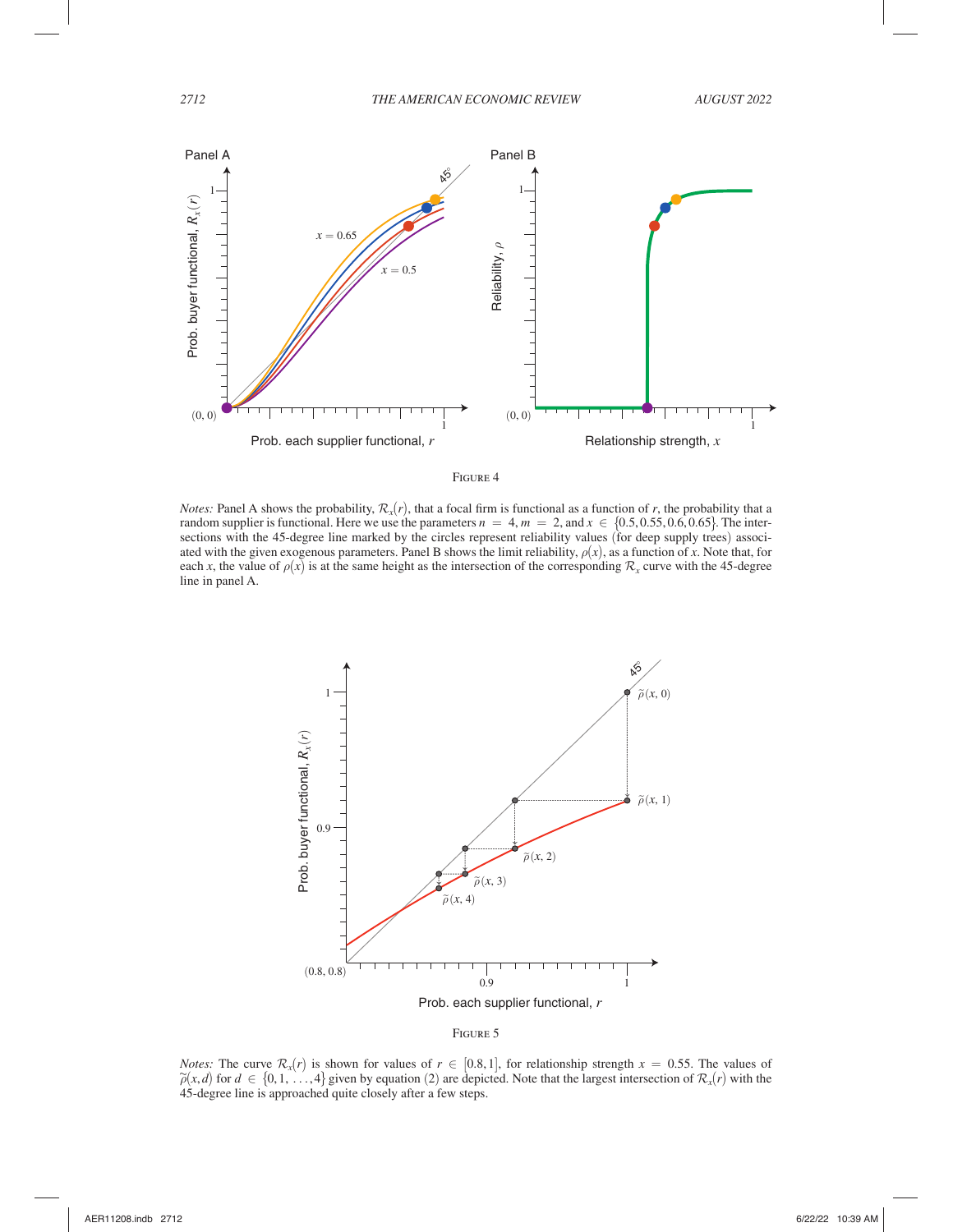### **III. Supply Networks with Endogenous Relationship Strength**

In this section, we study the endogenous determination of relationship strength. We first examine a planner's problem, in which strength is chosen in a centralized way, and show that investments that put the supply network on the precipice are never chosen by a planner. We then set up a decentralized problem in which firms invest in their own relationship strengths. Throughout, we focus on symmetric outcomes.

To connect the graph-theoretic notion of reliability in the previous section with economic outcomes, we introduce a relationship between reliability and output. In particular, we posit that there is a function *Y* such that  $Y(V')$  is the (expected) aggregate gross output associated with a given set  $V'$  of functional firms. We assume that it has the following property:

**Property A:** In a regular supply network, gross output satisfies  $Y(V') = h(\rho(x, \mu)),$ where  $h: [0,1] \rightarrow \mathbb{R}$  is a strictly increasing, concave function with bounded and continuous derivative. Moreover,  $h(0) = 0$ .

In online Appendix SA3, we provide a microfoundation for this assumption: we define a standard production network model on top of the supply network, being explicit about production functions and markets at the microlevel. There, we show that aggregate output satisfies Property A. However, our main results—about efficient and equilibrium networks—do not rely on any details of the microfoundations. Instead, they rely only on assumptions about benefits and costs of production that we bring out into named properties.

Property A sets the stage for our study of the planner's problem.

## A. *A Planner's Problem*

We study a planner who chooses a global *x* that determines the values of all relationship strengths,  $x_v = x$ . This can be interpreted as investing in the quality of institutions, at a cost that we will introduce below. As stipulated in Property A, the gross output of the supply network is an increasing function of reliability,  $Y(V) = h(\rho(x,\mu))$ , where reliability  $\rho$  depends on the symmetric level of relationship strengths x and the depth distribution  $\mu$ . The planner's cost of a given choice of *x* enters through subtracting a quantity  $\frac{1}{\kappa} c_P(x)$  of output, where  $\kappa$  is a strictly positive *productivity parameter* and  $c_P : [0, 1] \rightarrow \mathbb{R}$  is a fixed function. Higher values of  $\kappa$  have the interpretation that they shift down the costs of obtaining a given level of relationship strengths, i.e., of obtaining a given level of gross output. The planner seeks to maximize expected net aggregate output by choosing relationship strengths *x* , and hence solves the *planner's problem:*

(3) 
$$
\max_{x \in [0,1]} h(\rho(x,\mu)) - \frac{1}{\kappa} c_P(x).
$$

We make the following assumption concerning  $c_P(x)$ :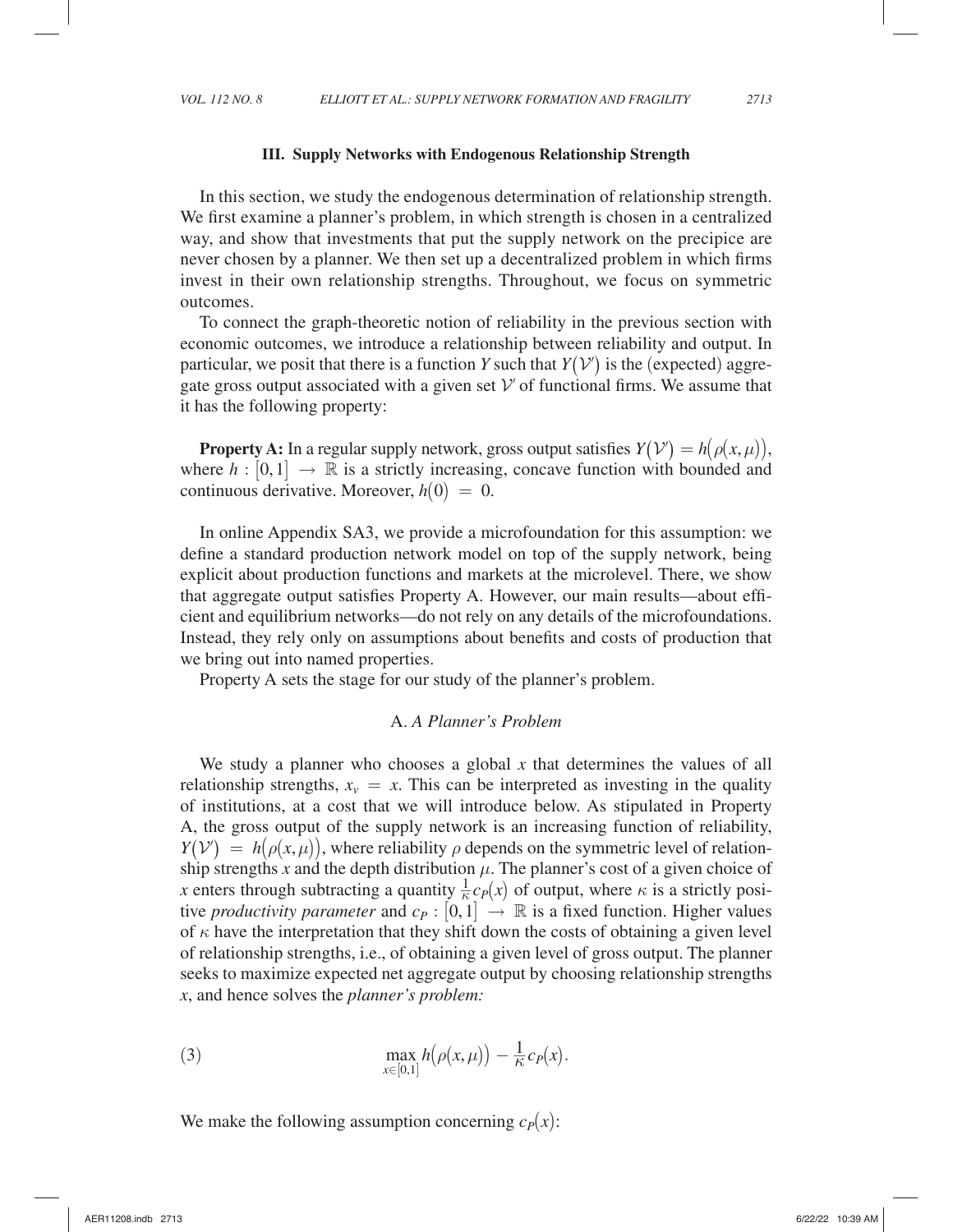**Property B:** The planner's cost function  $c_P : [0,1] \rightarrow \mathbb{R}$  is continuously differentiable and weakly convex, with  $c_P(0) = 0$ ,  $c_P(x_{\text{crit}}) > 0$ ,  $c_P'(0) = 0$ , and  $\lim_{x\to 1} c'_P(x) = \infty$ .

Substantively, the conditions in this property entail that there are increasing marginal social costs of relationship strength and achieving the critical level of reliability requires a positive investment. The Inada conditions on derivatives ensure good behavior of optima.

Define the correspondence

$$
x^{\rm SP}(\kappa,\mu) \ := \ \mathop{\rm argmax}_{x \in [0,1]} \Bigl[ h\bigl(\rho(x,\mu)\bigr) - \tfrac{1}{\kappa} c_P(x) \Bigr].
$$

This gives the values of x that solve the social planner's problem for a given  $\kappa$ and distribution of supply chain depths  $\mu$ . As elsewhere, we consider a sequence  $(\mu_{\tau})_{\tau=1}^{\infty}$  of depth distributions, where  $\mu_{\tau}$  places mass at least  $1-\frac{1}{\tau}$  on  $[D(\tau),\infty)$  for an unbounded, increasing function *D*.

PROPOSITION 2: *Fix any n*  $\geq 2$  *and m*  $\geq 2$ *. Then there exists a number*  $\kappa_{\rm crit} > 0$ *such that, for all small enough*  $\epsilon > 0$ *, the following statements hold for all large enough τ:* 

- (*i*) *For all*  $\kappa < \kappa_{\rm crit}$ , *all values of*  $x^{\rm SP}(\kappa, \mu_{\tau})$  *are at most*  $x_{\rm crit} \epsilon$ , *have cost less than*  $\epsilon$ , *and yield reliability less than*  $\epsilon$ ;
- (*ii*) *For all*  $\kappa > \kappa_{\rm crit}$ , *all* values of  $x^{\rm SP}(\kappa,\mu_{\tau})$  are at least  $x_{\rm crit} + \epsilon$  and yield reli*ability at least*  $r_{\text{crit}} + \epsilon$ ;
- (*iii*) *For*  $\kappa = \kappa_{\text{crit}}$ , *all values of*  $x^{\text{SP}}(\kappa, \mu_{\tau})$  *are outside the interval*  $[x_{\text{crit}} \epsilon,$  $x_{\text{crit}} + \epsilon$  *and reliability is outside the interval*  $[\epsilon, r_{\text{crit}} + \epsilon]$ .

The first part of Proposition 2 says that when  $\kappa$  is sufficiently low, it is too costly for the social planner to invest anything in the quality of institutions, and hence reliability is very low. As  $\kappa$  crosses a threshold  $\kappa_{\rm crit}$ , it first becomes optimal to invest in institutional quality. At this threshold, the social planner's investment increases discontinuously. Moreover, it immediately increases to a level strictly *above*  $x_{\text{crit}}$ , and, for all larger  $\kappa$ , all solutions stay above  $x_{\text{crit}}$ .

It is worth emphasizing that the planner never chooses to invest near the critical level  $x_{\text{crit}}$ . The reason is as follows: sufficiently close to  $x = x_{\text{crit}}$ , the marginal social benefits of investing grow arbitrarily large in the limit as  $\tau$  gets large while marginal costs at  $x_{\text{crit}}$  are bounded, and so the social planner can always do better by increasing investment at least a little. In contrast, in Section IV we will see that individual investment choices can put the supply network on the precipice in equilibrium, and this is not a knife-edge scenario.

### B. *Decentralized Investment in Relationship Strengths*

Now we formulate a simple, symmetric model of decentralized choices of relationship strengths.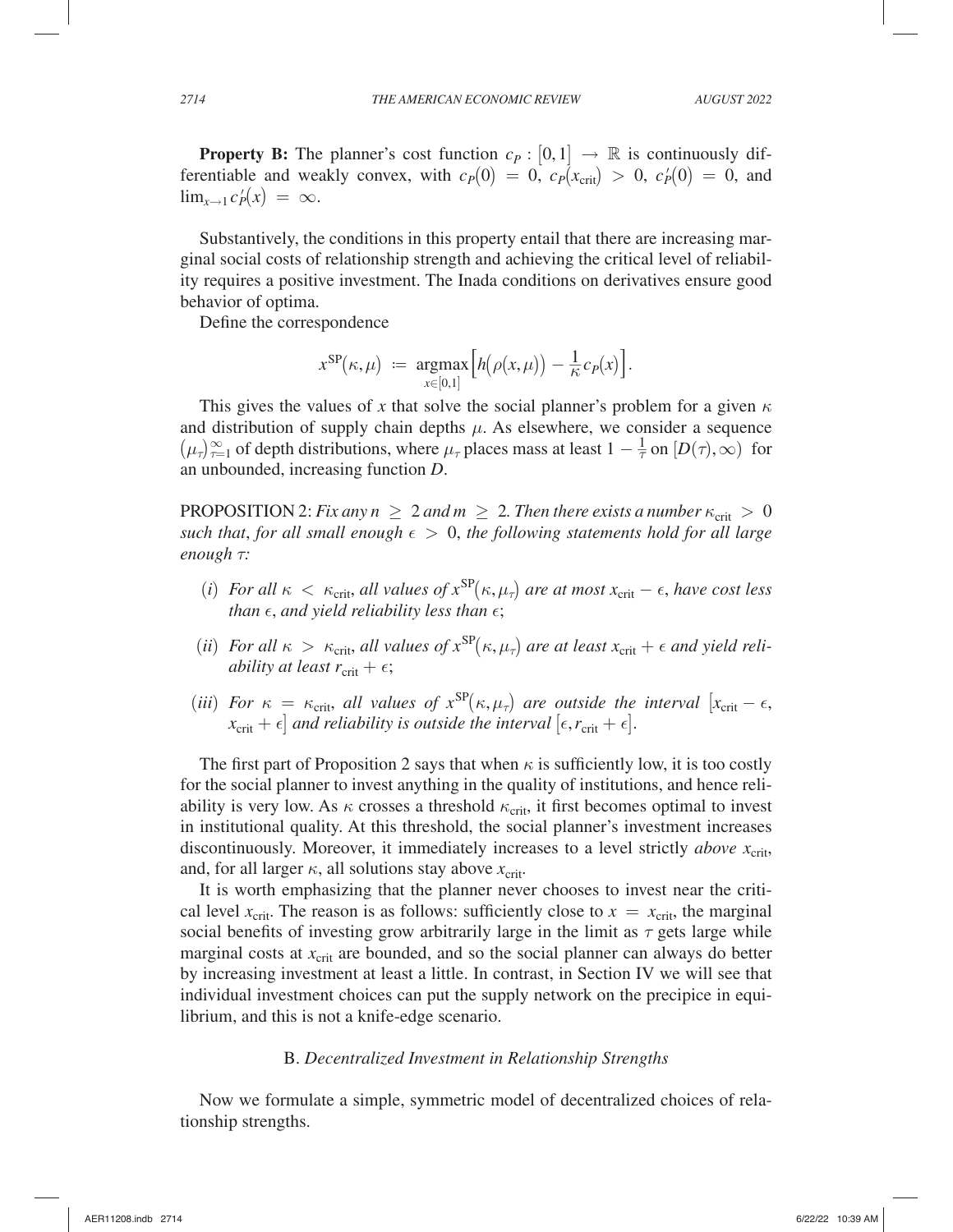*Setup and Timing*.—The decision-makers in this richer model are firms. For each product *i*, there is a continuum of separate firms  $(i, f)$ , where  $f \in [0, 1/|\mathcal{I}|]$ . The firm  $(i, f)$  owns the corresponding variety,  $v = (i, f)$ ; our notation identifies a firm with its variety. We often abbreviate both by *if* .

Firms simultaneously choose *investment levels*  $y_{if} \geq 0$ . Choosing a level  $y_{if}$  has a private cost  $c(y_{it})$ . The random realization of the supply network occurs after the firm chooses its investment level.<sup>17</sup> If a firm chooses an investment level  $y_{i}$ , then all sourcing links from its variety  $(i, f)$  have relationship strength

$$
x_{if} = \underline{x} + y_{if}.
$$

The intercept  $x \geq 0$  is a baseline relationship strength that obtains absent any costly The intercept  $\bar{x} \geq 0$  is a baseline relationship strength that obtains absent any costry<br>investment. This can be interpreted as a measure of the quality of institutions—e.g., how likely a "basic contract" is to deliver.<sup>18</sup> The main purpose of this baseline level is as a simple channel to systemically shock relationship strengths throughout the supply network.

The timing is as follows:

- 1. Firms simultaneously choose their investment levels.
- 2. The realized supply network is drawn and payoffs are enjoyed.

An *outcome* is given by relationship strengths  $x_{if}$  for all firms *if*. An outcome is symmetric if all firms have the same relationship strength:  $x_{if} = x$  for all *if*.

*Payoffs and Equilibrium*.—A firm's payoff at an outcome can be written as

$$
u_{if} = G_{if} - \frac{1}{\kappa}c(x_{if} - \underline{x}).
$$

This is the firm's expected gross profit,  $G_{ij}$ , minus the cost of its investment,  $y_{if} = x_{if} - \underline{x}$ , in relationship strength. We will now discuss the parts of this payoff  $y_{if} = x_{if} - \underline{x}, \text{ in}$ <br>function in turn.

We begin with the firm's costs. We assume that they satisfy the following property, where  $\kappa > 0$  is a parameter:

**Property B<sup>′</sup>:** A firm's cost is given by  $\frac{1}{\kappa}c(x_{if} - \underline{x})$ , where the following conditions ld. hold:

(i)  $x < x_{\text{crit}}$ ;

first part of Section VD for an extension where firms have some information about their depths.<br><sup>18</sup> A natural interpretation is that this is a feature of the contracting environment—concretely, for instance, it could reflect the quality of the commercial courts.

<sup>&</sup>lt;sup>17</sup> The supply network realization is defined as an assignment of depths to all varieties, and the graphs  $G$  and  $\mathcal G'$  from Section I. The assumption that investments are made before this realization is technically convenient, as it keeps the solution of the model symmetric. For example, a firm knows that after some number of stages of production, disruption-prone contracts will not be needed by its indirect suppliers (e.g., because these suppliers are able to use generic inputs or rely on inventories). However, the firm does not know how many steps this will take. See the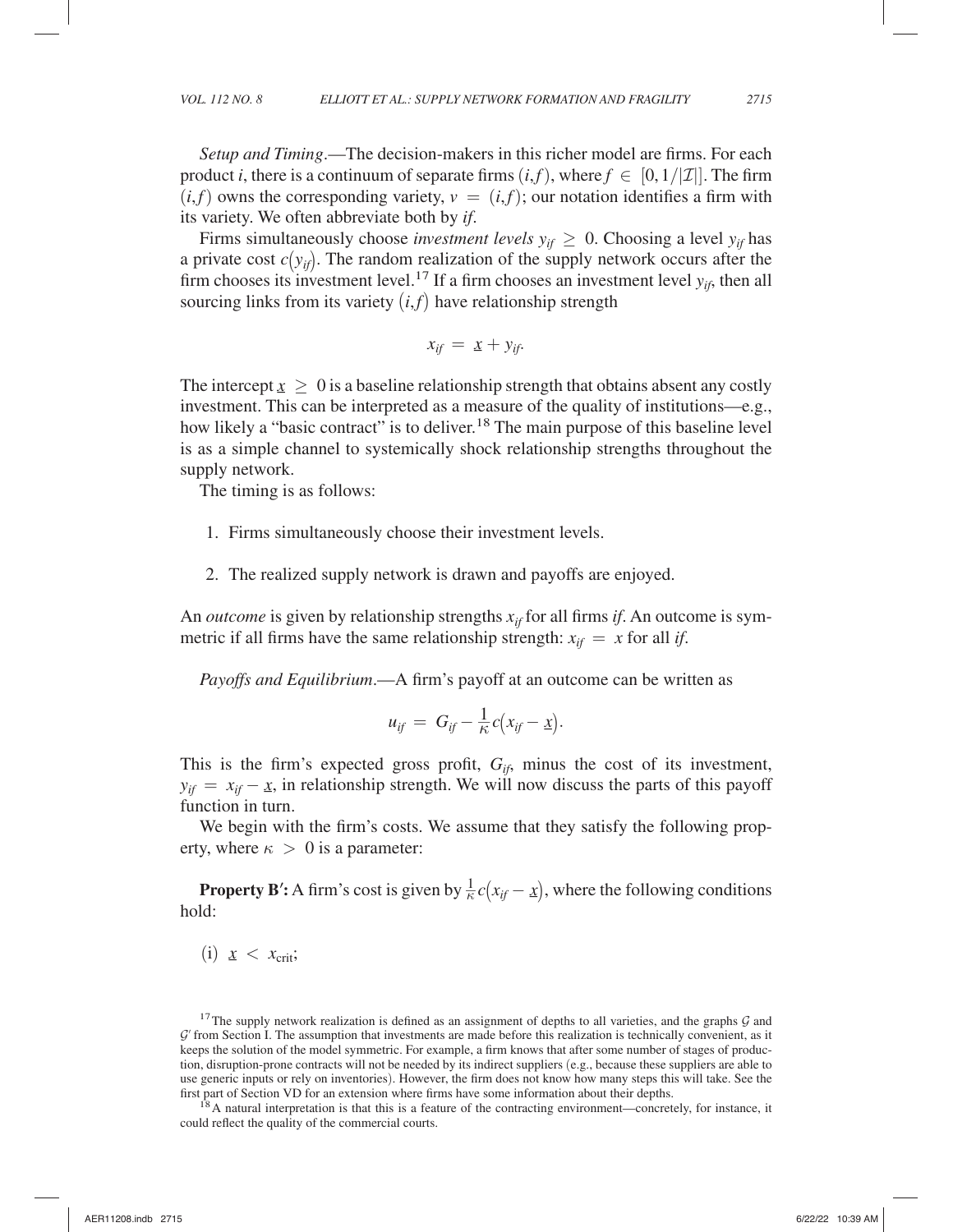- (ii) *c*′ is increasing, continuously differentiable, and strictly convex, with  $c(0) = 0$ ;
- (iii) the following limit conditions hold:  $\lim_{y\downarrow 0} c'(y) = 0$  and  $\lim_{y\uparrow 1-x}$  $c'(y) = \infty$ .

The first part of this assumption ensures that baseline relationship strength is not so high that the supply network is guaranteed to be productive even without any investment. The second part imposes assumptions on investment costs that ensure agents' optimization problems are well-behaved. The limit conditions ensure that investments are interior. Here  $\kappa$  plays the same role as it did in our social planner optimization exercise: scaling down the costs of investing in relationship strength and hence achieving a given level of productivity.

We now turn to specifying gross profits at a given outcome. Because we will characterize symmetric equilibria, we need to specify the gross profits of a given firm only for symmetric behavior by other firms. Firms make no gross profits conditional on not producing, and their profits conditional on producing satisfy the following assumption.

**Property C:** At a symmetric outcome with reliability  $r$ , conditional on being functional, a firm makes gross profits  $g(r)$ , where  $g : [0,1] \rightarrow \mathbb{R}_+$  is a decreasing, continuously differentiable function.

Property C requires that profits are higher when fewer firms are functioning and there is less competition. Online Appendix SA3 microfounds this property in the same production network model that we used to microfound Property A.

Let  $P(x_{ij}, x, \mu)$  be the probability that a firm *if* is functional if firm *if*'s relationship strength is  $x_{if}$  and all other firms choose symmetric relationship strengths  $x$ . Then, under Property C, we have that  $G_{if} = P(x_{if}; x, \mu)g(r)$ , where *r* is the reliability associated with *x* . Thus, recalling the payoff formula given at the start of this section, the net expected profit of firm *if* when it has relationship strength  $x_{it}$  and all other firms have relationship strengths  $x$ , resulting in reliability  $r$ , is

(4) 
$$
\Pi_{if} = P(x_{if}; x, \mu)g(r) - \frac{1}{\kappa}c(x_{if} - x).
$$

Finally, because welfare properties of equilibria will play a role in our analysis, we define social welfare (for symmetric outcomes). The gross output of production given reliability *r* has a value of  $h(r)$ , as in the previous section on the planner's problem. (Some of this goes to gross profits and some to consumer welfare, but the sum is given by  $h(r)$ .) The planner's cost function is simply the total of firms' costs,

$$
\sum_{i \in \mathcal{I}} \int_{f \in \mathcal{F}_i} \frac{1}{\kappa} c(x - \underline{x}) \, df = \frac{1}{\kappa} c(x - \underline{x}),
$$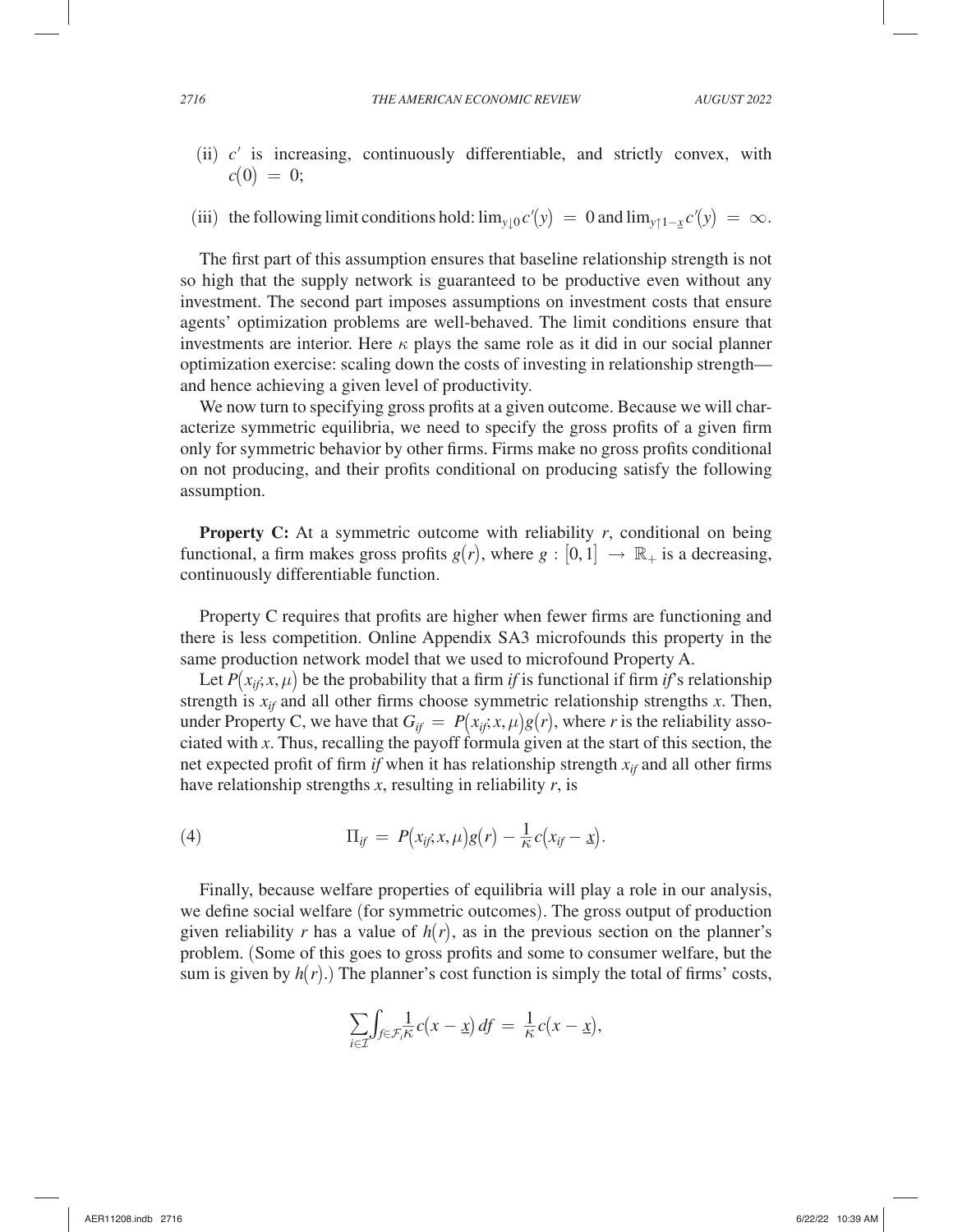where we have used our assumption that the mass of firms in each industry is  $1/|I|$ , so that the total mass of firms is 1. Thus, if  $x$  is the relationship strength of all firms, the social welfare function is  $19$ 

(5) Welfare 
$$
= h(\rho(x,\mu)) - \frac{1}{\kappa}c(x-\underline{x}).
$$

#### **IV. Equilibrium Supply Networks and Their Fragility**

We now study equilibrium decentralized investment in relationship strengths in the model we have introduced. We are interested in the productivity and robustness of equilibrium supply networks. This section builds up to a main result: Theorem 1. We show that in the limit as production networks become deep, there are three regimes. First, for low values of the parameter  $\kappa$ , there is an unproductive regime in which equilibrium reliability is arbitrarily low. Next, for intermediate values of  $\kappa$ , there is a critical regime in which equilibrium relationship strengths are very close to  $x_{\text{crit}}$  and arbitrarily small shocks to relationship strength lead to discontinuous drops in production. Finally, there is a noncritical regime in which equilibrium relationship strengths are above  $x_{\text{crit}}$  and the supply network is robust to small shocks.

#### A. *Equilibrium Reliability*

To examine firms' incentives, it is worth writing a firm's profit, (4), more explicitly. To do this, we calculate  $P(x_{ij}, x, \mu)$ , the probability that *if* is able to produce, as a function of firm *if*'s relationship strength  $x_{if}$ , given that all other firms choose a symmetric relationship strength  $x$ <sup>20</sup>

$$
P(x_{ij},x,\mu) := \mu(0) + (1-\mu(0)) \mathbb{E}\left[1 - (1-x_{ij}\tilde{\rho}(x,d-1)) \right]^m,
$$

where  $d$  inside the expectation is drawn from the depth distribution  $\mu$  conditional on depth being at least 1 . (Recall from equation (2) in Section IIC the formula for  $\tilde{\rho}(\cdot)$ , the reliability of a variety of a given depth.)

DEFINITION 1: *We say*  $x \geq \underline{x}$  *is a symmetric equilibrium if*  $x_{if} = x$  *maximizes* **DEFINITION 1:** We say  $x \geq \underline{x}$  is a symmetric equilibrium if  $x_{if} = x$  maximizes  $\Pi_{if}(x_{if}; x, \mu)$  defined in (4) for any firm if. It is a symmetric undominated equilibrium *if it is a symmetric equilibrium and*, *among symmetric equilibria*, *maximizes the social welfare defined in* (*5*)*.*

When we refer to an equilibrium in the sequel, we mean a symmetric undominated equilibrium unless otherwise noted. Note that a symmetric equilibrium is defined by the level of relationship strength  $x = x + y$  realized in it, rather than the defined by the level of ferationship strength  $x = \frac{x}{2} + y$  real<br>level of investment *y*. This turns out to be more convenient.

<sup>&</sup>lt;sup>19</sup>This coincides with the welfare function of Section IIIA if we set  $c_P(x) = c(x - x)$  for  $x \ge x$ , and  $c) = 0$  otherwise.  $c_P(x) = 0$  otherwise.<br><sup>20</sup> Note that because there is a continuum of firms, the probability that a firm appears in its potential supply

network upstream of itself is 0. Thus the reliability of *if*'s suppliers does not depend on  $x_{if}$ .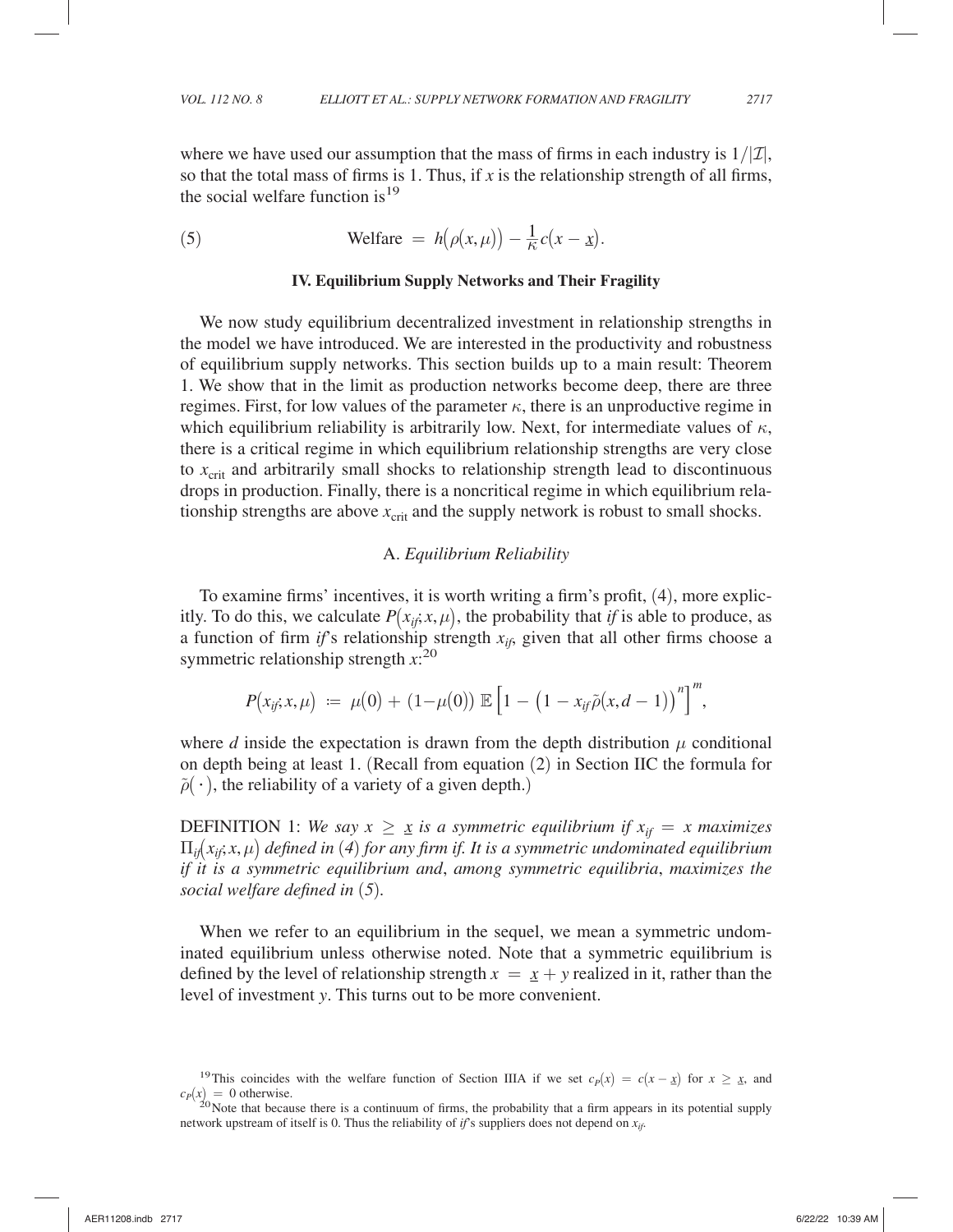Our equilibrium definition requires that all firms' investment choices are equal and are mutual best responses to each other. Lemma SA4 in the online Appendix shows that the efficiency condition selects the symmetric equilibrium associated with the highest investment level, and hence highest reliability. Note that it is always a best response for a firm to choose zero investment when all others choose zero investment. Our equilibrium definition abstracts from potential miscoordination on the zero investment level, or other inefficient ones, by selecting the symmetric equilibrium that maximizes welfare.

In the limit, as the expected depth of the supply networks becomes large, if firms symmetrically choose investments  $y_{if} = 0$ , then the reliability is  $\rho(\underline{x}) = 0$ The symmetrically choose investments  $y_{if} = 0$ , then the remainity is  $p(\underline{x}) = 0$ <br>as  $\underline{x} < x_{\text{crit}}$  (by Property B). Hence, for large enough  $\tau$ ,  $x_{if} = \underline{x}$  maximizes<br> $\Pi_x(x, x, \mu_x)$  and so there always exists an equilibr  $\Pi_{ij}(x_{ij}; \underline{x}, \mu_{\tau})$  and so there always exists an equilibrium.

 $(x_{ij}, \underline{x}, \mu_{\tau})$  and so there always exists an equilibrium.<br>In analyzing the symmetric equilibria it is helpful to make an assumption on the environment that ensures that the first-order conditions of firms' problems are sufficient for optimality among interior solutions. We first state the assumption and then formulate a condition on primitives that is sufficient for it to hold.

ASSUMPTION 1: *For any*  $\tau$  *and any*  $x > x_{\text{crit}}$  *the function*  $x_{if} \mapsto \Pi_{if}(x_{if}; x, \mu_{\tau})$  *has exactly one interior local maximum for all large enough*  $τ$ .<sup>21</sup>

Assumption 1 will be maintained in the sequel, along with Properties A, B′, and C. The following lemma shows that we may always set  $\underline{x}$  so that Assumption 1 is satisfied satisfied.

LEMMA 1: *For any*  $m \geq 2$  *and any*  $n \geq 2$ , *there is a number*<sup>22</sup>  $\hat{x}$ *, depending only on m and n, such that, for large enough*  $\tau$  *we have (i)*  $\hat{x} < x_{\text{crit}}$ *<i>, and (ii) if*  $x \geq \hat{x}$ , then Assumption 1 is satisfied.

To see why this lemma implies that Assumption 1 is satisfied for a suitable choice of <u>*x*</u>, consider any environment where  $x \in [\hat{x}, x_{\text{crit}})$ . Part (i) of the lemma guarantees or  $\underline{x}$ , consider any environment where  $\underline{x} \in [x, x_{\text{crit}})$ . Fart (1) or the femma guarantees that the interval  $[\hat{x}, x_{\text{crit}})$  is nonempty, and part (ii) guarantees that Assumption 1 is satisfied for values of  $\chi$  in this range.<sup>23</sup> In other words, the lemma guarantees that saushed for values of  $\frac{x}{2}$  in this range. In other words, the femina guarantees that there is an interval of possible baseline levels of strengths that are short of the critical level (so that fragility is not ruled out a priori) but high enough to ensure that the firms' maximization problem is amenable to a first-order approach.

We now characterize the equilibrium behavior.

THEOREM 1: *Fix any n*  $\geq$  2, *m*  $\geq$  3, *and*  $\epsilon$   $>$  0.<sup>24</sup> *There are thresholds*  $\mathbf{K}(n,m) < \bar{\kappa}(n,m)$  and a threshold  $\mathbf{I}$ , so that for all  $\tau \geq \tau$  there is a unique symmet- $\underline{\kappa}(n,m) < \bar{\kappa}(n,m)$  and a threshold <u> $\tau$ </u>, so that for all  $\tau \geq \tau$  there is a unique symmet-<br>ric undominated equilibrium. The relationship strength in this equilibrium, denoted by  $x^*_{\tau}(\kappa)$ , satisfies the following properties:

<sup>&</sup>lt;sup>21</sup> The assumption permits another local maximum at a corner. We rule this out separately. <sup>22</sup> In the proof, we give an explicit description of  $\hat{x}$  in terms of the shape of the function  $P(x_{ij}, x, \mu_{\tau})$ .

<sup>&</sup>lt;sup>23</sup> While conditions we identify in Lemma 1 are sufficient for satisfying Assumption 1, they are not necessary.<br><sup>24</sup> In this result, we restrict attention to the case of  $m \geq 3$ . It is essential for our results that sup

are complex  $(m > 2)$ , but the case of  $m = 2$  generates some technical difficulties for our proof technique so we consider  $m \geq 3$ . In numerical exercises, our conclusions seem to also hold for  $m = 2$ .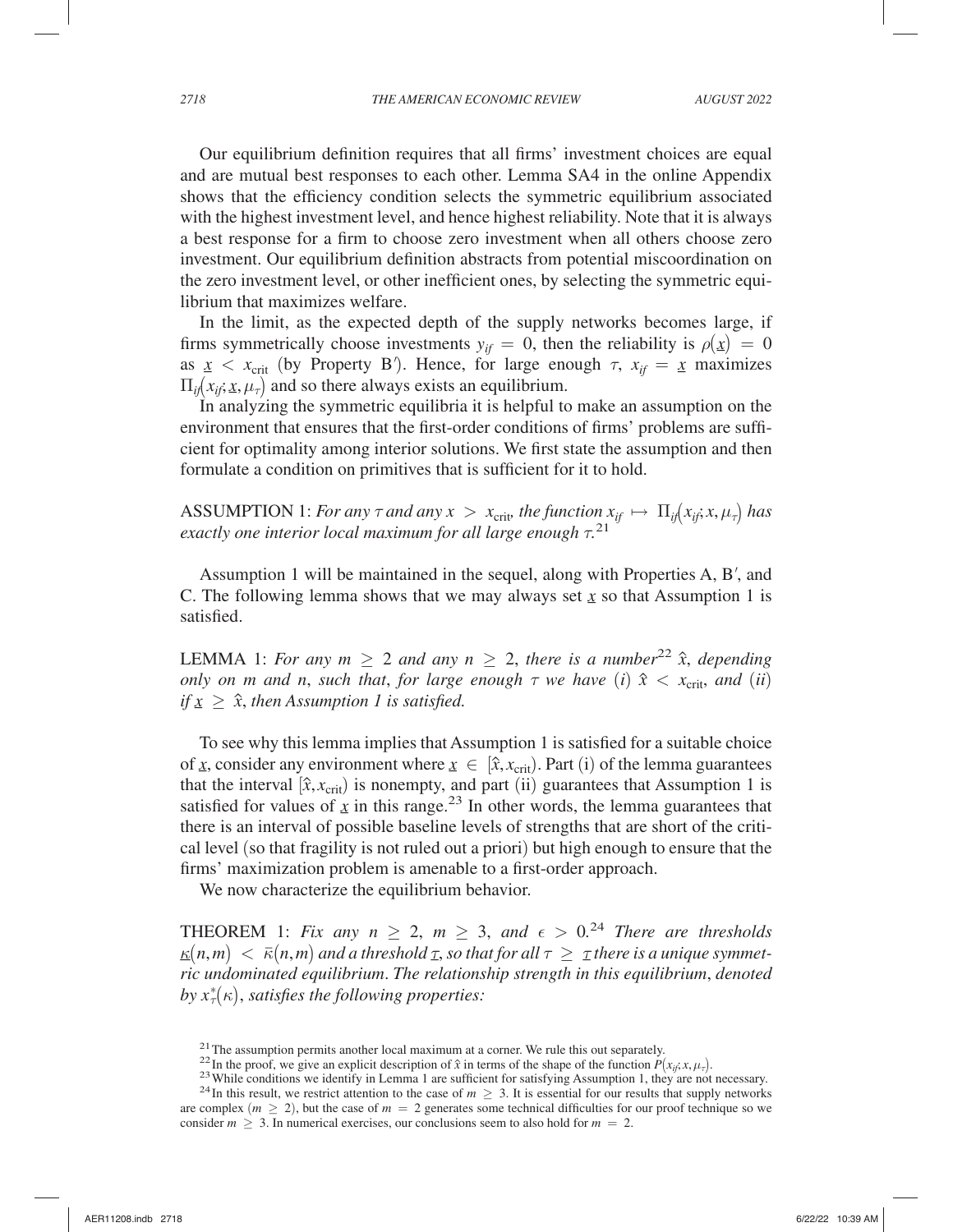- (*i*) If  $\kappa < \underline{\kappa}$ , there is no investment:  $x^*_{\tau}(\kappa) = \underline{x}$ .
- (*ii*) *For*  $\kappa \in [\underline{\kappa}, \overline{\kappa}]$ , the equilibrium relationship strength satisfies For  $\kappa \in [\underline{\kappa}, \overline{\kappa}],$  the equilibrium relationship str<br>  $x_{\tau}^*(\kappa) \in [x_{\text{crit}} - \epsilon, x_{\text{crit}} + \epsilon].$  We call such equilibria **critical**.
- (*iii*) *For*  $\kappa > \overline{\kappa}$ , the equilibrium relationship strength satisfies  $x^*_{\tau}(\kappa) > x_{\text{crit}}$ . We *call such equilibria noncritical*.

*Moreover, for*  $\tau \geq \tau$ *, the function*  $x_{\tau}^{*}(\kappa)$  *is increasing on the domain*  $\kappa > \kappa$ *.* 

If we think of different supply networks as being parameterized by different values of  $\kappa$  in a finite interval, Theorem 1 implies that in the limit as  $\tau$  gets large, there will be a positive fraction of supply networks in which firms will choose relationship strengths converging to  $x_{\text{crit}}$  in equilibrium. This contrasts with the social planner's solution, which never selects relationship strengths near  $x_{\text{crit}}$ . It also means that a positive fraction of supply networks end up perched on the precipice, vulnerable to small unanticipated systemic shocks. This vulnerability extends to anticipated shocks, as discussed in Section VC.

*The Reasons behind the Theorem*.—Figure 6 helps give some intuition for Theorem 1. In any symmetric equilibrium, the reliability of each firm must be consistent with the symmetric investment level *x* chosen by all other firms—we must be somewhere on the reliability curve we derived in Section IIB. The graphs labeled  $\rho(x)$  in panels A–D of Figure 6 illustrate the shape of the reliability curve for large  $\tau$ . Further, in any symmetric equilibrium each firm's (symmetric) investment choice of *x* must be a best response to the reliability of its suppliers. The curves labeled BR(*r*) in panels A–D depict the best-response function; these curves should be thought of as having their independent variable (others' reliability) on the vertical axis and the best-response investment on the horizontal axis. Note that the entire curve  $BR(r)$  depends on  $\kappa$ ; the panels show the best-response curves for increasing values of  $\kappa$ . Intersections of these two curves correspond to potential symmetric equilibria. When there are multiple intersections, we focus on the one associated with the highest reliability, which is the one that is selected by Definition 1 (see Lemma SA4 in the online Appendix). Thus equilibrium reliability is 0 for  $\kappa$  sufficiently small, jumps up discontinuously to  $r_{\text{crit}}$  at  $\kappa$ , and is ability is 0 for  $\kappa$  sufficiently small, jumps up discontinuously to  $r_{\text{crit}}$  at  $\kappa$ , and is increasing in  $\kappa$  thereafter. This is shown in panel E. Reliability clearly increases as  $\kappa$  ranges over the interval  $[\kappa, \bar{\kappa}]$ . Nevertheless, for  $\kappa$  in this interval, equilib-<br>rium investment for large  $\tau$  remains arbitrarily close to  $x_{\text{crit}}$  since the equilibrium rium investment for large  $\tau$  remains arbitrarily close to  $x_{\text{crit}}$  since the equilibrium is on the essentially vertical part of the reliability curve. In other words, equilibrium investment choices bunch around  $x_{\text{crit}}$  for an open interval of values of  $\kappa$ . For all  $\kappa \in [\underline{\kappa}, \overline{\kappa}]$  a slight shock causing relationship strengths to diminish from  $\underline{x}$  to  $x - \epsilon$  causes relationship strengths to fall below  $x_{\text{crit}}$ , and makes equilibrium For an  $\kappa \in [\kappa, \kappa]$  a sign shock causing relationship strengths to diminish from  $\underline{x}$  to  $\underline{x} - \epsilon$  causes relationship strengths to fall below  $x_{\text{crit}}$ , and makes equilibrium  $\Delta \omega = \epsilon$  causes relationship strengths to fail below  $x_{\text{crit}}$ , and makes equilibrium<br>production collapse. Panel F shows reliability after such a shock for different values of  $\kappa$ . As can be seen by comparing panels E and F, the shock does not change the values of reliability at  $\kappa$  below  $\underline{\kappa}$  or above  $\overline{\kappa}$ : the curves in E and F are essenthe values of reliability at  $\kappa$  below  $\underline{\kappa}$  or above  $\overline{\kappa}$ : the curves in E and F are essentially identical in those ranges. However, for  $\kappa \in [\underline{\kappa}, \overline{\kappa}]$ , reliability drops discontinuously to 0. tinuously to 0.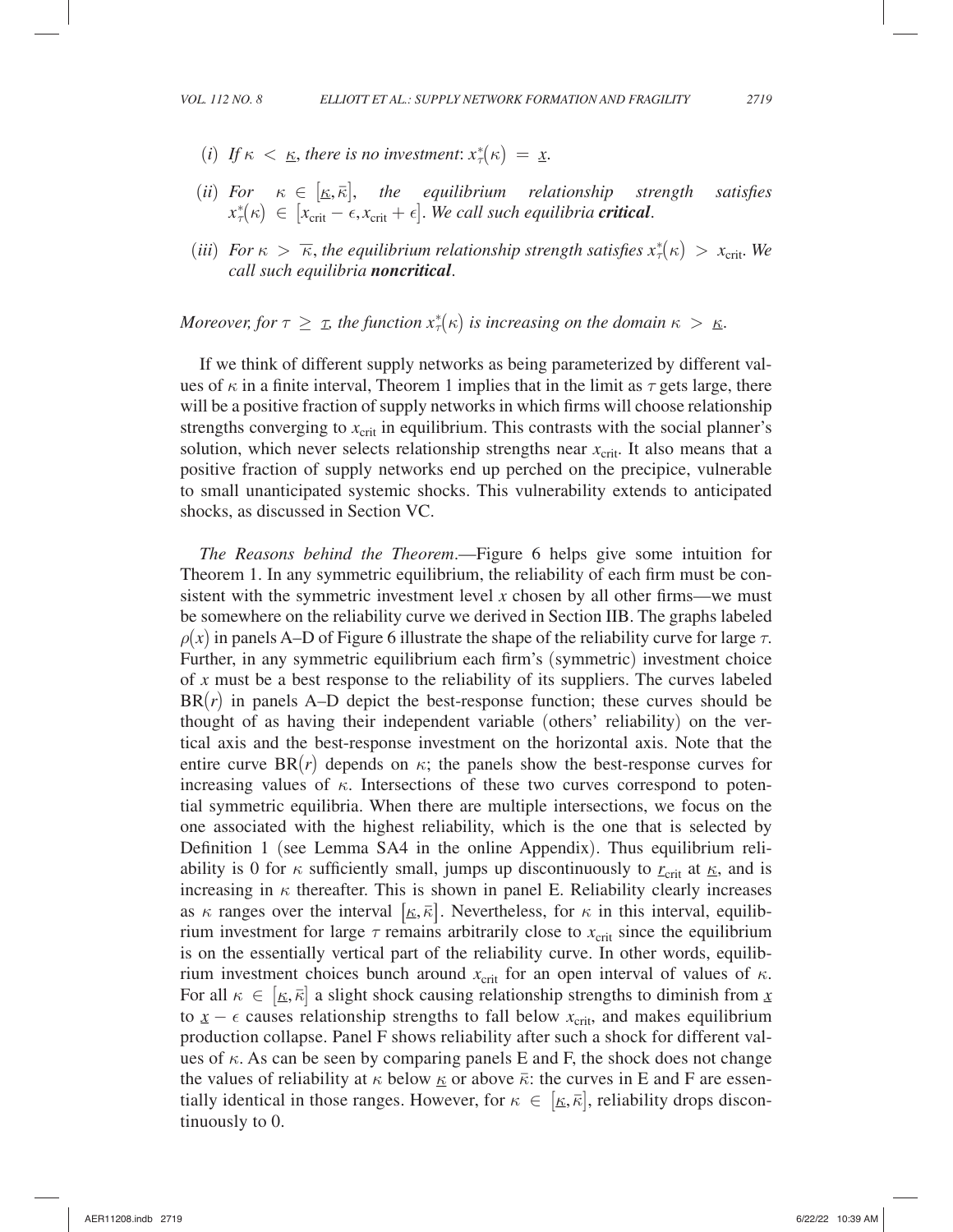

We now pause to comment on the techniques used to establish these results. While the intuition looks straightforward in our sketches, proving Theorem 1 is technically challenging. We have to get a handle on the shape of the best-response correspondence, and show that the highest intersection of it with the reliability curve moves as depicted in Figure 6. Investment incentives (which determine the shape of the best-response curve, and the implications of changing  $\kappa$ ) are complex, and so equilibrium investment is difficult to characterize directly. We do not have an explicit expression for the best-response curve. It also does not have the kinds of global monotonicity properties that might permit standard comparative statics approaches: investments in relationship strength are strategic complements in some regions of the parameter space, and strategic substitutes in others.<sup>25</sup> However, some control on

 $25$  When a firm's suppliers are very unreliable, there is little incentive to invest in stronger relationships with them—there is no point in having a working supply relationship when the suppliers cannot produce their goods. On the other hand, when a firm's suppliers are extremely reliable, a firm can free ride on this reliability and invest relatively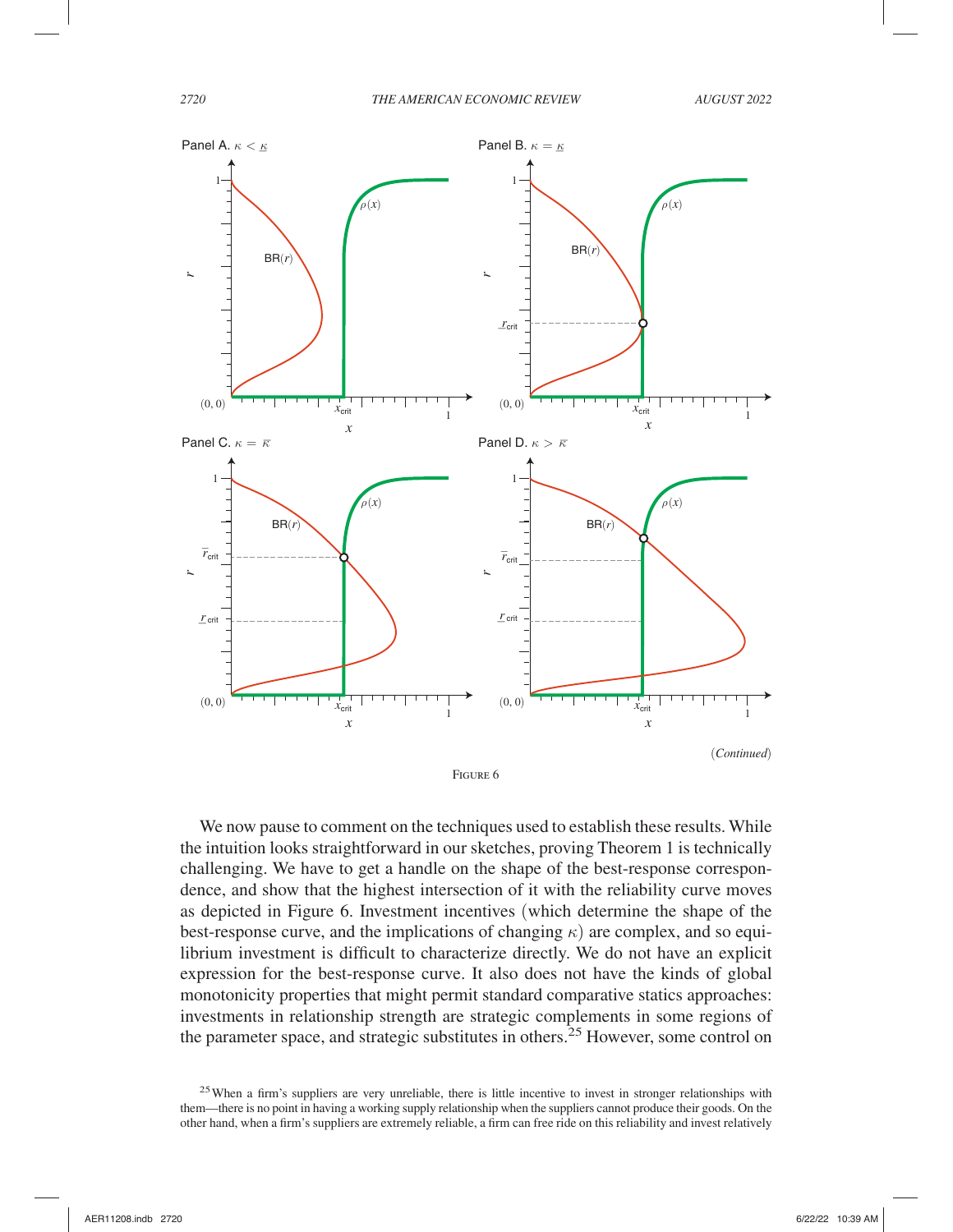

Figure 6 (*Continued*)

*Notes:* Panels A–D show, for several different values of  $\kappa$ , the reliability curve  $\rho(x)$ , and the best-response curve, a function of the vertical axis variable  $r$  (the reliability of a typical supplier). The symmetric undominated equilibrium is marked with a small circle, when a nonzero one is present. Panel A shows a situation with  $\kappa < \kappa$ , where the only equilibrium involves no investment. Panel B shows the symmeta situation with  $\kappa < \underline{\kappa}$ , where the only equilibrium involves no investment. Panel B shows the symmetric undominated equilibrium (equilibrium) for  $\kappa = \underline{\kappa}$ . Panel C shows the equilibrium for  $\kappa = \overline{\kappa}$ . Panel ric undominated equilibrium (equilibrium) for  $\kappa = \underline{\kappa}$ . Panel C shows the equilibrium for  $\kappa = \overline{\kappa}$ . Panel F<br>D shows the equilibrium for  $\kappa > \overline{\kappa}$ . Panel E plots how equilibrium reliability varies with  $\kappa$ . shows how reliability varies with  $\kappa$  following an arbitrarily small negative shock to institutional quality *x*; note the drop on the interval  $\kappa \in [\mathbf{K}, \overline{\mathbf{K}})$ .

the slopes of the intersecting curves is necessary to analyze the dependence of the intersection on parameters. A key step in our analysis is showing that if the highest intersection of best response and reliability curves occurs at  $r \geq \bar{r}_{\rm crit}$ , then the best response curve must be negatively sloped in *r* there, and strictly so for an intersection at  $r > \bar{r}_{\text{crit}}$ . We do so by establishing certain properties of the system of polynomial equations that (asymptotically) characterizes the intersection. Another crucial step is to show that there is at most one point of intersection above  $\bar{r}_{\text{crit}}$  in our diagrams. This permits us to focus on a unique outcome of interest, and to sign the effects of moving  $\kappa$  unambiguously, which is important for the results on equilibrium fragility.

At a technical level, there are two parts to many of our proofs. One part focuses on an idealized "limit supply network," which, in a suitable sense, has infinite depth and therefore a lot of symmetry (a firm's suppliers look exactly like the firm itself). This symmetric network gives rise to fixed-point expressions that we can manipulate to establish the key facts mentioned above. There is then a separate task of transforming these limit results into statements about the supply network with large but finite depths.

*Comparative Statics in Baseline Relationship Strength*.—We close this subsection by noting a corollary: the comparative statics of equilibrium as the baseline quality of institutions  $\chi$  changes are analogous to those documented with respect to quanty of institutions  $\chi$  changes are analogous to those documente  $\kappa$  in Theorem 1. Here we explicitly include  $\chi$  as an argument in  $x^*$ .

little in its relationships, knowing that as long as it has one working relationship for each input it requires, it is very likely to be able to source that input.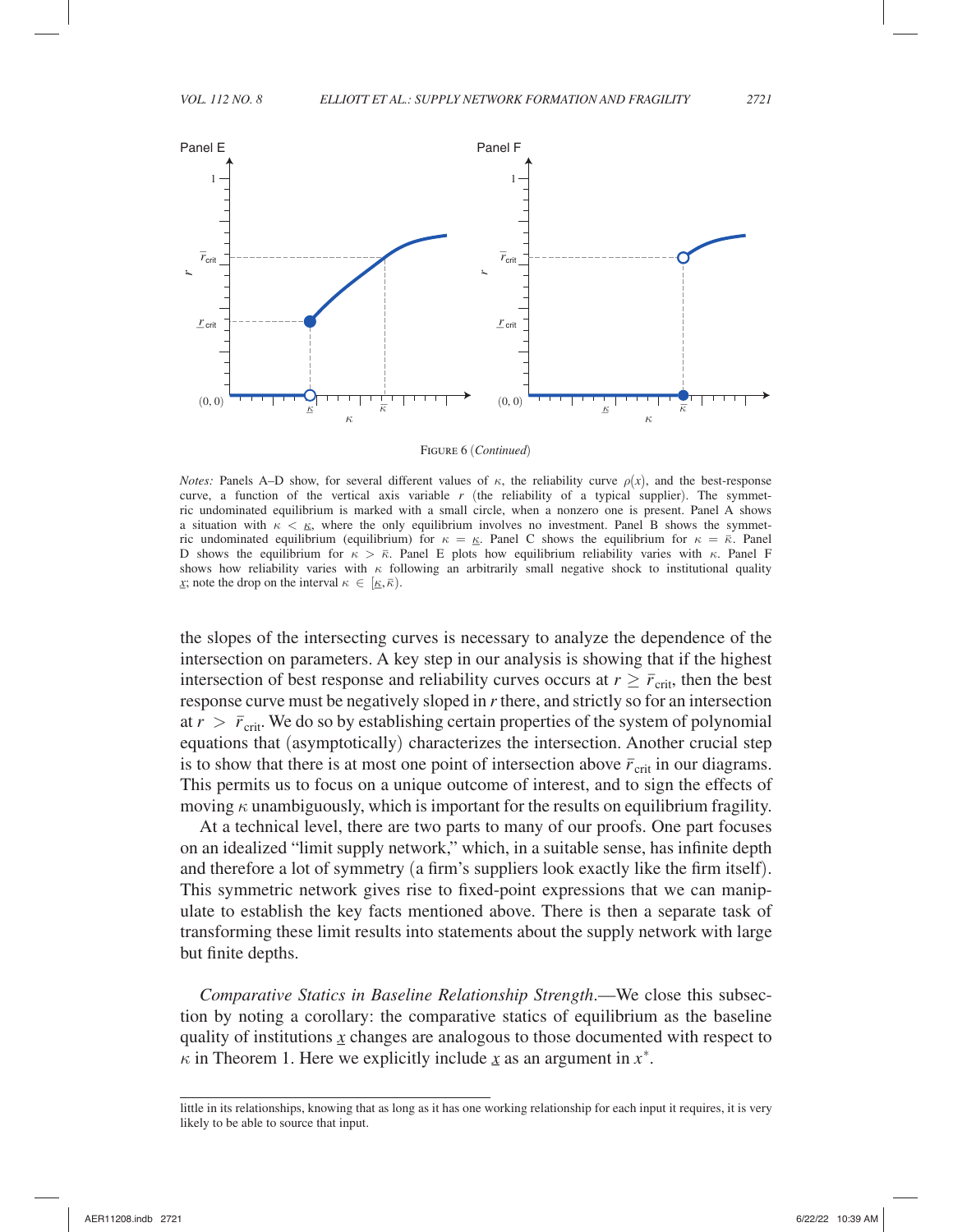COROLLARY 1: *Suppose*  $\kappa' > \kappa$ . *Then, for large enough*  $\tau$ , *if*  $x^*_{\tau}(\kappa', \underline{x}) > x^*_{\tau}(\kappa, \underline{x})$ , there is an  $x' > x$  such that  $x^*(\kappa', x) = x^* (\kappa, x')$ *there is an*  $\underline{x}' > \underline{x}$  *such that*  $x^*_{\tau}(\kappa', \underline{x}) = x^*_{\tau}(\kappa, \underline{x}')$ *.* 

# B. *Fragility*

Critical equilibria are important because, as the example in Figure 6 shows, they create the possibility of fragility: small unanticipated shocks to relationship strengths via a reduction in  $x$  can result in a collapse of production. We formalsueing this idea by explicitly examining how the supply network responds to a shock to the baseline quality of institutions  $x$ , which for simplicity is taken to have zero to the baseline quality of institutions  $\chi$ , which for simplicity is taken to have zero probability. (The analysis is robust to anticipated shocks that happen with positive probability; see Section VC.)

### DEFINITION 2 (Equilibrium Fragility):

• *There is equilibrium fragility at*  $\kappa$  *if for any*  $\eta$ ,  $\epsilon > 0$ , *for large enough*  $\tau$ , *we have*

$$
\rho\big(x^*_\tau(\kappa)-\epsilon,\mu_\tau\big)\ <\ \eta.
$$

*That is, a shock that reduces relationship strengths arbitrarily little*  $(\epsilon)$  *from their equilibrium levels leads to a reliability very close to* 0 (*within* η).

• *We say there is equilibrium robustness at* <sup>κ</sup> *if there is not equilibrium fragility*.

Note that the definition of equilibrium fragility makes sense only if  $x^*_{\tau}(\kappa) > 0$ for all large enough  $\tau$ , and this implies reliability bounded away from zero before the shock, since otherwise there would be no incentive for investment. In the definition of fragility, while shocking  $\underline{x}$ , we hold investment decisions and entry choices fixed. This corresponds to the assumption, discussed in Section IVC below, that invest-<br>This corresponds to the assumption, discussed in Section IVC below, that investments in supply relationships and entry decisions are made over a sufficiently long time frame that firms cannot change the quality of their supply relationships or their entry decisions in response to a shock.

PROPOSITION 3: *Under the conditions of Theorem 1*, *there is equilibrium fragility at any*  $\kappa \in [\underline{\kappa}, \overline{\kappa}]$  *and equilibrium robustness at any*  $\kappa > \overline{\kappa}$ .

Proposition 3 follows immediately from the definition of equilibrium fragility and our previous characterization.

## C. *Some Comments on Interpretation*

*Sources of Shocks*.—There are many ways in which the small systemic shock involved in our notion of fragility might arise in practice. In the introduction, we discussed the example of a small shock to credit markets making many supply relationships slightly more likely to fail. Another example comes from considering new trade regulations: if there is uncertainty about which relationships will be affected by new compliance issues, each supply relationship will be ex ante more prone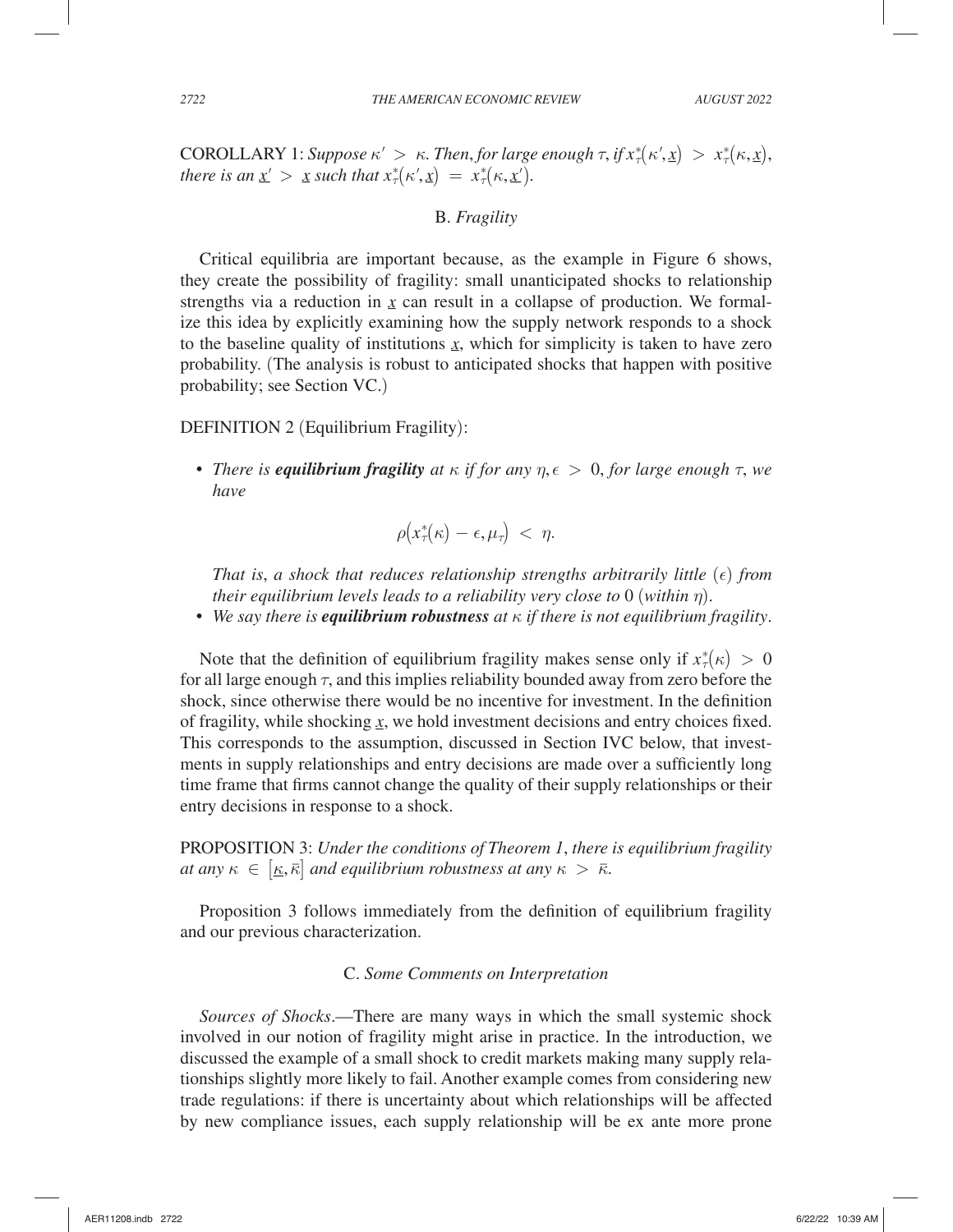to disruption. For a third example, consider an increasing backlog in commercial courts—a circumstance that makes contracts more costly to enforce. This again decreases the probability that contracts function in some states of the world—an uncertainty that can affect many players in the supply chain. A final example comes from supply chain stresses due to macroeconomic shocks. Technological factors, such as social distancing measures imposed during a pandemic, can cause stochastic delays and disruptions throughout the dependency links in a supply network. Congestion provides another type of stress. For example, a demand shock to some goods can require ports and transportation hubs to accommodate more traffic, causing queues. These queues delay shipments of goods in many supply networks, even those not affected by the demand shocks that caused the queues (McLain, Matthews, and Paris 2021).

*Time Scales*.—In interpreting our model, a crucial issue is that of timing: the time scales on which reliability is degraded, and on which decisions are made. We define the short run to be period of time over which firms are *not* able to adjust their relationship strengths. It is this time scale on which the shock we study has its most direct implications in terms of freezing supply chains. Evidence from Barrot and Sauvagnat (2016) suggests that in practice this time scale is on the order of magnitude of several quarters. In contrast, we define the medium run as a period of time over which adjustments in relationship strength are possible.<sup>26</sup> Thus, following a shock to relationship strengths, in the short run a collapse in production will occur when the supply network is in the fragile regime but in the medium run, it is possible that firms can choose investment levels that allow the supply network to resume being productive. Our equilibrium selection here is optimistic: it focuses on the outcome where, in recovering from the shock, firms coordinate on the most productive investment equilibrium, and thus limit the losses. Alternatively, once production has become disrupted, it could be that firms stop investing altogether. If such coordination problems occur, disruptions can be longer-lasting and consistent with long-lasting productivity damage following a shock.

#### **V. Discussion of the Model**

This section discusses our modeling choices. First, in Section VA, we highlight which features of our model are essential and motivate them. We provide some benchmarks to help highlight their importance in Section VB. Beyond the key assumptions, we make a variety of assumptions for tractability or simplicity. In Section VC and VD, we discuss the robustness of our model to various relaxations of these nonessential assumptions.

## A. *Essential Features*

The three features that are essential in our model are that supply relationships are specific ( firm-to-firm) and subject to disruption, that firms endogenously invest

<sup>&</sup>lt;sup>26</sup> Other technological dimensions, such as the complexity of production, *m*, might change on a longer time scale still; see Section VIID.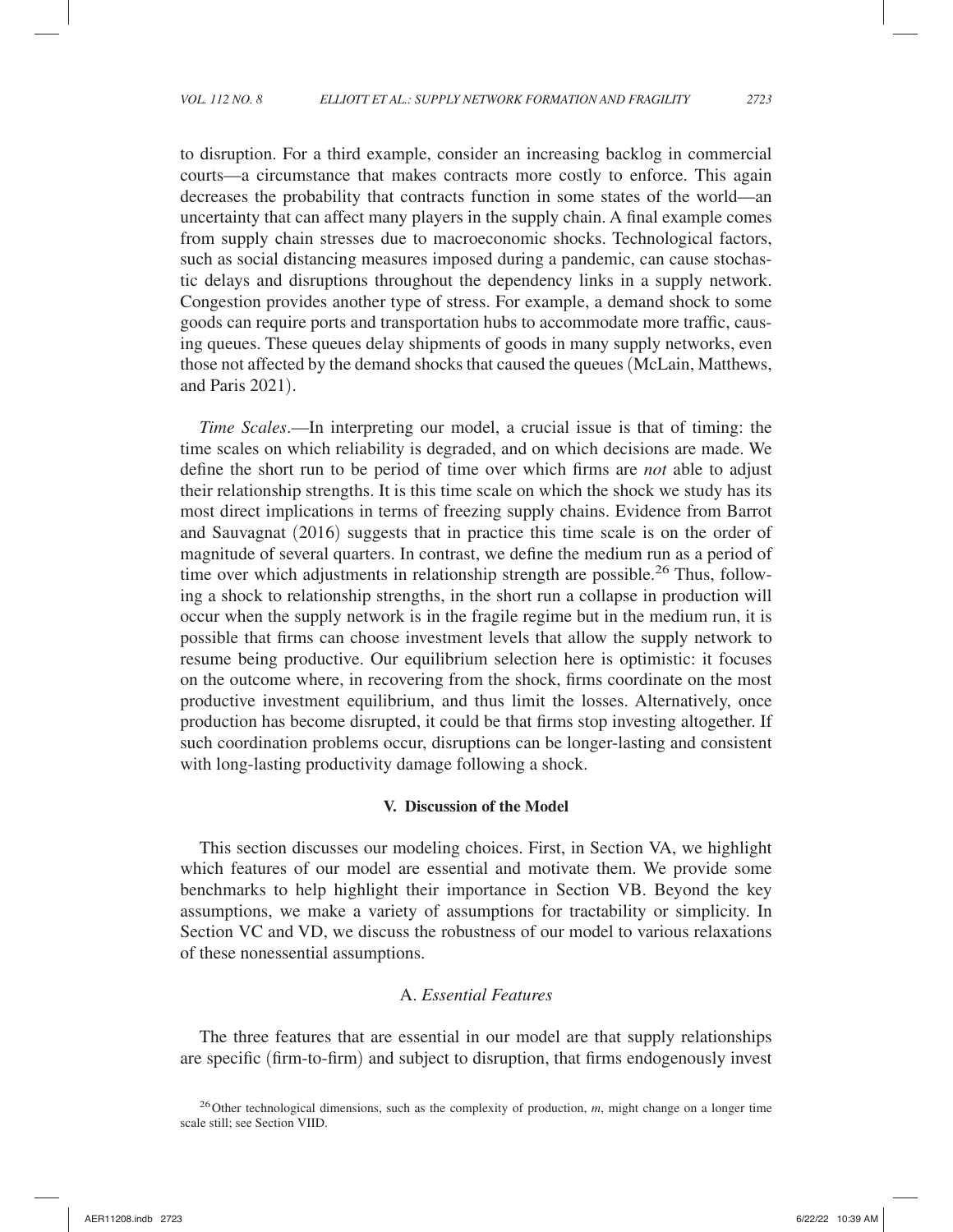to strengthen their relationships, and that production is complex in that it relies on multiple essential inputs at each of a sufficiently large number of layers.

There is considerable evidence for the importance of the specific sourcing relationships that are at the heart of the model. These have been documented in many settings: for relationship lending between banks and firms, see Petersen and Rajan (1994, 1995); for traders in Madagascar, see Fafchamps and Minten (1999); for the New York apparel market, see Uzzi (1997); for food supply chains, see Murdoch, Marsden, and Banks (2000); for the diamond industry, see Bernstein (1992); for Japanese electronics manufacturers, see Nishiguchi (1994); and so on. Indeed, even in fish markets, a setting where we might expect relationships to play a minor role, they seem to be important (Kirman and Vriend 2000; Graddy 2006). Specific sourcing relationships in supply networks are also a major concern of the management literature on supply chains (Datta 2017). Barrot and Sauvagnat (2016) find that firms have difficulty switching suppliers even when they need to do so. These literatures examine many reasons behind firms' reliance on a small number of suppliers to source a given type of input. For example, technological compatibility and geography can limit the pool of potential suppliers; hold-up problems can make trust important; and frequent repeated interactions can help firms to avoid misunderstandings.

The specific relationships that firms maintain for sourcing facilitate the contagion of disruption. Indeed, cascading disruptions (see, for example, Carvalho et al. 2021) are evidence of firms' reliance on failure-prone sources of supply that cannot be quickly replaced. Interesting qualitative descriptions of cascades of disruption due to idiosyncratic shocks can be found in the business literature. A fire at a Philips Semiconductors plant in March 2000 halted production, preventing Ericsson from sourcing critical inputs, causing its production to also stop (*Economist* 2006). Ericsson is estimated to have lost hundreds of millions of dollars in sales as a result, and it subsequently exited the mobile phone business (Norrman and Jansson 2004). In another example, two strikes at General Motors (GM) parts plants in 1998 led 100 other parts plants, and then 26 assembly plants, to shut down, reducing GM's earnings by an estimated \$2.83 billion (Snyder et al. 2016). Though these particular examples are especially well-documented, disruptions are more frequent than might be expected. In a survey of studies on this subject in operations and management, Snyder et al. (2016, p. 89) write, "It is tempting to think of supply chain disruptions as rare events. However, although a given type of disruption (earthquake, fire, strike) may occur very infrequently, the large number of possible disruption causes, coupled with the vast scale of modern supply chains, makes the likelihood that some disruption will strike a given supply chain in a given year quite high." An industry study recorded 1,069 supply chain disruption events globally during a six-month period in 2018 (*Supply Chain Quarterly* 2018). Elliott and Golub (forthcoming) survey a range of evidence on the importance of specific sourcing in complex supply networks and the impact of disruptions.

Endogenous investment in relationships is the second key model feature. Given the frequency of disruptions and the impact these can have on firms' profitability, $27$ 

<sup>&</sup>lt;sup>27</sup> Hendricks and Singhal (2003, 2005a, b) examine hundreds of supply chain problems reported in the business press. Even minor disruptions are associated with significant and long-lasting declines in sales growth and stock returns.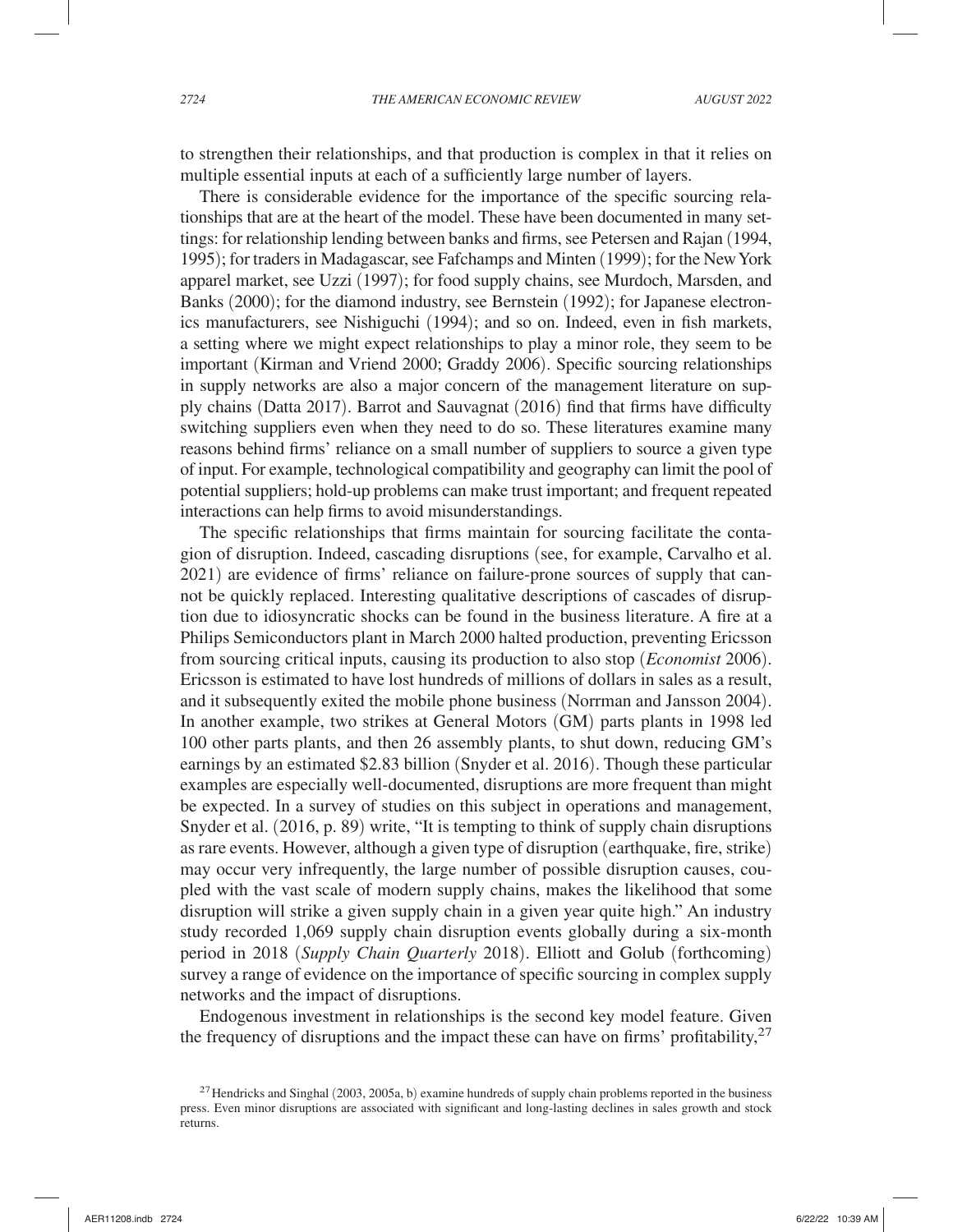it is natural that firms take actions to mitigate them. In practice, these investments are often "soft" in nature. A literature in sociology helps document them—a prominent contribution being Uzzi (1997), which offers a detailed account of the systematic efforts and investments made by New York garment manufacturers and their suppliers to maintain good relations. These investments include practices such as building a better understanding of a supplier's or customer's capabilities by visiting their facilities, querying odd instructions to help catch mistakes, building social relationships that span the organizations, and reciprocal gift giving. Such investments are hard to observe and even harder to verify. They are thus very difficult to contract on. This motivates the way we model investments—as a noncooperative game of private investment in one's local relationships.28

The third feature crucial for our theoretical results is that production is complex. One aspect of complexity is in the horizontal dimension of network diagrams such as Figure 1: firms need to procure multiple inputs via specific sourcing relationships. Barrot and Sauvagnat (2016) provide evidence that supports this assumption. They show that if a supplier is hit by a natural disaster, it severely disrupts the production of their customers *and* also negatively impacts their customers' other suppliers. This would be unlikely to occur if production did not rely on multiple specifically-sourced, complementary inputs. $2^{9}$  Relatedly, this evidence suggests that inventories are not held at high enough levels to avoid disruption, though they may help delay it. Another aspect of complexity is that production takes place in multiple layers—i.e., is sufficiently deep. As we show in Section SA7 of the online Appendix, even without taking any limits, realistic degrees of complexity (both in the horizontal or vertical dimension) generate patterns that have the key qualitative features driving our main results.

A concrete example of a firm with a relatively complex supply chain is Toyota. After the Great East Japan Earthquake, Toyota suffered considerable disruption to its supply network due, in part, to the impact on firms several layers upstream of it. Following this, Toyota made an effort to map out its supply network so it could better anticipate and respond to such problems. It has been reported that this mapping got as far as the tenth level and identified 400,000 items that Toyota sources directly or indirectly (McLain 2021); nevertheless, the supply network was sufficiently vast that the mapping project was not finished.

One final observation is that the nodes in our model can be reinterpreted as describing processes or inputs, rather than firms, as long as the key conditions outlined in this section hold. From this perspective, the phenomena we discuss may happen within a firm or other organization. Increasing the strength of relationships would then correspond to increasing various forms of redundancy or robustness of within-firm sourcing. When agency frictions are significant and decisions about robustness are made in a decentralized way, our model of endogenous investments would also be relevant.

 $^{29}$  Indeed, other suppliers providing substitute inputs would benefit from the disruption to a competitor rather than being adversely affected.

<sup>&</sup>lt;sup>28</sup> The key feature here is the noncooperative part. Even if firms were allowed to invest in others' relationships, rather than merely their own, they would typically not want to in equilibrium. Following the logic of Bergstrom, Blume, and Varian (1986), each firm would be willing to invest in each relationship (between any two firms) up to the point that the marginal private benefit of the investment equals the marginal cost. However, the marginal benefits are heterogeneous and it will typically be possible for this condition to be satisfied by only one firm—the one that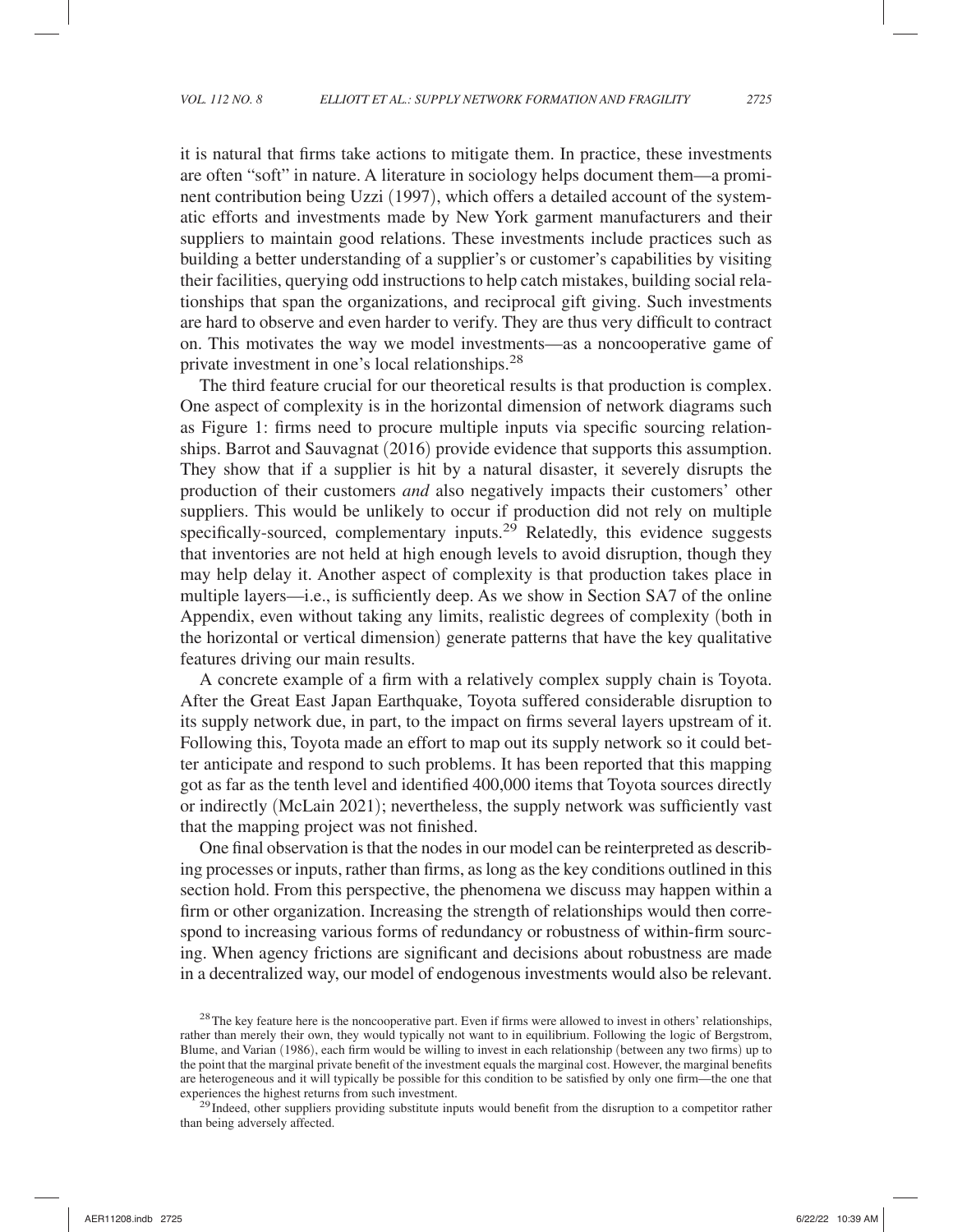#### B. *Contrasts with Models without the Essential Features*

In this subsection, we briefly examine two alternative models as benchmarks that help highlight the necessity of key features discussed in the previous section.

*Contrast I: Sourcing through Spot Markets*.—In this benchmark, each firm sources all its inputs through spot markets, rather than requiring pre-established relationships. A spot market is populated by those potential suppliers that are able to successfully produce a certain input. To keep the technology of sourcing comparable to that of the main model, we posit that, after a buyer places an order in a spot market, there is still a chance that sourcing fails. (A shipment might be lost or defective, or a misunderstanding could lead the wrong part to be supplied.) In other words, we now assume each firm extends relationships *only* to functional suppliers (as opposed to suppliers whose functionality is random, in our main model), but we still keep the randomness in whether the sourcing relationships work. Two other features are carried over from the main model: firms may multisource, extending multiple such relationships; and the randomness in sourcing is realized simultaneously, independently across relationships.

We now work out which firms can produce, focusing on an example where each firm requires two inputs  $(m = 2)$  and each firm *if* multisources by contracting with two potential suppliers of each input  $(n = 2)$  in the spot market. Let the probability that a given attempt at sourcing an input succeeds be *x* . The probability that both potential suppliers of a given input type fail to provide the required input is  $(1 - x)^2$ , and the probability that at least one succeeds is  $1 - (1 - x)^2$ . As the firm needs access to all its required inputs to be able to produce, and it requires two different input types, the probability the firm is able to produce is  $(1 - (1 - x)^2)^2$ . In Figure 7, we plot the analogue of reliability—the probability a random firm is able to produce—as a function of the success probability of individual sourcing attempts. Reliability increases smoothly as *x* increases. This benchmark thus shows that perfect spot markets remove the discontinuities in our main analysis.

On the other hand, the fragility of complex production remains a concern in the presence of *imperfect* substitutes for specifically sourced inputs. More precisely, suppose the quality of a firm's output is discounted by a certain factor whenever the firm cannot source high-quality inputs for all customized inputs required. Such a firm instead produces a lower-quality version of its good. Shocks disrupting sourcing relationships propagate downstream just as in our main analysis, but affected firms can now produce low-quality goods.

*Contrast II: Sourcing for Simple Production*.—To emphasize that it is essential that multiple inputs are sourced through relationships, we consider a benchmark model where each firm requires only a single relationship-sourced input  $(m = 1)$ . Because each firm requires only *one* type of risky input relationship to work, we call such production *simple*. 30 We plot how the probability of successful production

<sup>&</sup>lt;sup>30</sup> As a matter of interpretation, there may be more than one physical input at each stage. The key assumption is that all but one are sourced as commodities rather than through relationships, and so are not subject to disruption via shocks to these relationships. The term "simple" is inspired by the contrast between simple and complex contagion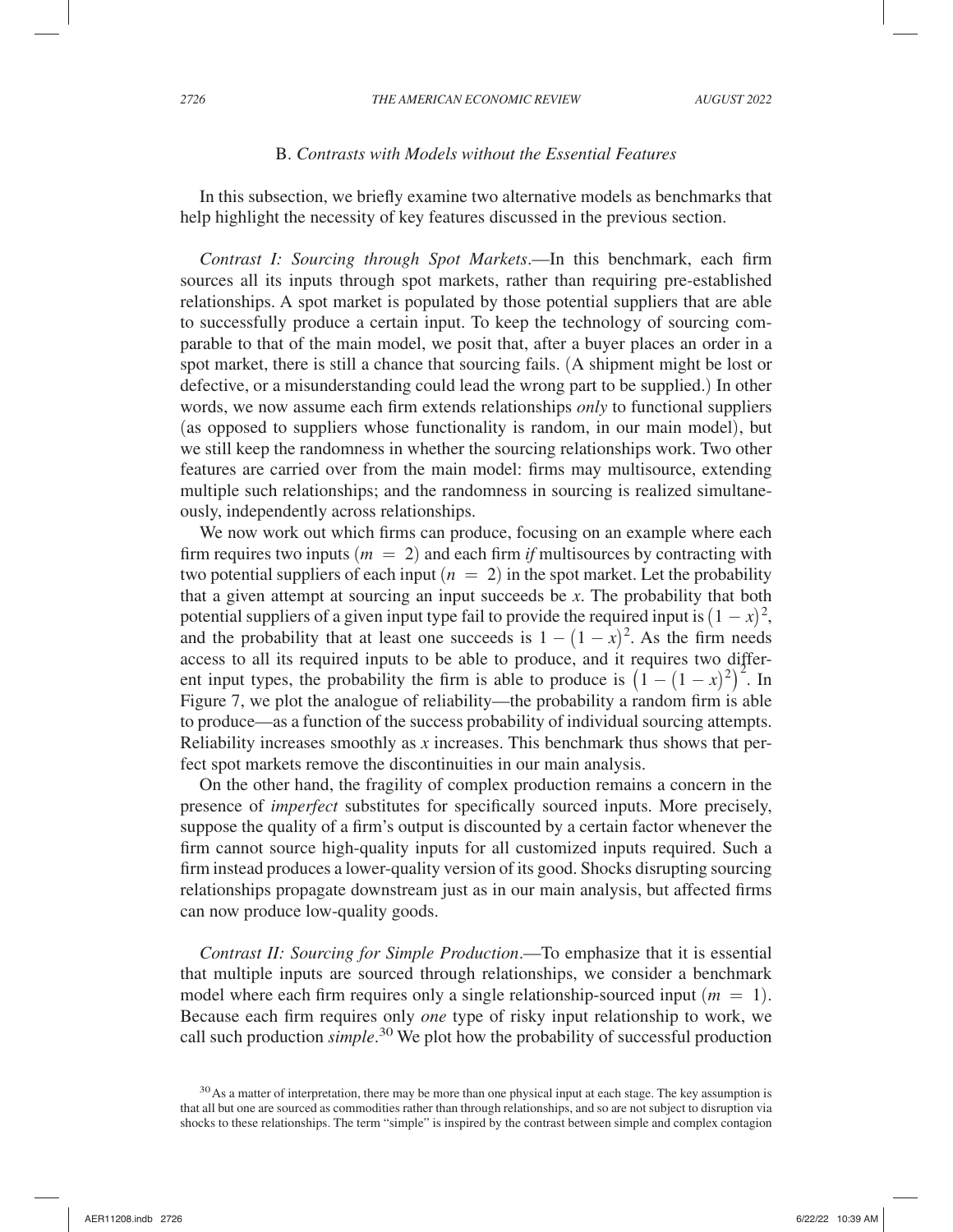

*Note:* The probability of successful production for a firm as market-based sourcing attempts become more likely to succeed.

varies with relationship strength in Figure 8 panel B for an example with  $n = 2$ . This may be compared to the case of complex production illustrated in Figure 4 panel B. For values of  $x < 0.5$  the probability of successful production is 0, and for values of  $x > 0.5$  the probability of successful production is strictly positive, paralleling the qualitative transition seen in the main model. There is a stark contrast, however, in the nature of the change at the value of x for which the probability of successful production first becomes positive productivity is continuous in the simple-production case, with no sharp jump (though the derivative is discontinuous).

One can obtain the reliability curve via a graphical analysis analogous to that of Section IIC, now with the  $\mathcal{R}_x(r)$  curve depicted in Figure 8 panel A replacing the curve shown in Figure 4 panel A. The key difference is that, because the curve  $\mathcal{R}_x(r)$ is globally concave, as *x* decreases and the curve descends, the points of intersection depicted in Figure 8 panel A approach (0,0) continuously in *x* . This corresponds to the continuity of the curve in Figure 8 panel B.

Another intuition for the transition in reliability in this case is familiar from the networks literature and in particular from studies of contagion; see, for example, Elliott, Golub, and Jackson (2014) in the context of financial contagion, or Sadler (2020) for information diffusion. In the large-depth limit, production will be successful if the supply tree of functional producers upstream of a given firm continues indefinitely, rather than being extinguished due to an excess of failures. This depends on whether the rate at which new branches in the network are created is higher or

in the literature on networks: see Elliott and Golub (forthcoming) for a discussion of this in the context of supply network models.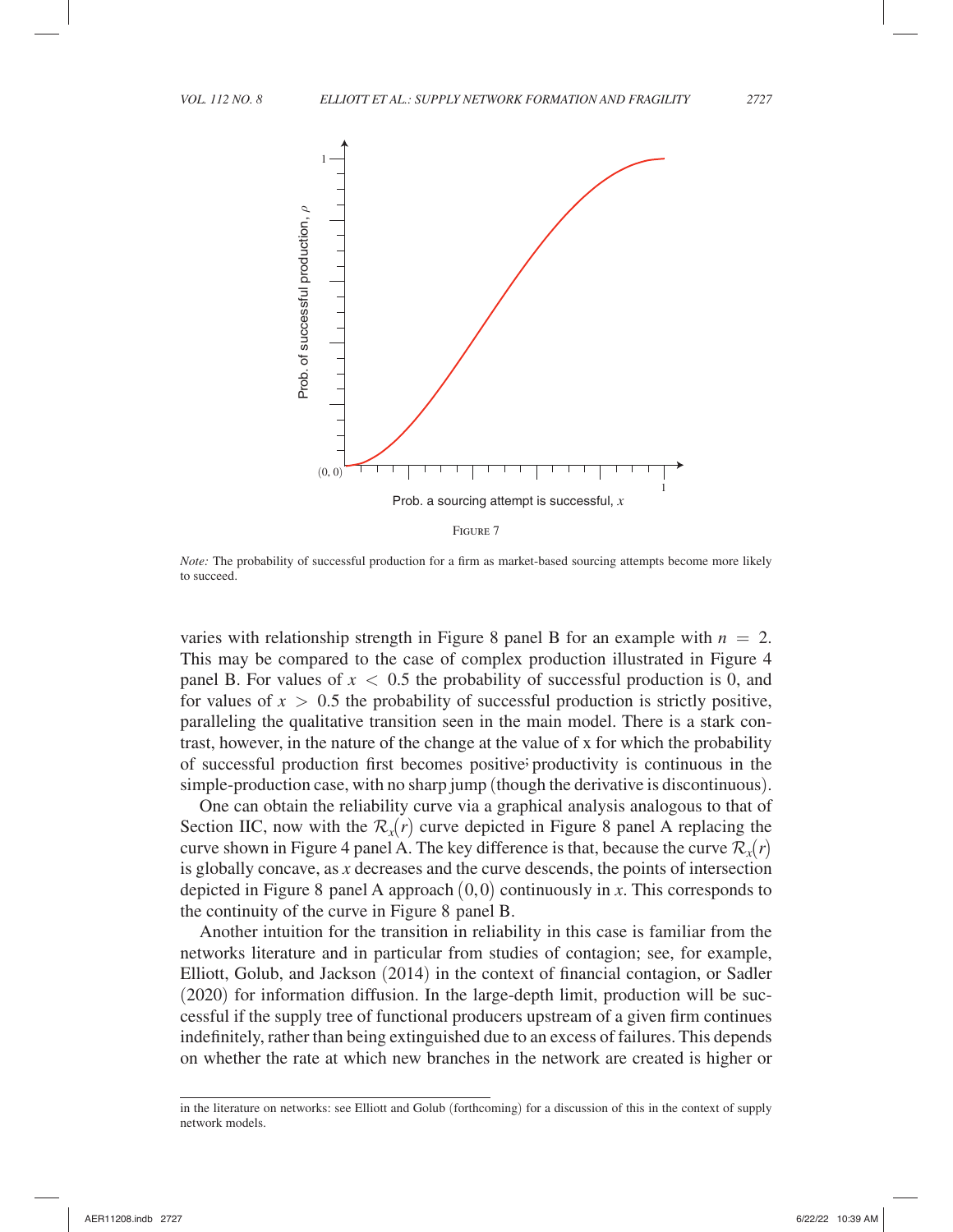



*Notes:* Panel A: the probability,  $\mathcal{R}_r(r)$ , that a focal firm is functional as a function of *r*, the probability that a random supplier is functional. This plot is for  $n = 3$  with  $x \in \{0.2, 0.35, 0.4, 0.5, 0.65\}$ . The plot parallels Figure 4 panel A, which depicts the same function for the complex production (*m* > 1 ) case. The marked intersections with the 45 degree line reflect limit reliability outcomes. Panel B: the reliability in a supply network for simple goods  $(m = 1$  distinct inputs needed) as relationship strength *x* varies.

lower than the rate at which existing branches die out due to failure. It turns out that when  $x > 0.5$ , a supply tree grows without bound in expectation, while when  $x < 0.5$  it dies out.<sup>31</sup> The kink in the probability of successful production around the threshold of 0.5 is related to the emergence of a giant component in an Erdös-Rényi random graph. That continuous phase transition is different from the discontinuous one driving our main results. To see the importance of the difference in these phase transitions for equilibrium fragility, consider a productive equilibrium when production is simple. It can be immediately be seen from Figure 8 panel B that a small shock to reliability *x* will cause only a small change in the probability of successful production. The reason is that, in contrast to the complex production case, the reliability curve does not become arbitrarily steep in the large-depth limit.

#### C. *Robustness: Extensions Relaxing Simplifying Assumptions*

In this section we discuss directions in which the analysis can be extended to show that certain simplifying assumptions are not essential to the main findings. We begin with extensions to the model in which firms remain homogeneous (in the

<sup>&</sup>lt;sup>31</sup> Given that each producer has two potential suppliers for the input, and each of these branches is operational with probability *x*, the expected number of successful relationships a given firm in this supply network has is 2*x*. When  $x < 1/2$ , each firm has operational links to less than 1 supplier on average, and so the rate at which branches in the supply tree fail is faster than the rate at which new branches are created. The probability that a path in the supply network reaches beyond a given length *l* then goes to 0 as *l* gets large and production fails with probability 1. On the other hand, when  $x > 1/2$ , the average number of operational links each firm has exceeds 1, and so new branches appear in the supply tree at a faster rate than they die out, leading production to be successful with strictly positive probability.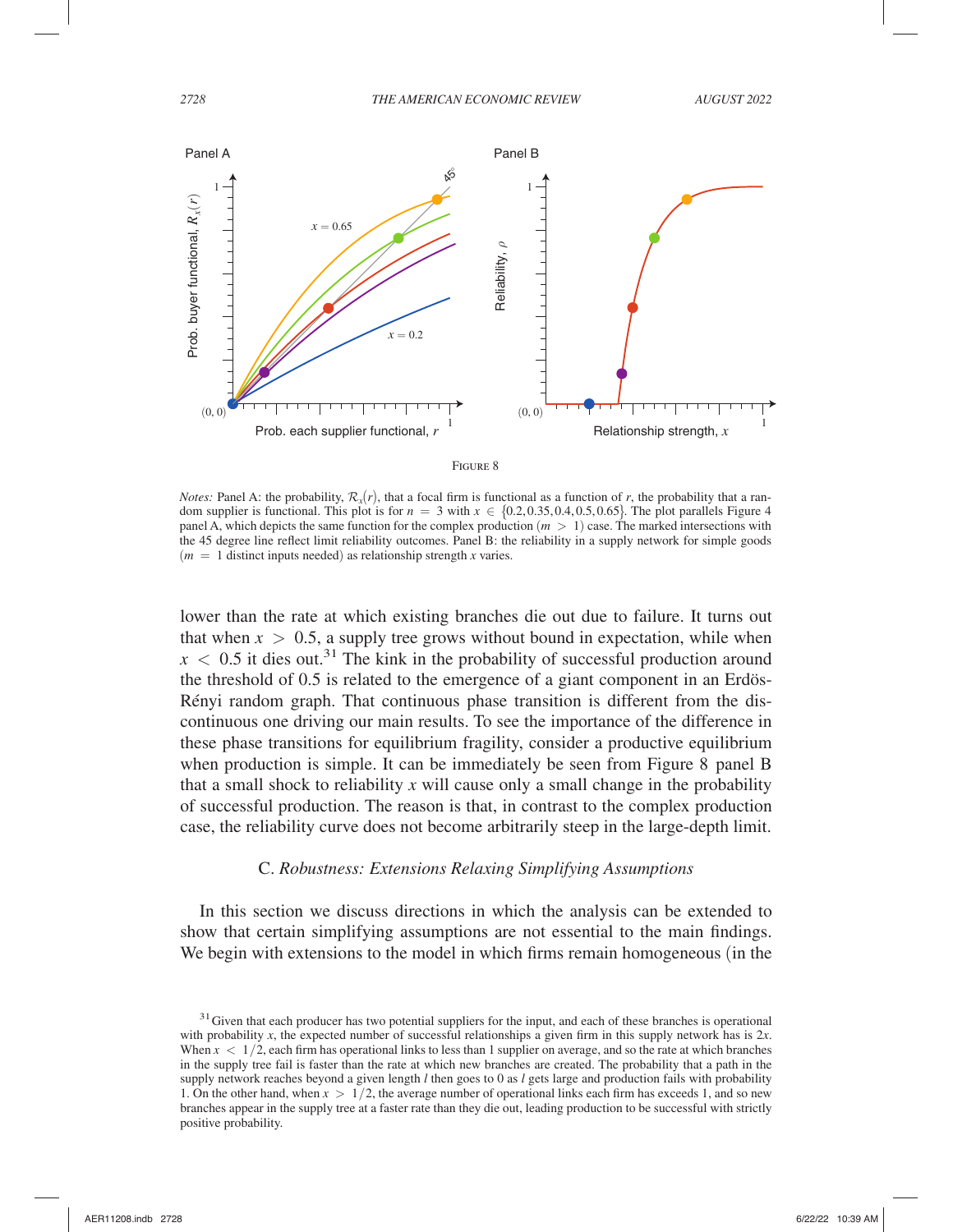distribution of their network positions), and then turn to heterogeneities in the next subsection.

*Investments on the Extensive Margin*.—Our modeling of investments in supply relationships is compatible with multiple interpretations. The first interpretation is that the set of possible suppliers is fixed, and the investment works on the intensive margin to improve the quality of these relationships (e.g., by reducing misunderstandings and so on). The second interpretation is that the investment works on the extensive margin; that is, firms work to find a supplier willing and able to supply a given required input type, but their success in this search is stochastic. In this interpretation there is a fixed set of *n* potential suppliers capable of supplying the required input, and each one of them is found independently with probability  $x_{if}^{32}$ Conditional on a supplier being found, the relationship is operational. In online Appendix SA9 we discuss a richer extensive-margin interpretation, as well as an extension that permits separate efforts to be directed to the extensive and intensive margins simultaneously.

*Anticipated Shocks*.—We assume that the small shock to *x* is unanticipated. It is straightforward to use our analysis to see that this is not essential. Suppose now all firms anticipate that a shock to *x* will happen with some probability  $p_{\text{shock}}$ , and suppose  $\kappa$  is in an open subset of the critical productivities, so that a collapse would have occurred in the baseline model. When we write the profit function for firms in the extended model, there will now be an expectation over the shock's arrival which will change profits and the best-response correspondence. However, for a small enough probability of the shock, this change will be small, and the best-response curve in a plot such as Figure 6 panel C will move only slightly. Thus the equilibrium will still be on the precipice if it was there before. Indeed, for  $\kappa$  not too close to the boundary of the critical productivities, the probability of the shock can be quite substantial without changing the main prediction. The key intuition is as follows. Because of externalities, all firms may prefer a commitment to invest more to avoid being on the precipice (and avoid disruptions due to the shock). But the free-riding problem can be too severe to achieve this, even when shocks are anticipated. Indeed, note that in Figure 6, even fairly large shifts in the best-response curve can leave the equilibrium on the precipice, implying that these free-riding effects are considerable.

*Shocks to Firms*.—The fundamental source of shocks in our model is at the level of links in the supply network. One could also consider shocks directly hitting firms—i.e., shocks to nodes in our supply network rather than links. The key conclusions regarding precipices are robust to adding this source of shocks, or even making node-level shocks the main source of disruptions.<sup>33</sup> We focus on shocks to relationships for simplicity, but the mathematical forces we identify also operate in alternative models of disruption.

<sup>&</sup>lt;sup>32</sup>This search technology is similar to ball-and-urn models of search, and is compatible with a matching function exhibiting constant returns to scale (see, for example, Hall 1979).<br><sup>33</sup> This variant of the model is worked out in Elliott and Golub (forthcoming).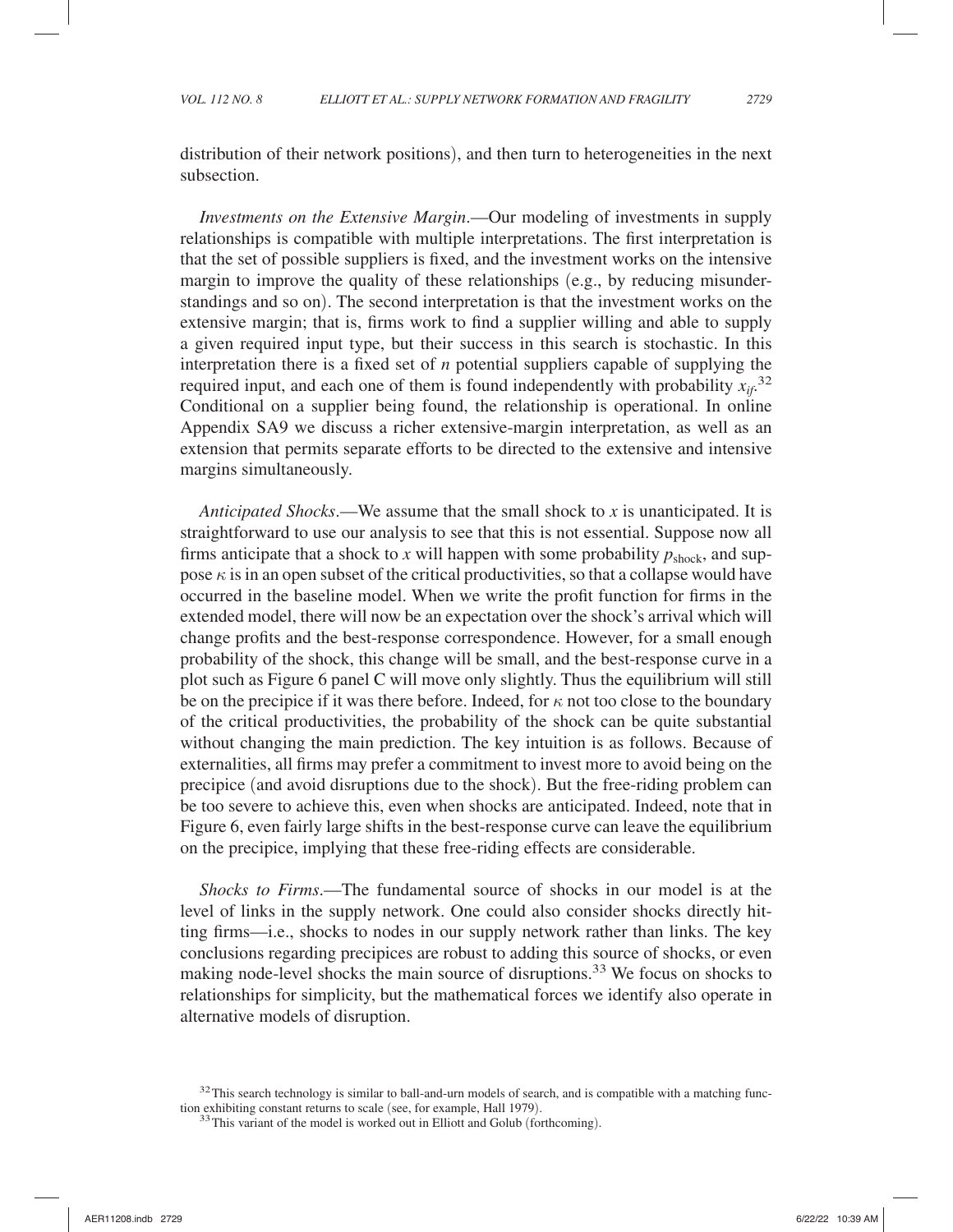*Endogenous Entry*.—Our model takes the varieties in the market as given, and does not include entry decisions by firms. This is done to keep the model simple. However, the key insights carry over to a model with entry.

Consider an extended model where there is an entry stage preceding all others. At this stage, firms  $(i, f)$  simultaneously decide whether to pay a sunk entry cost  $\Phi(f)$ , where  $\Phi$  is a strictly increasing function. Then the measure of varieties in each product is set equal to the measure of entering firms (i.e., each entering firm produces one variety), and the "investment game" where firms choose their relationship strengths proceeds as we described earlier. A (nontrivial) symmetric equilibrium is now one where  $\bar{f} > 0$  firms enter in each product and the expected postentry profit of the marginal firm is equal to its entry cost.

This model also features a nonempty open set of productivity parameters  $\kappa$  where equilibrium production is on the precipice. The basic logic is as follows. When the supply network is reliable and gross profits after entry are high, firms want to enter. As they enter, competition drives down gross profits and makes it less appealing to pay costs to make relationships strong. Recalling Figure 6, the key to the argument is that increasing entry moves the best-response curve leftward for a given  $\kappa$ . So, in equilibrium, relationships get weaker as more entry occurs. The question is where this dynamic stops. The precipice is a natural stopping point. Once the investment level is  $x<sub>crit</sub>$ , reliability can adjust down until further entry is deterred, while investment remains essentially the same. By reasoning parallel to that of our main results, a fragile state is reached for an open set of model parameters.

### D. *Robustness to Heterogeneity*

We have so far assumed for tractability that all firms have identical network positions ex ante. One might suspect that the regularity of the network structure, or some other kind of homogeneity, plays an important role in generating the sharp transition in the probability of successful production. However, homogeneities across the firms are not essential to our main points. To establish this, we now discuss extensions with two forms of heterogeneity in firm type.

*Partial Knowledge of Depth*.—We have assumed that firms make investments ex ante of the realization of their supply network depths, so that their investment decision problems are identical. This symmetry simplifies the analysis considerably. However, in practice, firms do have some information about the depth of their supply networks. We now introduce this into the model and give conditions under which our main findings extend.

We refer to the model analyzed in Sections II–IV as the *baseline model*, and we will define the model with partial knowledge of depths with reference to it.

The firms are now partitioned into two types: low-depth firms, with depth less than or equal to  $\overline{d}_l \geq 0$ , constitute a proportion  $\mu_l < 1$  of the population, and high-depth firms, with depth greater than  $\overline{d}_l$ , constitute the remainder. (We discuss high-depth firms, with depth greater than  $\overline{d}_l$ , constitute the remainder. the case of more than two types below.) Firms' information about depth consists of knowing which type they are. We use the subscript *l* for low-depth firms and *h* for the high-depth firms.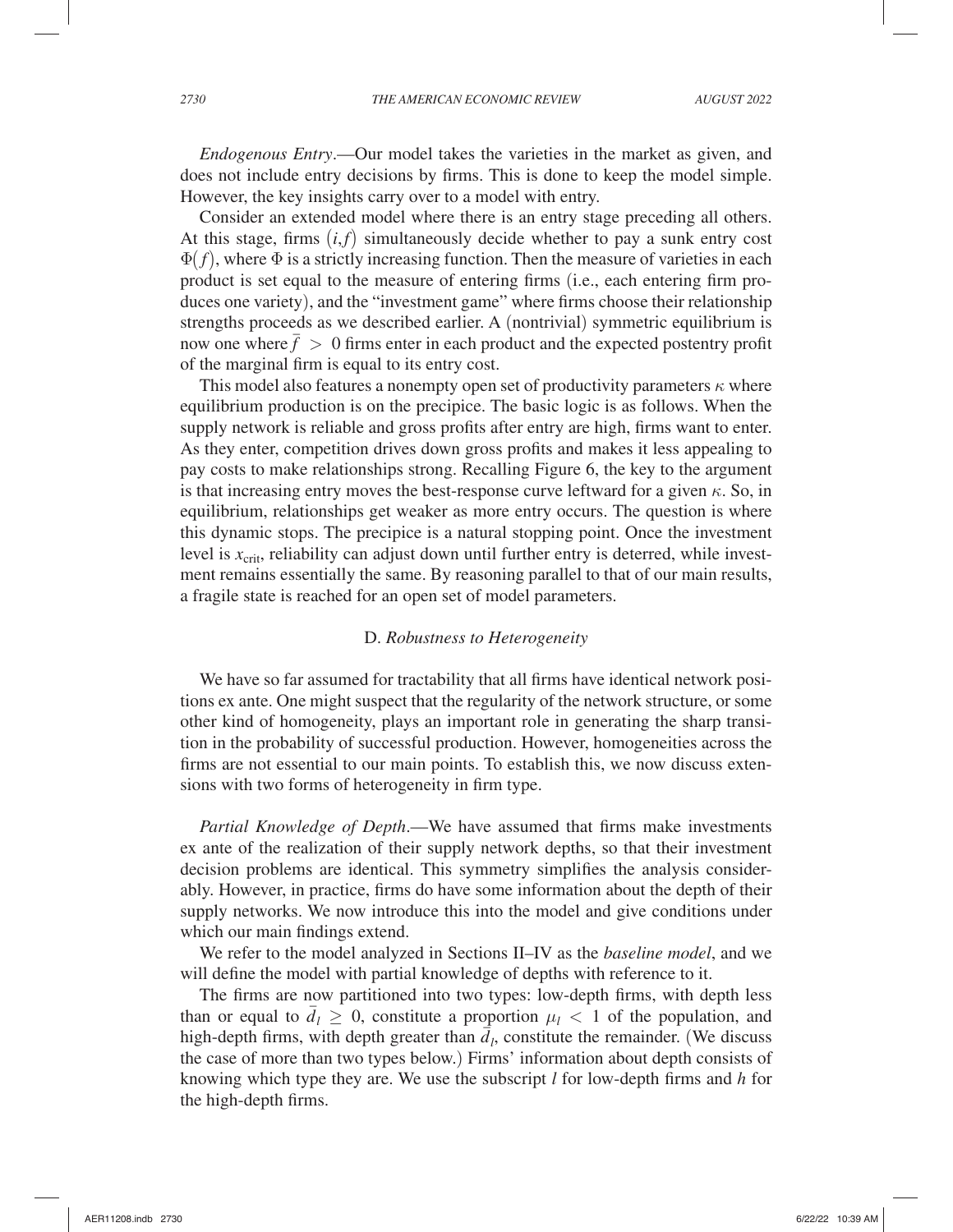Each type of firm has gross profits from production equal to  $g_t(r_t)$ , where  $r_t$  is the aggregate reliability of that type of firm  $(t = l$  for low-depth firms, and  $t = h$ for high-depth ones). This amounts to assuming that each type of firm sells into a separate market, and its gross profits are dependent on competition in that market through  $r_t$ . Similarly, each type of firm has a cost function  $\frac{1}{\kappa_t} c_t$ . The model primitives are otherwise the same, with the functions  $g_t$  and  $c_t$  satisfying the assumptions made on *g* and *c*, respectively, in the homogeneous model.

We now extend the definition of equilibrium to allow low-depth and high-depth firms to behave differently; equilibrium again refers to a symmetric Nash equilibrium that is not Pareto-dominated by any other symmetric equilibrium, but "symmetric" now means that strategy depends only on type. We let the vector  $\mathbf{x}_{\tau}^{*}(\kappa_l, \kappa_h)$  denote relationship strengths for the low-depth and high-depth firms in such an equilibrium (where  $\tau$  is, as before, the index on the depth distribution  $\mu_{\tau}$ ). The function  $\rho_t(\mathbf{x}, \mu)$  gives the reliability of type-*t* firms under strengths **x** and depth distribution  $\mu$ .

Our focus will be on the high-depth firms. We thus define an equilibrium to be fragile if, for large enough typical depth, a very small shock causes the *high-depth firms* to have very low reliability.

DEFINITION 3 (Equilibrium Fragility with Partial Knowledge of Depth): *There is equilibrium fragility*  $at \kappa = (\kappa_l, \kappa_h)$  *if for any*  $\eta, \epsilon > 0$ , *for large enough*  $\tau$ , we have *have*

$$
\rho_h(\mathbf{x}^*_{\tau}(\kappa) - \epsilon \mathbf{1}, \mu_{\tau}) \, < \, \eta.
$$

That is, a shock that reduces relationship strengths arbitrarily little  $(\epsilon)$  from their equilibrium levels leads to a reliability very close to 0 (within  $\eta$ ) for the high-depth firms.

PROPOSITION 4: *Suppose there is equilibrium fragility at* κ *in the baseline model under gross profit function g. Then in a partial knowledge of depth model with*  $g_h = g$ , the following holds: if  $x_h^*(\kappa_{h}\kappa) > 0$  for all sufficiently large  $\tau$  (i.e., there is *positive investment*), *then there is also equilibrium fragility.*

To gain some intuition for the result, note that in a (symmetric undominated) equilibrium, the high-depth firms take the reliability of the low-depth firms as given. In particular, all low-depth firms from which the high-depth firms source are at depth exactly  $\overline{d}_l$  and hence have the same reliability. For  $\kappa_h = \kappa$ , the high-depth depth firms are then in an equivalent position to firms in our baseline model, except that the firms at depth  $\overline{d}_l$  play the role of the depth-0 firms in the baseline model. In that model, the depth-0 firms have reliability 1 . In the partial depth knowledge model, the depth  $\overline{d}_l$  firms have some reliability  $\overline{r} \leq 1$ . Nevertheless, as long as  $\overline{r} \geq \overline{r}_{\text{crit}}$ , this difference does not matter for  $\tau$  sufficiently high. This is because the high-depth firms will have the same limit reliability as in the baseline model if they make the same investments, by the reasoning in Section IIC. Our assumption that there is equilibrium fragility at  $\kappa$  in the baseline model implies that, in that model, the limit of equilibrium investment is  $x_{\text{crit}}$ . The proof shows that there will also be limit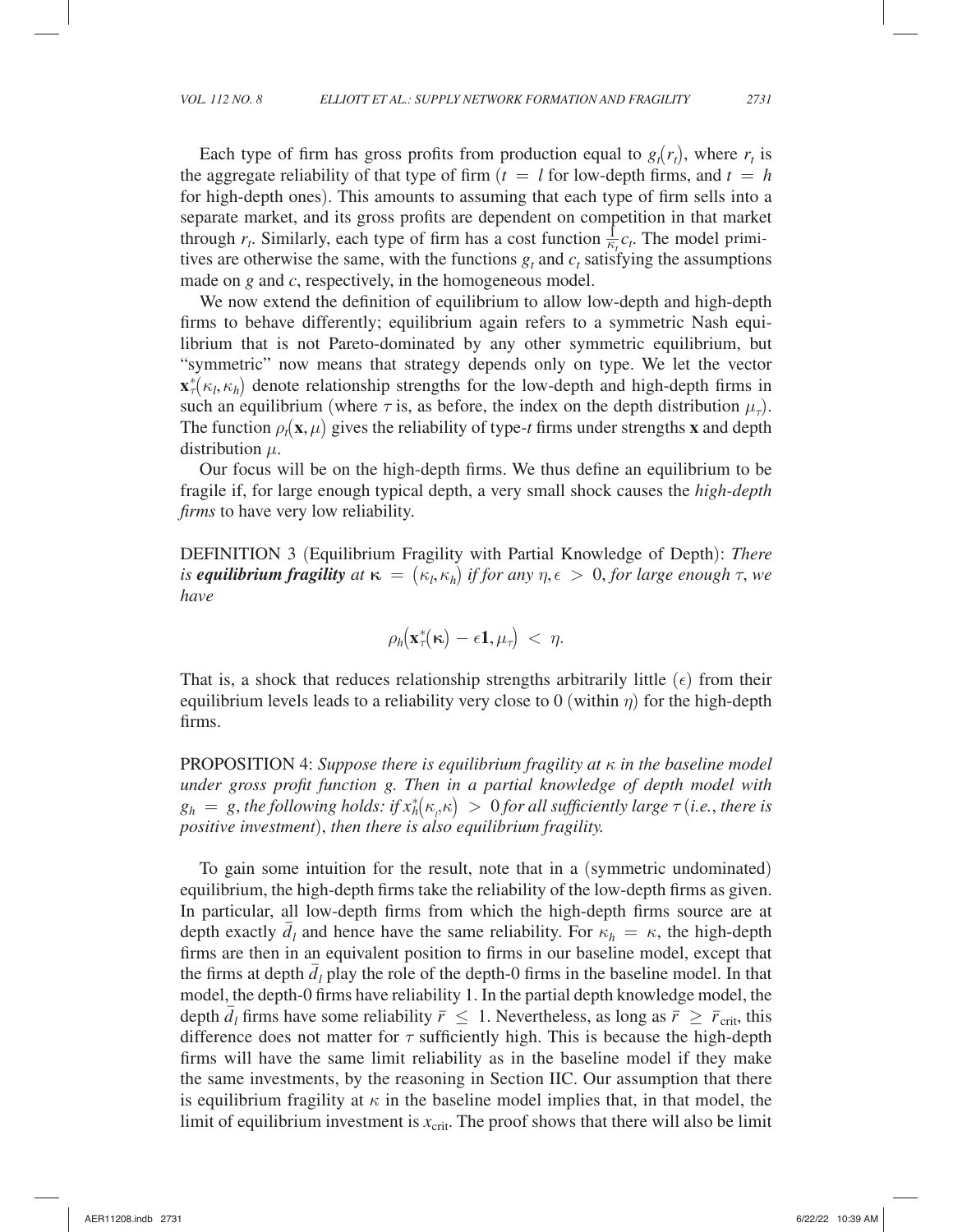investment  $x_{\text{crit}}$  for the high-depth firms in the symmetric undominated equilibrium of the extended model (as  $\tau \to \infty$ ).

This leaves the case when the reliability of the depth  $\bar{d}_\ell$  firms is  $\bar{r} < \bar{r}_{\rm crit}$ . We just need to show that in this case limit reliability is either 0 or  $\bar{r}_{\text{crit}}$ . Hence, it is sufficient to rule out limit equilibrium investment  $x > x_{\text{crit}}$ . Such investment cannot be supported in equilibrium for the same reasons that it could not be supported in the corresponding baseline model.

It is important for interpreting Proposition 4 that we know the high-depth firms sometimes make positive investments. To show that the positive-investment assumption can be satisfied, note that we can always set  $\kappa_l$  sufficiently high to induce equilibrium investments for the low-depth firms above  $x_{\text{crit}}$ , which is sufficient for equine that investments for the low depth *d* and  $\bar{e}$  and  $\bar{e}$  and  $\bar{e}$  and  $\bar{e}$  and  $\bar{e}$  for  $\bar{e}$  firms is above  $r_{\text{crit}}$ . Then the conditions on  $\kappa_h$  for positive investment parallel those of the baseline model.

When there is equilibrium fragility, it is only the high-depth firms that are affected. Moreover, the low-depth firms operate independently of the high-depth firms, and so even if production is disrupted for all the high-depth firms, the low-depth firms can still produce. This readily extends to a finer partitioning of firms by their depth. In this case, those firms in all but the highest-depth group have bounded depth and behave like the low-depth firms; those in the highest-depth group behave like the high-depth firms. Extending the model to include partial knowledge of depth, as we have done in this section, changes the quantitative implications—fewer firms in a supply chain will be on the precipice—but not the qualitative implications insofar as a positive mass of the firms will be on the precipice. The discussion in Section VA suggests that a considerable number of firms producing high-value products would be included in this set.

It is worth noting that, for simplicity, we have firms depend on others upstream of themselves (their suppliers, their suppliers' suppliers, and so on) but not downstream.<sup>34</sup> If the profits of low-depth firms were instead derived from selling to high-depth firms, then the inability of the high-depth firms to produce would, via reduced demand for the low-depth firms' products, affect the profitability of production for the low-depth firms and they might not be able to profitably produce, either. This type of propagation could be incorporated into the specification of the gross profit function *g* . Baqaee (2018) offers a detailed study of such contagion of failure in both directions in a different model.

*Heterogeneous Product Networks*.—We now consider an extension of our model with flexible heterogeneity in network structure. We focus in this subsection on the mechanics of how reliability depends on relationship strengths. In online Appendix SA8 we flesh out the details rigorously and also present an extension of the endogenous investment model.

The key point in this extension is that the number of inputs required,  $m$ , and the number of potential suppliers, *n*, are no longer held fixed across the supply network; these are allowed to vary with the product. More formally, there is a finite set of

 $34$  In our microfoundations (online Appendix SA3), the upstream but not downstream dependence is modeled by letting all firms sell to final consumers, and letting all profits be derived from such sales, while sales of intermediates are at cost.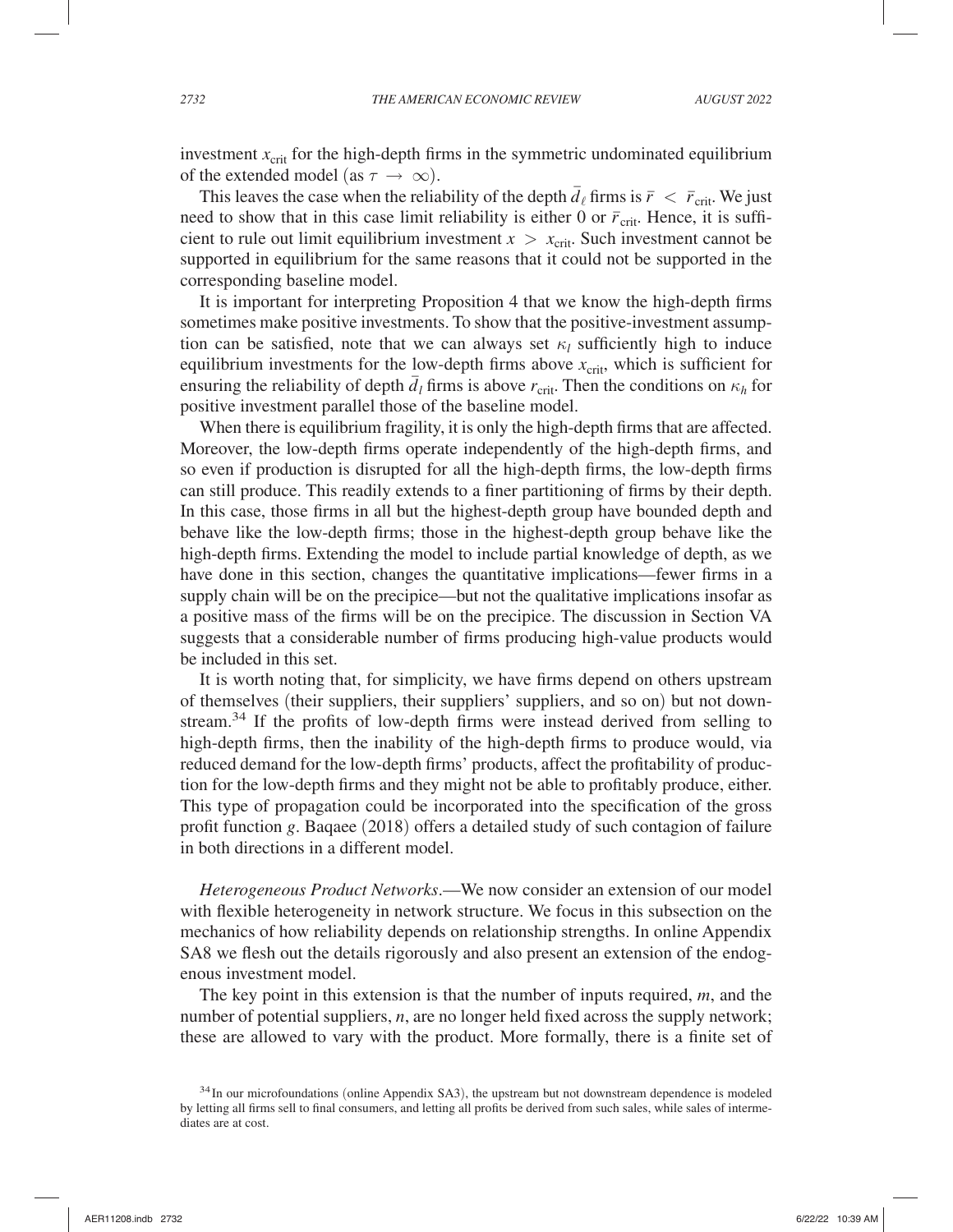products, *T*. Each product  $i \in \mathcal{I}$  is associated with a *product complexity*  $m_i$  and a finite set of inputs  $I(i) \subseteq \mathcal{I}$  of cardinality  $m_i$ . Thus, the number of inputs required can be different for different products. The neighborhoods  $I(i)$  define the *product dependence graph*, with the convention that arrows are directed upstream. For each firm producing product *i*, each needed input *j* can be supplied to the firm by  $n_{ii}$ potential suppliers. For each pair  $i, j \in \mathcal{I}$ , there is a relationship strength  $x_{ij}$  such that every link from a firm producing *i* to a potential supplier of product *j* has a probability  $x_{ii}$  of being operational. The product dependence graph is illustrated in Figure 9 panel A, while the heterogeneities in multisourcing possibilities and in link strength are illustrated in panel B. We denote by  $\mathbf{x} = (x_i)_{i \in \mathcal{I}}$  the profile of relationship strength vectors for the different products, where  $x_i = (x_{i,j})_{j \in I(i)}$ .

Analogously to our main model, we introduce depths of each variety. Depth-0 varieties are those that require no specifically sourced inputs. We specify the matching process so that each variety sources from varieties of strictly smaller depth. Subject to this, we allow a flexible distribution of input depths, relaxing the requirement from the baseline model that all suppliers of a given firm are exactly one level less deep. We are again interested in the limit as depths of most firms become arbitrarily large. In online Appendix SA8 we present the details of this setup and characterize this limit, paralleling Section IIB in the homogeneous case. This analysis yields a *limit reliability correspondence* **ρ** mapping **x** to profiles  $(\rho_i)_{i \in \mathcal{I}}$  of reliabil-<br>iii.e. The correspondence has the presentation for any multiplied with the formula ities. The correspondence has the property that, for any **x** , if depths are sufficiently large, the reliabilities are arbitrarily close to those given by **ρ** .

Our first main result is that the sharp transition in the production function persists in the heterogeneous model. There are values of the vector **x** where arbitrarily small shocks to relationship strengths result in large drops in reliability. The following definition is helpful for making this point:

DEFINITION 4 (Critical Product): *The product i is critical at if the product has positive reliability so that*  $\rho_i(\mathbf{x})$  *contains positive values at strengths* **x**, *but has reliability*  $\rho_i(\mathbf{x}') = 0$  *at any profile*  $\mathbf{x}'$  *of strengths that is elementwise strictly lower than* **x** *.*

In Section SA8.1 of the online Appendix, we generalize Proposition 1 by giving conditions guaranteeing that *critical products exist* in the heterogeneous model. The key condition is, as before, that production requires  $m_i \geq 2$  distinct inputs at each step.

We next show that supply networks in the presence of heterogeneities feature a *weakest link* property (Proposition 5). When one product is critical, all products that rely directly or indirectly on it are critical as well.<sup>35</sup> This result uses the notion of a product dependence graph, whose nodes are a set  $\mathcal I$  of products, and products have directed links to the input products they require (see Figure 9 panel A for an illustration).

 $35$  Thus, as in Bimpikis, Ehsani, and Ilkilic (2019), the social planner has different gains from intervening in different parts of the network (see their Proposition 8).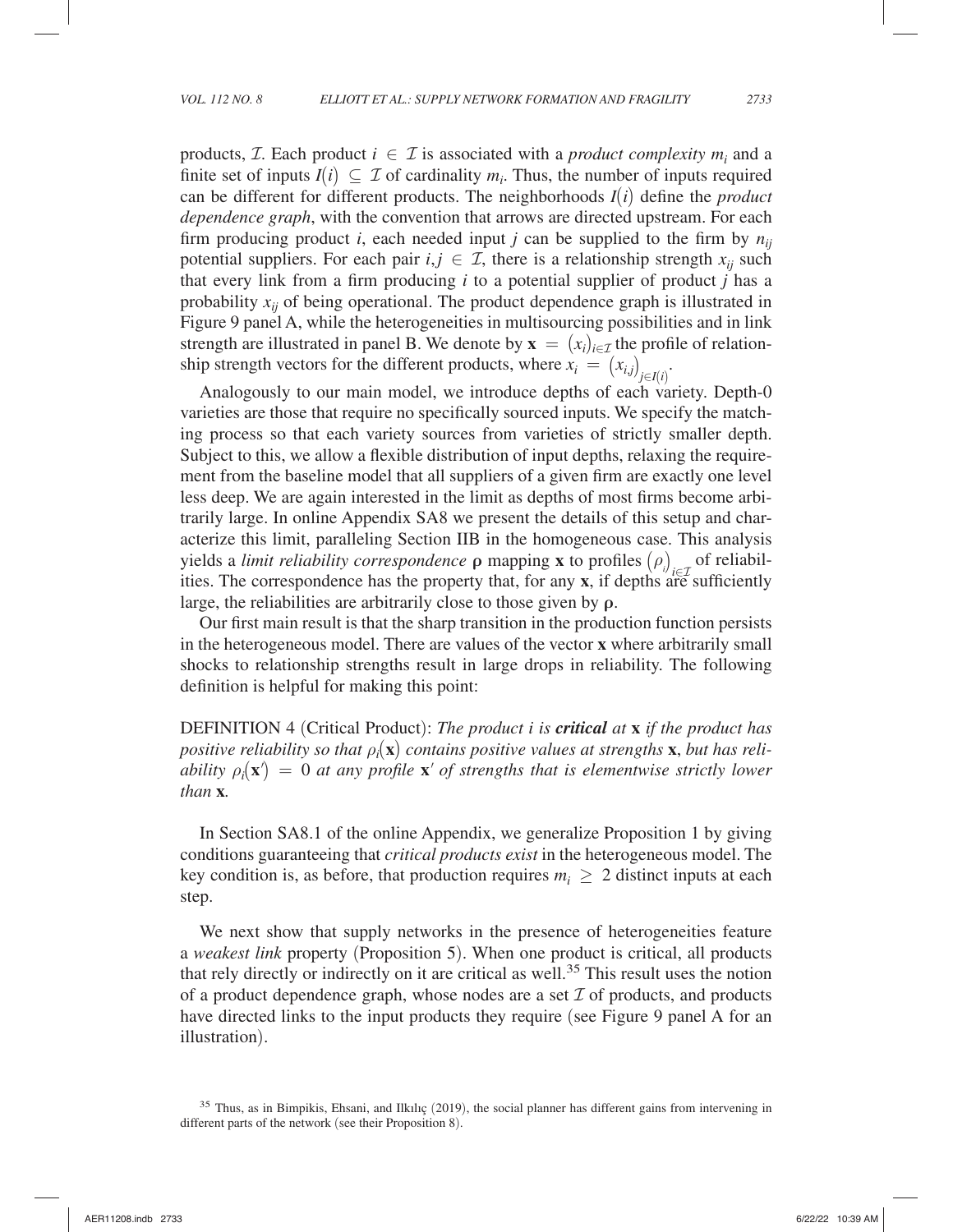



*Notes:* Panel A depicts a product dependence graph in the heterogeneous case. An arrow from *a* to *b* means that *b* is an input required in the production of *a*, i.e.,  $b \in I(a)$ . Product *b* requires  $m_b = 3$  inputs (products *a*, *c* and *d*). Other products require two inputs and thus  $m_i = 2$  for  $i \in \{a, c, d, e\}$ . There are two strongly connected components:  $\{a, b, c, d\}$  and  $\{e\}$  (which is highlighted). Panel B shows a potential supply network for variety *a*1. Here input products *b* and *d* are required, as indicated in panel A, and the number of potential suppliers of each input can be different: there are  $n_{ab} = 2$  potential suppliers of input *b* while there are  $n_{ad} = 3$  potential suppliers of input *d*. Moreover, the relationship strength is input-specific, with  $x_{a,b}$  being possibly different from  $x_{a,d}$ .

### PROPOSITION 5 (Weakest Link Property):

- (*i*) *Suppose product i is critical. Then any product that has a directed path to i in the product dependence graph is critical.*
- (*ii*) Let  $\mathcal{I}^{SC} \subset \mathcal{I}$  be a set of products that are part of a strongly connected com*ponent of the product dependence graph. Then either all producers of products*  $i \in \mathcal{I}^{SC}$  *are critical or no producers of products*  $i \in \mathcal{I}^{SC}$  *are critical.*

Proposition 5 asserts that supply networks suffer from a weakest link phenomenon. First, in part (i), we see that if a product is critical, then any small systemic shock (which causes it to fail, by definition of criticality) causes the failure of all other products that use it as an input, directly or indirectly. For example, in Figure 9 panel A, we see that if product *b* is critical, then a small systemic shock to relationship strengths causes its production to fail and will also cause products *a* , *c* , *d* and *e* to fail. Products *a* , *c* , *d* fail because they use *b* directly as an input. Product *e* fails because it indirectly uses product *b* as an input (through *a* and *d*).

Second, in part (ii), we begin by recalling that a *strongly connected component* of the product dependence graph is a set of nodes (i.e., products) where each node can be reached from any other node in that set by following some directed path of dependencies. For example, in the product dependence graph of Figure 9 panel A, the nodes with solid borders  $(a, b, c,$  and  $d)$  form such a strongly connected component. Node *e* is not part of this component since it cannot be reached from the other nodes by following the direction of the arrows. A strongly connected component of products is a set of products such that each product is used as input (directly or indirectly) by every other product of that set. This is key to the intuition behind the fact that such a component is only as strong as its weakest link. Indeed, if one product is critical, then all products in that component are also critical at the same time.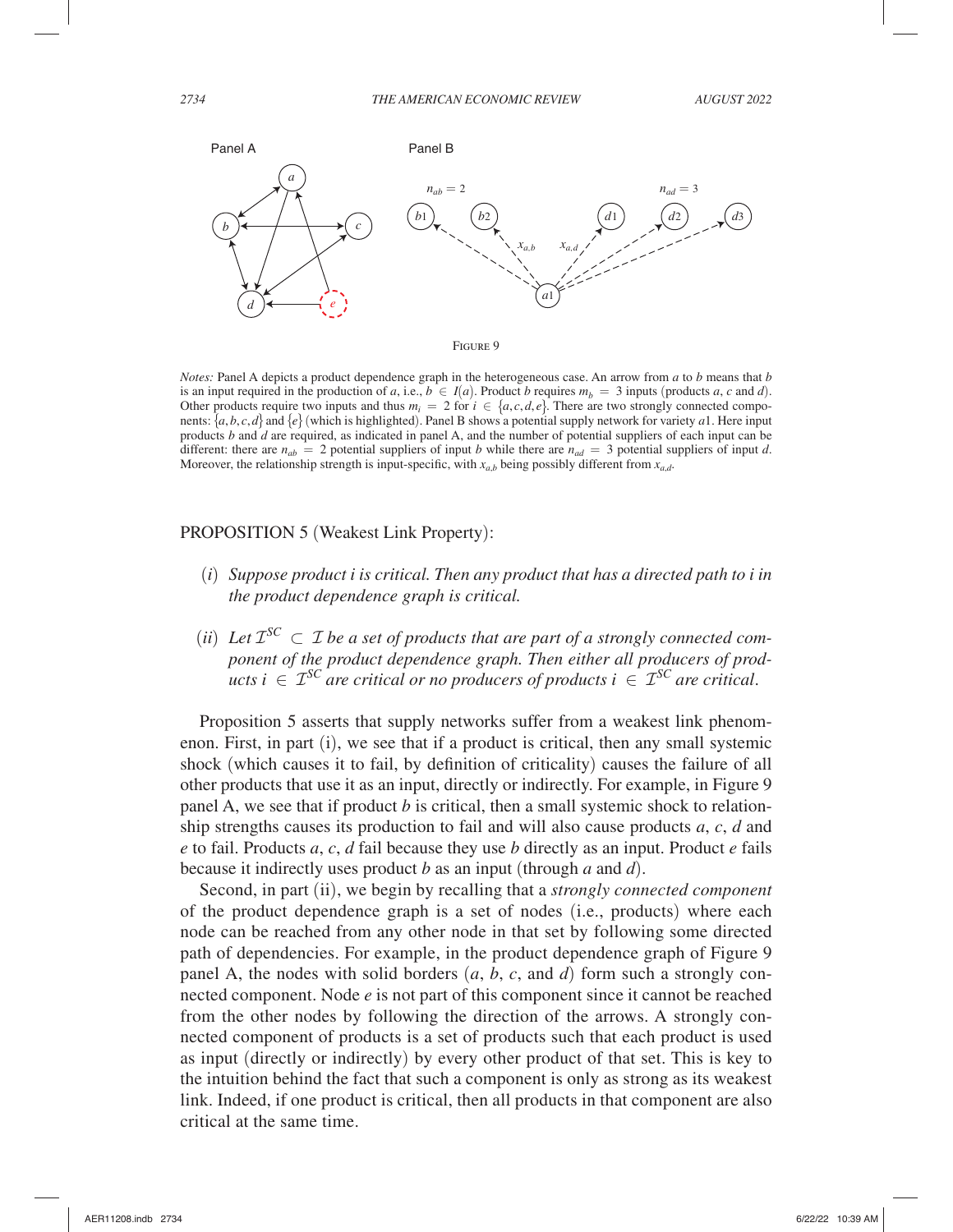In Section SA8.3 of the online Appendix, we provide supporting material for this section and illustrate both the discontinuities and the weakest link property with numerical examples. We also extend our endogenous investment model and show that the configurations we have described are consistent with strategic investment in relationship strength.

### **VI. Related Literature**

We have already discussed many prior works that are relevant for motivating our assumptions or interpreting our results. In this section we review several high-level connections to related literatures not covered by our previous discussions.

There has been considerable recent interest in markets with nonanonymous trade mediated by relationships.36 The work most closely related to ours in this area also studies network formation in the presence of shocks. This includes work in the context of production (e.g., Fafchamps 2002; Levine 2012; Brummitt et al. 2017; Bimpikis, Candogan, and Ehsani 2019; Yang, Scoglio, and Gruenbacher 2019; Amelkin and Vohra 2019), work on financial networks (e.g., Cabrales, Gottardi, and Vega-Redondo 2017; Elliott, Hazell, and Georg 2018; Erol 2018; Erol and Vohra 2018; Jackson and Pernoud 2019), and other contexts (e.g., Blume et al. 2011, Jackson, Rodriguez-Barraquer, and Tan 2012; Talamàs and Vohra 2020). More broadly, the aggregate implications of relying on relationships to transact have been studied across a variety of settings. $37$  At a methodological level, we advocate an approach that may be useful more broadly: agents make a continuous choice that determines the probability of their relationships operating successfully. The links that form may, however, fail in a "discrete" (i.e., discontinuous) way. The first feature makes the model tractable, while the second one brings discrete properties of networks into the model; this ultimately leads to the possibility of discontinuities in the aggregate production function and distinguishes the predictions from models where the aggregate production function is differentiable. It might be thought that aggregating over many supply chains, these discontinuities would be smoothed out at the level of the macroeconomy; we show they are not.

There is a vibrant literature in macroeconomics on production networks. This literature dates back to investigations of the input-output structure of economies and the implications of this (Leontief 1936). Carvalho and Tahbaz-Salehi (2019) provide a comprehensive survey. Three recent developments in the literature are particularly relevant to our work: (i) the modeling of the endogenous determination of the input-output structure; (ii) a firm-level approach as opposed to considering interindustry linkages at a more aggregated level; (iii) an interest in nonlinearities in aggregate production. Some of the most relevant work on (i) and (ii) includes Atalay et al. (2011); Oberfield (2018); Carvalho and Voigtländer (2014); Acemoglu and Azar (2020); Boehm and Oberfield (2020); Tintelnot et al. (2018); Liu (2019);

<sup>&</sup>lt;sup>36</sup> A literature in sociology emphasizes the importance of business relationships; see for example Granovetter (1973) and Granovetter (1985). For a survey of related work in economics see Goyal (2017).<br> $37$  For work on thin financial markets see, for example, Rostek and Weretka (2015); for buyer-seller networks

see, e.g., Kranton and Minehart (2001); and for intermediation see, e.g., Gale and Kariv (2009). Our work focuses on network formation for *production* and emphasizes the distinctive network formation concerns that arise due to strong complementarities.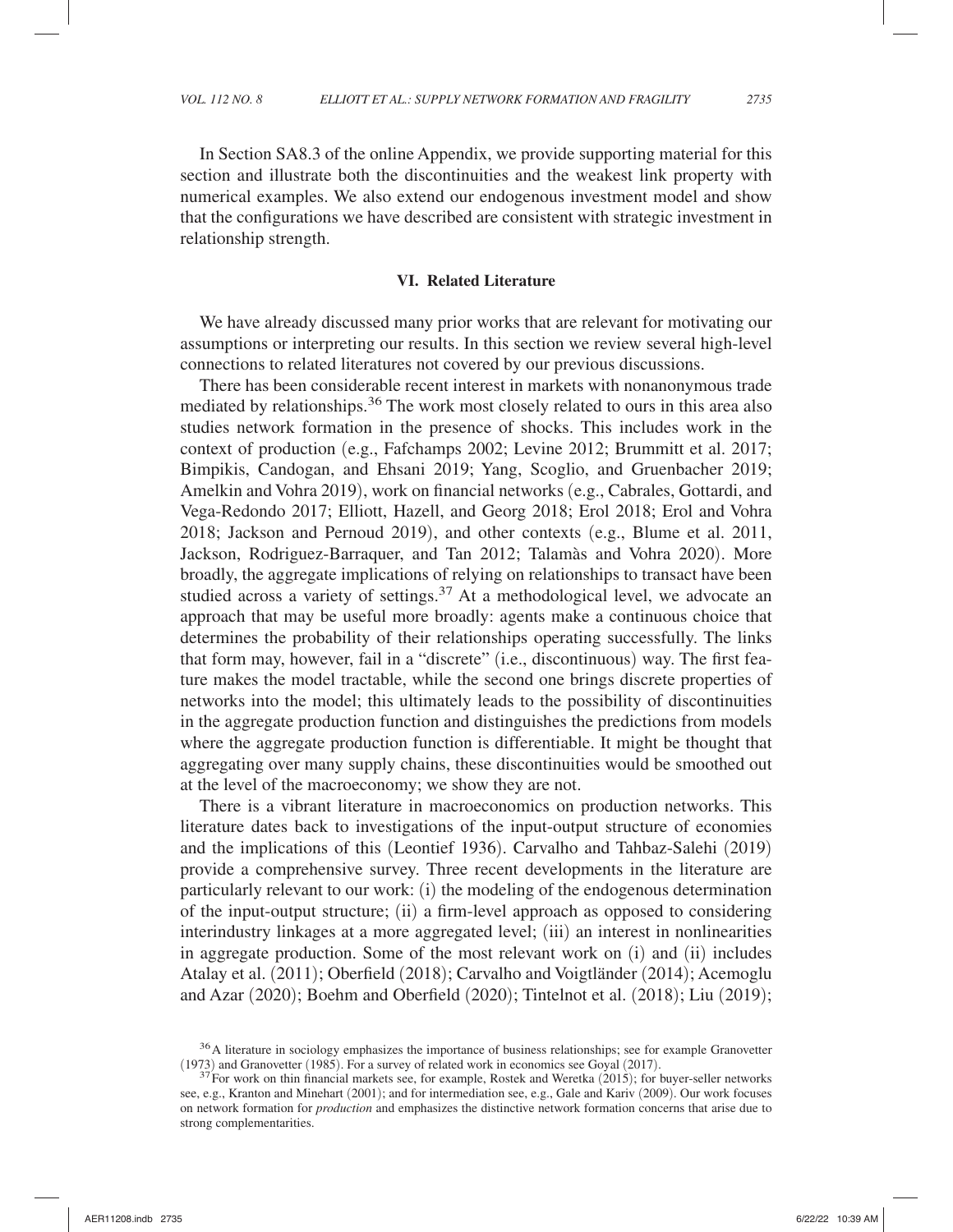Acemoglu and Tahbaz-Salehi (2020); König et al. (2019); Taschereau-Dumouchel (2022); and Kopytov et al. (2021). On the third point, Baqaee and Farhi (2019, 2020) focus specifically on the implications of nonlinearities, and discuss how nonlinearities in firms' production functions propagate and aggregate up. Whereas they focus on smooth nonlinearities, we show that especially extreme nonlinearities discontinuities—naturally come from complex supply networks. We have discussed throughout how our explicit modeling of discrete sourcing failures in complex production at the micro level gives rise to new effects (see Section VB).

Strong complementarities in production are crucial for creating fragility in our model, and this aspect of our work builds on a large literature following the seminal contribution of Kremer (1993). This literature argues that complementarities can help provide a unified account of many economic phenomena. These include very large cross-country differences in production technology and aggregate productivity; rapid output increases during periods of industrialization; and the structure of production networks and international trade flows; see, among many others, Ciccone (2002); Acemoglu, Antràs, and Helpman (2007); Levchenko (2007); Jones (2011); and Levine  $(2012).$ <sup>38</sup> A possible concern with this literature is that if firms were allowed to take actions that mitigate supply risks (for example, by multisourcing), this would endogenously dampen the crucial complementarities. Our work helps address this concern. We show that even when firms can take actions to mitigate their risk by multisourcing, a very severe form of equilibrium fragility arises, and strong complementarities continue to manifest in the aggregate production function.

At a technical level, our work is related to a recent applied mathematics literature on so-called *multilayer networks* and their phase transitions (Buldyrev et al. 2010). Discontinuities such as the one we study are termed first-order phase transitions in this literature.<sup>39</sup> Buldyrev et al.  $(2010)$ , and subsequent articles in this area such as Tang et al. (2016) and Yang, Scoglio, and Gruenbacher (2019), study quite different network processes, typically with exogenous networks. We show that discontinuous phase transitions arise in canonical models of production networks, once specific sourcing relationships are taken into account. Moreover, in contrast to prior works that took supply networks and shocks to be exogenous, we endogenize investments affecting the probabilities of link operation and elucidate a new economic force endogenously putting equilibria on a precipice. Dasaratha (forthcoming) studies endogenous investment to form a random network in an information-sharing model without aggregate shocks; that work identifies interesting and distinct interactions between phase transition phenomena and equilibrium network formation. Predating the recent literature just discussed, Scheinkman and Woodford (1994) used insights from physics models on self-organized criticality to provide a "sandpile" model of the macroeconomy in which idiosyncratic shocks have large aggregate effects.<sup>40</sup> The setup and behavior of their model are rather different from ours: the main point of

<sup>&</sup>lt;sup>38</sup> Prior to his literature, Jovanovic (1987) examines how strategic interdependencies or complementarities can produce aggregate volatility in endogenous variables despite only seemingly "diversifiable" idiosyncratic volatility

 $39$  These can be contrasted with second-order phase transitions, such as the emergence of a giant component in a communication network, which have been more familiar in economics—see Jackson (2008).<br><sup>40</sup> Endogenously, inventories reach a state analogous to a sandpile with a critical slope, where any additional

shock (grain dropped on the sandpile) has a positive probability of leading to an avalanche.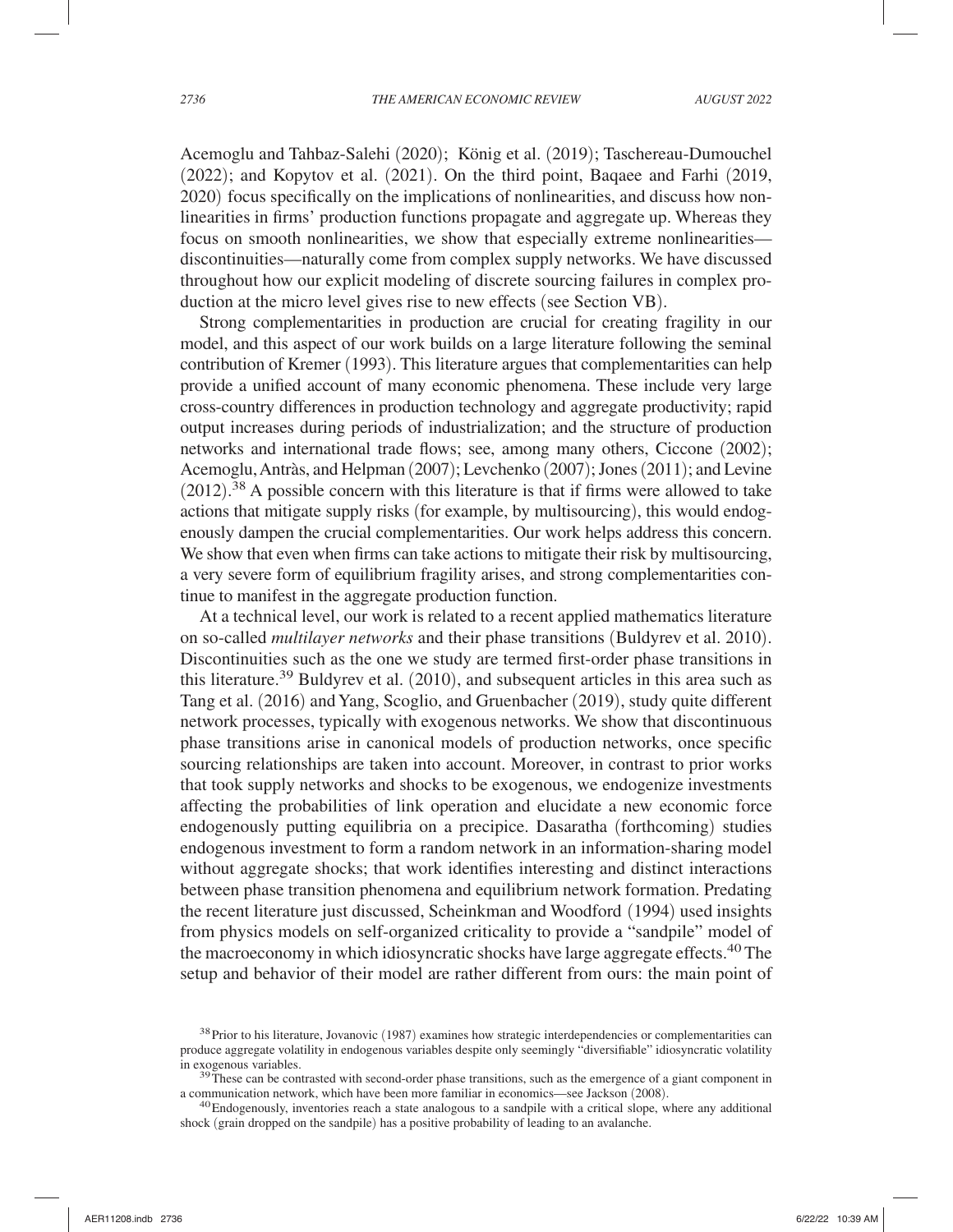commonality is in the concern with endogenous fragility. In our model, investments in supply relationships leave the supply network robust to idiosyncratic shocks, but very sensitive to arbitrarily small systemic shocks to relationship strength.

### **VII. Concluding Discussions**

We conclude by sketching some implications of our analysis. We first note some basic welfare implications of the model, complementing the descriptive analysis of fragility that has been our focus so far. We then turn to the implications for policy approaches aimed at improving the robustness of supply networks. Finally, we briefly suggest some potential applications of the precipice phenomena to macroeconomic modeling and to studies of industrial development.

### A. *Welfare Implications*

In Section IV we found that decentralized investment choices often result in fragile supply networks. In Section IIIA we showed that a planner would never choose investments that result in the supply network being fragile. These observations imply that, at least when there is equilibrium fragility, the outcome is inefficient. The reason is that a small improvement in reliability from a uniform increase in investments yields arbitrarily large marginal benefits. We now consider the efficiency of equilibrium in our model more broadly.

Our main result in this section is that there is *always* underinvestment in relationship strengths in a productive equilibrium.

COROLLARY 2: *Suppose we have a symmetric equilibrium with relationship strength x. Then*<sup>41</sup> $x < x^{SP}(\kappa, \mu)$ *.* 

This result follows from the proof of Lemma SA4 in the online Appendix, which underlies our selection of the high-reliability equilibrium as the efficient one.

To better understand Corollary 2 it is helpful to decompose the forces that push a planner away from an equilibrium outcome. Let *x* be the relationship strength and *r* the reliability in a hypothetical symmetric equilibrium. Note that the gross profit per functional firm is  $g(r)$ , so that the gross profit integrated across all firms (functional or nonfunctional) is

$$
GP = rg(r).
$$

We can then write net social surplus as follows:

$$
V = h(r) - \int_{\mathcal{V}} c(x_v) dv
$$
  
=  $[h(r) - GP] + [GP - \int_{\mathcal{V}} c(x_v) dv]$   
=  $\underline{[h(r) - rg(r)]}$  + PrS.

<sup>41</sup> Note that  $x^{SP}(\kappa, \mu)$  is single-valued for such values of *x*, so we may treat  $x^{SP}$  as a function here, abusing notation.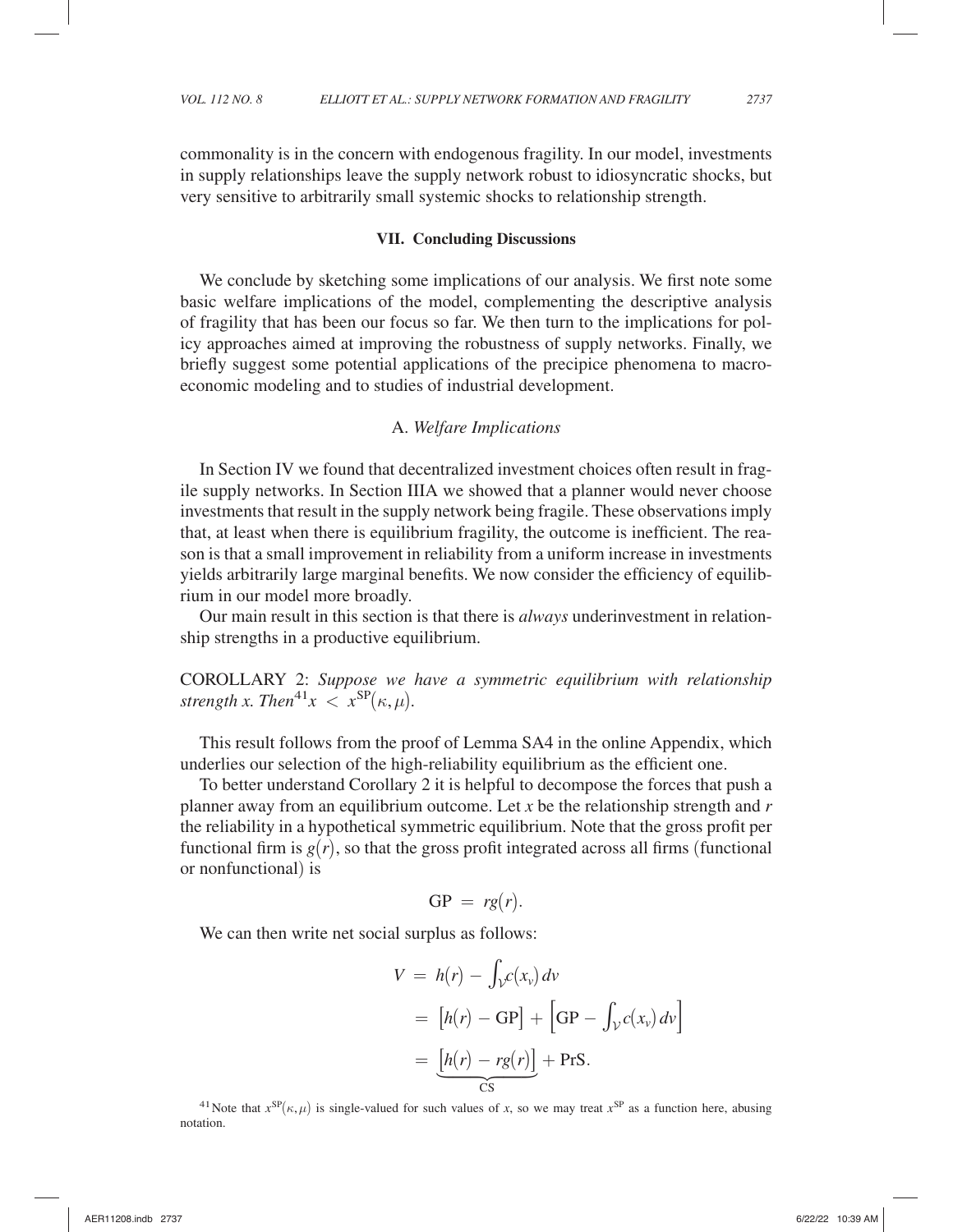Here we define total producer surplus, PrS , as gross profits net of investment costs. While the term  $h(r) - rg(r)$  is, strictly speaking, simply the difference between social welfare and payments made to the firms, it is helpful for intuition to interpret it as consumer surplus. With this decomposition in hand, we can consider a change in the investment level to  $x_v + t$ . We are interested in the overall wedge between the planner's incentives and firms' incentives. It is helpful to consider how a planner would deviate from the choices that firms make, and hence we evaluate the derivative of  $V$  in  $t$  at equilibrium. Using the first-order conditions for the firms (see the proof of Lemma SA4 from the online Appendix), the marginal effect on welfare of increasing *t* from the equilibrium point is

$$
\frac{dV}{dt} = \underbrace{\frac{d}{dt}[h(r) - rg(r)]}_{CS \text{ wedge}} + \underbrace{rg'(r)\frac{dr}{dt}}_{\text{business steadily}} + \underbrace{g(r)\frac{dr}{dt}}_{\text{reliability externally}}
$$

There are three terms in the planner's first-order condition that may push the planner away from the equilibrium outcome. First, the planner cares about consumer surplus (the quantity  $h(r) - rg(r)$ ). Firms, on the other hand, do not care about the contribution of reliability to consumer surplus. We term this part of the planner's first-order condition the CS wedge, corresponding to the classic problem of nonappropriability of consumer surplus. Second, there is a business-stealing effect. Producers of a good make lower profits on their sales when there is more competition because reliability is higher (i.e., the unit profit function  $g(r)$  is decreasing in *r*). Third, there are reliability externalities: the reliability of a firm's intermediate good production increases the reliability, and hence profitability, of those firms sourcing from it, the firms sourcing from these firms, and so on. Firms do not internalize their contributions to helping *other* varieties function. This pushes a planner to want to choose higher reliabilities, relative to firms.

The novel aspect is the reliability externality. The proof of Corollary 2 analyzes this externality to show that, in any equilibrium, there is always underinvestment. This motivates an interest in policies that increase investment, as this both increases welfare and has the potential to mitigate fragility. We turn to these next.

#### B. *Implications for Policies Supporting Investment and Robustness*

Counteracting underinvestment and removing fragility is not straightforward. Here we discuss several intuitive policy interventions that have limited effects, and others that have more potential to qualitatively change the robustness of the system.

As we noted in Section IVC, we view investments as being chosen in the medium run, meaning ex ante of shock realizations. Some policies will affect investment decisions on this timescale. In contrast, a shock causes disruption in the short run, a timescale on which firms cannot adjust their investment decisions. Nevertheless, some policies may be able to react to shocks on this shorter timescale. We will analyze policies in both horizons, beginning with the medium run.

*Marginal Interventions on Investment Incentives*.—Suppose investment in link strength is subsidized to reduce the marginal cost of investments, making the cost of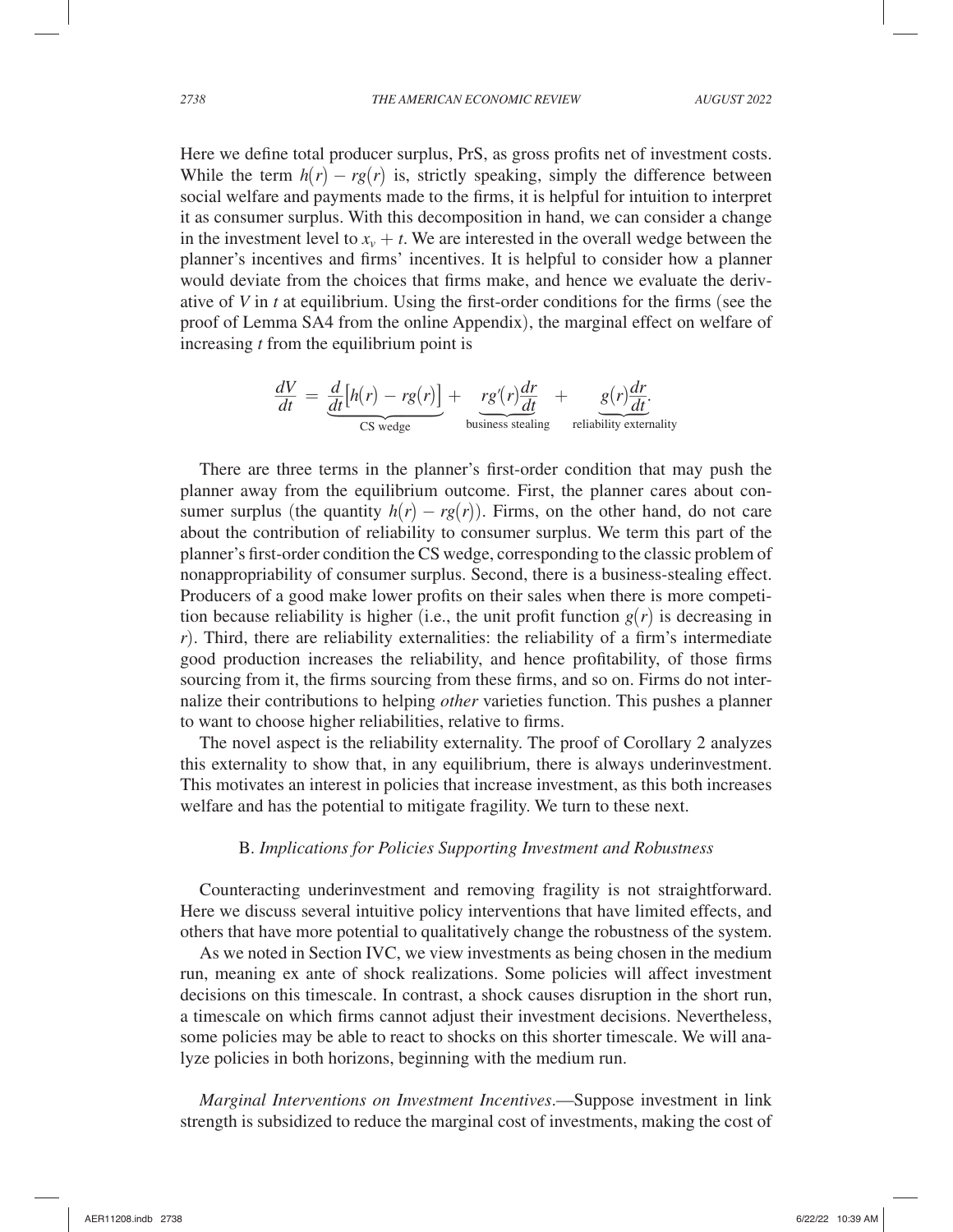a given investment  $1 - \theta$  times its original cost. More precisely, we make the gross profit equal to

$$
\Pi_{if} = \underbrace{P(x_{if}; x)}_{\text{prob. functional}} \cdot \underbrace{g(r)}_{\text{gross profit}} - \underbrace{\left(\frac{1-\theta}{\kappa}\right)c(y_{if})}_{\text{cost of effort}}.
$$

Suppose the status quo is at a critical equilibrium with reliability  $r = r_{\text{crit}}$  (as in Suppose the status quo is at a critical equinorium with remainity  $r = L_{crit}$  (as in Figure 6 panel B). A subsidy of this form will shift the red best-response curve in Figure 6 panel B to the right. At the margin this will increase reliability, but have a very limited effect on equilibrium investments for high values of the depth parameter  $\tau$ . Thus the equilibrium will remain fragile. Intuitively, the external subsidy crowds out private strength investment one-for-one in the fragile regime. The same argument can be used for larger values of  $\kappa$ . This leads to the counterintuitive conclusion that a policy intervention that works well in terms of increasing reliability in normal times can still fail to remove fragility to aggregate shocks.

Indeed, a similar analysis applies for many other interventions that shift the bestresponse curve to the right—including, for example, improvements in institutions that increase baseline relationship strength  $x$  marginally.

*Larger Interventions to Improve Investment*.—While marginal interventions typically fail to resolve fragility, nonmarginal interventions might work, for the reasons apparent in the earlier discussion (see also Figure 6 panel B). They can shift the equilibrium into the nonfragile regime from the fragile one. The kinds of policies that would work here are substantial subsidies to investments in strength or actions that nonmarginally increase profitability in an industry. This could be done in a variety of ways: large tax exemptions might be granted or competition might be limited by, for example, improved patent protections.

Such interventions have the flavor of big-push policies advocated for developing counties to escape poverty traps, but are different in a few ways from the standard analysis (Murphy et al. 1989). 42 The standard theory underlying a bigpush approach is one of multiple equilibria: there is a low-output equilibrium with traditional production where demand is low and traditional technologies are more cost-effective, and a high-output equilibrium with industrialized production where demand is high and industrial technologies are more cost-effective. For an economy to grow out of the bad equilibrium, it must do so in a balanced way to take advantage of one sector's growth fueling other sectors' demands, beyond external economies of scale that are confined to a given industry ( Rosenstein-Rodan 1943). A temporary intervention that subsidizes industrial technology can facilitate this shift. Crucially, the good equilibrium is sustained by increased production under the same institutions. Once a temporary intervention is removed, the technology and other economic primitives remain unchanged: in particular, there is no long-term government support of production, and nor are there any institutional changes.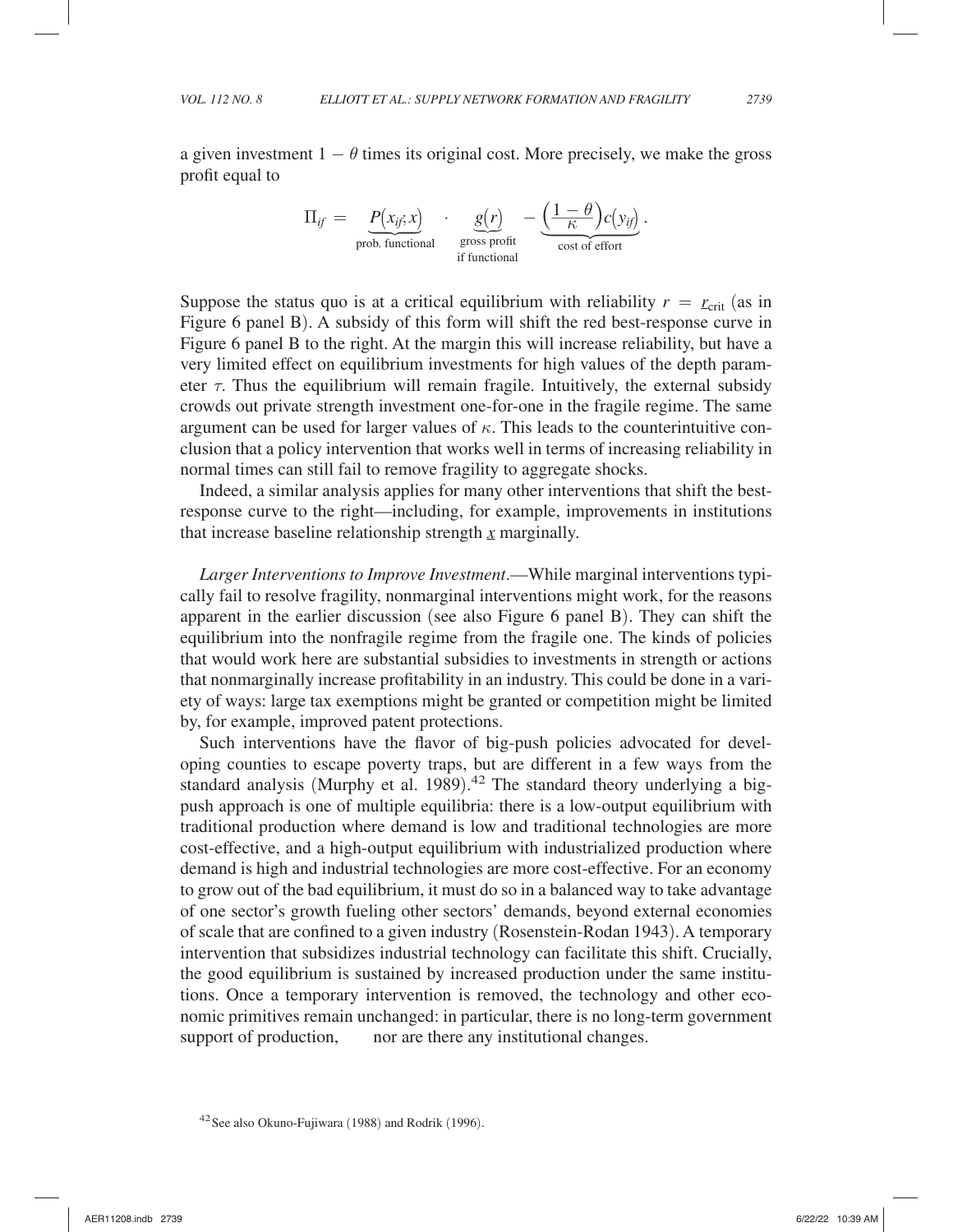In our analysis we select undominated equilibria and so there is no scope for policies to facilitate coordination on better equilibria. Had we not made this selection, temporary interventions could shift an economy out of a bad equilibrium and into a good one, just as in big-push theories. Nevertheless, in the fragile regime which is our main focus, all of the productive equilibria involve fragility, and so no temporary policy can remove it. To resolve fragility, permanent intervention on costs or production technologies is necessary.43 To summarize, in our comparison to classic big-push models we also find an important role for nonmarginal interventions, but for different reasons and with different implications for policy.

*Targeting Interventions*.—Our analysis offers some tentative suggestions for how interventions should be targeted to best address fragility. For targeting questions to make sense, there must be some heterogeneity across the economy. One type of heterogeneity was introduced in the extension on partial knowledge of depth in Section VD. We first consider interventions that will take a supply network out of the fragile regime in the environment presented there. In any productive equilibrium, the reliability of the low-depth firms does not affect the limit reliability of the high-depth firms. Hence, further improvements in reliability for the low-depth firms have no impact on the reliability of high-depth firms. On the other hand, targeting the high-depth firms for nonmarginal interventions such as those discussed above may be able to move the supply network out of the fragile regime.

This relates to the issue of reshoring—bringing production that had been outsourced to foreign suppliers back into a rich country. The rationale for reshoring through the lens of the model is as follows. Links involving long-distance shipping to different countries are more prone to disruption and may occur under weaker institutions. Reshoring can therefore be modeled as improving the strength of relationships among those firms involved or improving the technology for investing in those relationships. The analysis in the previous paragraph suggests that if reshoring targets parts of the supply network that are of low depth (and known to be so by the participating firms), the impact is likely be limited. Reshoring high-depth, complex, products can, on the other hand, be quite effective.

Targeting can also be considered in the model of heterogeneous product networks in the second part of Section VD. There we showed that there is generally a "weakest link" phenomenon in which all firms downstream of a fragile product are also fragile (Proposition 5). Thus, policymakers should be especially interested in identifying upstream, or central, complex industries in a critical equilibrium. We would expect the industries at risk to be the ones with relatively low profit margins and relatively few sourcing options per firm. Beyond these guidelines, a diagnostic indication of being in or near a critical equilibrium is that changes in  $\kappa$  (e.g., changes in profitability) are incident only on reliability  $\rho$  in equilibrium, as opposed to investment *x* (as discussed above).

<sup>&</sup>lt;sup>43</sup>It may be that a more productive economy is capable of supporting institutional reforms or innovations that, for example, change  $\kappa$ . This is a multiple-equilibria story in a larger model, but is still markedly different from the classic big-push story as described above.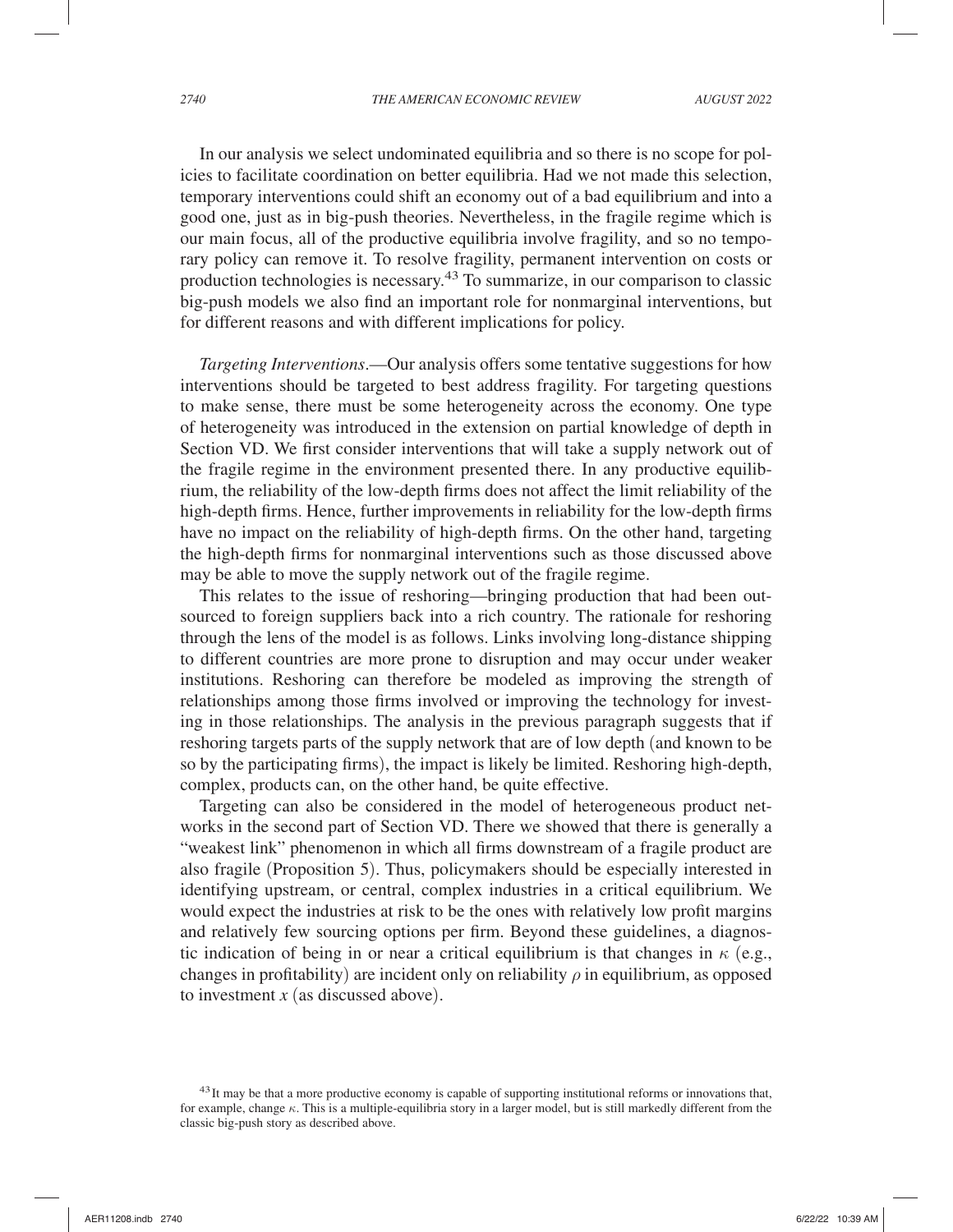*Reactive Interventions: The Short Run*.—As discussed in Section IVC, the extreme effects of fragility occur in the short run (without giving firms a chance to adjust their investment decisions). Thus, there is a case for quick, reactive short-term government interventions, if such interventions can directly address an aggregate shock. For example, suppose shipping is constrained by regulations that limit the throughput of ports, or short-term shortages of labor in the transport industry. These problems can be modeled as reducing the strength of supply relationships throughout a supply network. Our analysis shows that this can lead to cascading disruptions and production freezes when supply networks are fragile. However, if the government is able to quickly counteract these shocks—e.g., relaxing regulations, or mobilizing military personnel to compensate for the short-term labor shortage then that can be effective. Moreover, firms' anticipation of such reactions does not significantly change their investment incentives, as long as aggregate shocks are fairly rare and the reactive policy operates only when the shock hits. (The reasoning here is analogous to the discussion of anticipated shocks in Section VC.) Thus, there is no concern of crowding out those incentives. So, perhaps counterintuitively, reactive interventions like this can be more effective in avoiding fragility than the more forward-looking policies discussed above that seek permanent improvements in reliability.

### C. *Embedding Precipices in a Macroeconomic Model: Aggregate Volatility*

So far we have focused on a single complex supply network with particular parameters, interconnected by specific-sourcing relationships. The larger economy can be thought of as consisting of many such supply networks, each one small relative to the economy. Our question in this section is what the fragility of some of these particular supply networks implies for the reaction of the entire economy to shocks. Our main finding is that, while the severe amplification of shocks remains, the conclusion is nuanced by embedding individual supply networks in a richer setting.

Suppose there are many supply networks operating independently of each other, with heterogeneity across supply networks but, for simplicity, homogeneity within each network. The parameters of these different supply networks, including their complexities *m* and multisourcing numbers *n*, are drawn from a distribution. We know from the above that a small shock to relationship strength can discontinuously reduce the production of some of these supply networks. We now point out that a small shock can have a large macroeconomic effect and that the structure of the fragile regime is essential for this.

For simplicity, fix the function  $c(\cdot)$  to be the same throughout the economy.<sup>44</sup> A given supply network is then described by a tuple  $\hat{\mathfrak{s}} = (m, n, \kappa)$ . We consider the space of these networks induced by letting the parameters  $m, n$ , and  $\kappa$  vary. In particular, we let  $\mathcal M$  be the set of possible values of  $m$ , the set of integers between 1 and *M*; we let  $\mathcal N$  be the set of possible values of *n*, integers between 1 and *N*, and we allow  $\kappa \in \mathcal{K} = [0, K]$ . The space of possible supply networks is now

<sup>&</sup>lt;sup>44</sup> This could also be drawn from a distribution, but the notation would be more cumbersome.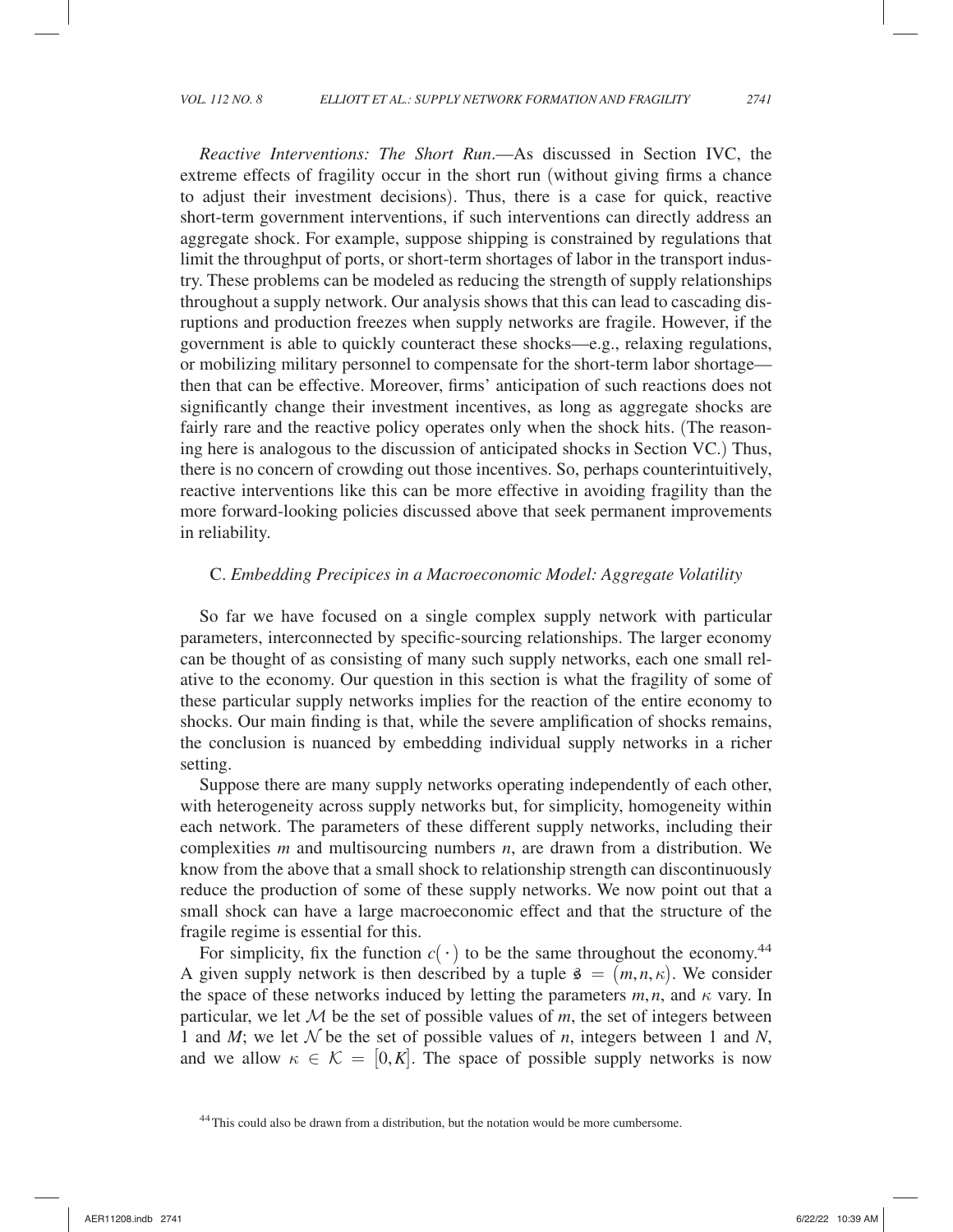$S = \mathcal{M} \times \mathcal{N} \times \mathcal{K}$ . We let  $\Psi$  be a distribution over this space, and assume that it has full support.

In some supply networks there will not exist an equilibrium with positive production, which we henceforth call a productive equilibrium (for example, when  $\kappa$  is sufficiently low fixing the other parameters). Consider now those supply networks for which there is a productive equilibrium. There are two possibilities. It may be that the only supply networks for which there is a positive equilibrium have  $m = 1^{45}$ That is, the only supply networks with positive reliability are simple. In this case, there is no aggregate fragility.

But if, in contrast,  $S$  contains supply networks where production is *not* simple, then we will have macroeconomic fragility. Indeed, an immediate consequence of Theorem 1 is that if there are some complex ( $m \geq 2$ ,  $n \geq 3$ ) supply networks with positive equilibria, then some of the lower- $\kappa$  networks with the same  $(n,m)$ —which are included in  $\mathcal{S}$ —are in the fragile regime. The measure that  $\Psi$  assigns to supply networks in the fragile regime is positive. Thus, a shock to relationship strengths will cause a discontinuous drop in expected aggregate output. On the other hand, in contrast to the situation with a single supply network, aggregate output need not fall all the way down to zero: there will, instead, be a discontinuous loss of some fraction of the output.

So far we have looked at the case in which the different supply networks operate independently and all business-to-business transactions occur through supply relationships confined to their respective supply networks. As we have emphasized, such specific relationships correspond to inputs tailored to the specifications of the business purchasing them. They are not products that can be purchased off-the-shelf. However, many other inputs are sourced in different ways. For example, most business use computers, and buy them off-the-shelf rather than through the specific-sourcing relationships we have focused on. So far we have abstracted from any interdependencies between businesses created by such arm' s-length purchases. However, these interdependencies might also be present—indeed, this is the main type of inter-firm dependence found in standard macroeconomic models of production—and they interact in interesting ways with the forces we have studied. If a small aggregate shock causes the collapse of some supply networks, the off-the-shelf inputs available to other supply networks that managed to remain functional become scarcer and more costly. This effectively damages the productivity of these other supply networks, and some of them that were not previously on a precipice will now find themselves there. Thus, they will now be very sensitive to the same aggregate shock that hurt their off-the-shelf suppliers. The key is that being on the precipice is not a fixed attribute of a supply network's structure, but is in fact dependent on its productivity. Thus, even with spillovers that occur through prices of off-the-shelf goods rather than relationships, there can be domino effects where, iteratively, previously robust parts of the economy become fragile.<sup>46</sup>

<sup>&</sup>lt;sup>45</sup> For example, it might be that  $M = 1$  so that only simple production is feasible, or *K* might be sufficiently low that only simple production has a positive probability of being successful.

<sup>&</sup>lt;sup>46</sup> In online Appendix SA6 we provide a numerical illustration of this phenomenon.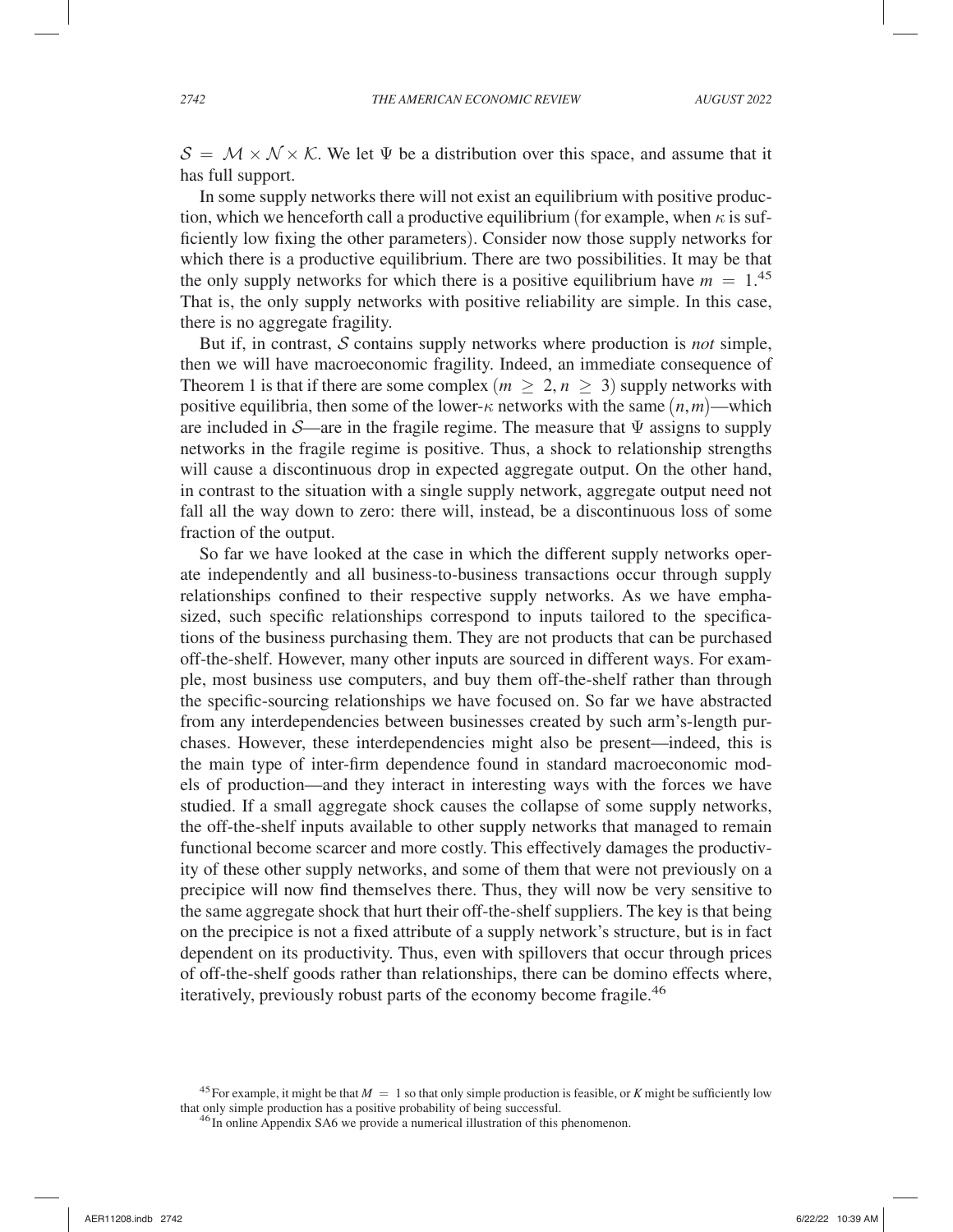

Figure 10

*Notes:* A contrast of the  $m = 1$  and  $m = 2$  cases with the degree of multisourcing being held fixed at  $n = 2$ . Expected revenues, on the vertical axis, are a product of the probability of successful production and the price of the good. The illustration shows a case in which the complex good retails for a price of 1 while the simple good retails for a price of  $1/5$ .

#### D. *Some Implications for Industrial Development*

The comparison between the production of complex and simple products developed in Section VB has interesting implications for the complexity of technologies used across countries, and for industrial development. While a full analysis of these issues is beyond the scope of this article, Figure 10 illustrates the main point. We posit, similarly to Levine (2012), that the revenue of a product is the associated level of production reliability multiplied by the value of the product, which is greater for more complex products. We then plot the two revenue curves, one derived from complex products (from Figure 3) and one for simple products (from Figure 8 panel B). Small increases in the quality of commercial institutions can make more complex production technologies viable and yield discontinuous benefits to an industry by enabling a transition from simple to complex production.

Even this very rudimentary theory of development and industrialization fits a number of stylized facts: (i) Industrialization, when it occurs, is rapid and economic output increases dramatically. (ii) At the same time, the share of the value of total production that can be attributed to intermediate inputs increases quickly (Chenery, Robinson, and Syrquin 1986). (iii) The quality of institutions, and particularly those related to contracting, can help explain what kinds of production different economies can support (Nunn 2007) and hence cross-country differences in development (Acemoglu and Johnson 2005), wages, and productivities (Jones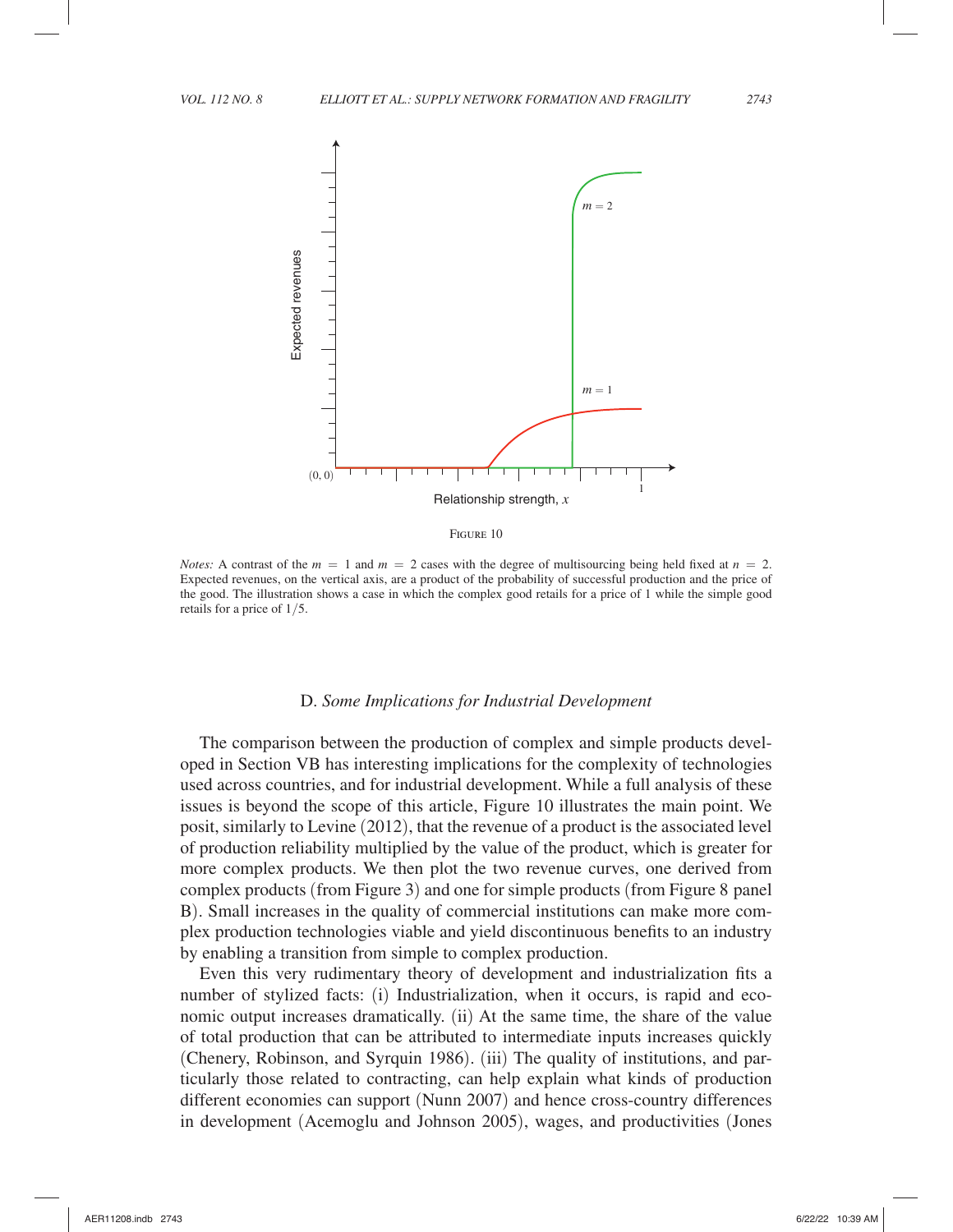2011). (iv) Finally, more complex supply chains are associated with higher rates of disruption (Craighead et al. 2007). 47

A full study of these issues obviously requires more detailed modeling. Nevertheless the discontinuities we identify may have a useful role to play in theories relating the quality of institutions and an economy's production possibilities.

#### **REFERENCES**

- **Acemoglu, Daron, Pol Antrás, and Elhanan Helpman.** 2007. "Contracts and Technology Adoption." *American Economic Review* 97 (3): 916–43.
- **Acemoglu, Daron, and Pablo D. Azar.** 2020. "Endogenous Production Networks." *Econometrica* 88 (1): 33–82.
- **Acemoglu, Daron, and Simon Johnson.** 2005. "Unbundling Institutions." *Journal of Political Economy* 113 (95): 949–95.
- **Acemoglu, Daron, and Alireza Tahbaz-Salehi.** 2020. "Firms, Failures, and Fluctuations: The Macroeconomics of Supply Chain Disruptions." NBER Working Paper 27565.
- **Amelkin, Victor, and Rakesh Vohra.** 2019. "Strategic Formation and Reliability of Supply Chain Networks." Unpublished.
- **Antrás, Pol.** 2005. "Incomplete Contracts and the Product Cycle." *American Economic Review* 95 (4): 1054–73.
- **Atalay, Enghin, Ali Hortacsu, James Roberts, and Chad Syverson.** 2011. "Network Structure of Production." *Proceedings of the National Academy of Sciences* 108 (13): 5199–5202.
- **Baqaee, David Rezza.** 2018. "Cascading Failures in Production Networks." *Econometrica* 86 (5): 1819–38.
- **Baqaee, David Rezza, and Emmanuel Farhi.** 2019. "The Macroeconomic Impact of Microeconomic Shocks: Beyond Hulten's Theorem." *Econometrica* 87 (4): 1155–1203.
- **Baqaee, David Rezza, and Emmanuel Farhi.** 2020. "Productivity and Misallocation in General Equilibrium." *Quarterly Journal of Economics* 135 (1): 105–63.
- **Barrot, Jean-Noel, and Julien Sauvagnat.** 2016. "Input Specificity and the Propagation of Idiosyncratic Shocks in Production Networks." *Quarterly Journal of Economics* 131 (3): 1543–92.
- **Bergstrom, Theodore, Lawrence Blume, and Hal Varian.** 1986. "On the Private Provision of Public Goods." *Journal of Public Economics* 29 (1): 25–49.
- **Bernstein, Lisa.** 1992. "Opting out of the legal system: Extralegal contractual relations in the diamond industry." *Journal of Legal Studies* 21 (1): 115-57.
- **Bimpikis, Kostas, Ozan Candogan, and Shayan Ehsani.** 2019. "Supply Disruptions and Optimal Network Structures." *Management Science* 65 (12): 5504–17.
- **Bimpikis, Kostas, Shayan Ehsani, and Rahmi Ilkılıç.** 2019. "Cournot Competition in Networked Markets." *Management Science* 65 (6): 2467–81.
- **Blanchard, Olivier, and Michael Kremer.** 1997. "Disorganization." *Quarterly Journal of Economics* 112 (4): 1091–1126.
- **Blume, Larry, David Easley, Jon Kleinberg, Robert Kleinberg, and Éva Tardos.** 2011. "Network Formation in the Presence of Contagious Risk." In *Proceedings of the 12th ACM Conference on Electronic Commerce*, 1–10. New York, NY: Association for Computing Machinery.
- **Boehm, Johannes, and Ezra Oberfield.** 2020. "Misallocation in the Market for Inputs: Enforcement and the Organization of Production." *Quarterly Journal of Economics* 135 (4): 2007–58.
- Brummitt, Charles D., Kenan Huremović, Paolo Pin, Matthew H. Bonds, and Fernando Vega-**Redondo.** 2017. "Contagious Disruptions and Complexity Traps in Economic Development." *Nature Human Behaviour* 1: 665–72.
- **Buldyrev, Sergey V., Roni Parshani, Gerald Paul, H. Eugene Stanley, and Shlomo Havlin.** 2010. "Catastrophic Cascade of Failures in Interdependent Networks." *Nature* 464: 1025–28.
- **Cabrales, Antonio, Piero Gottardi, and Fernando Vega-Redondo.** 2017. "Risk Sharing and Contagion in Networks." *Review of Financial Studies* 30 (9): 3086–3127.
- **Carvalho, Vasco M., Makoto Nirei, Yukiko U. Saito, and Alireza Tahbaz-Salehi.** 2021. "Supply Chain Disruptions: Evidence from the Great East Japan Earthquake." *Quarterly Journal of Economics* 136 (2): 1255–1321.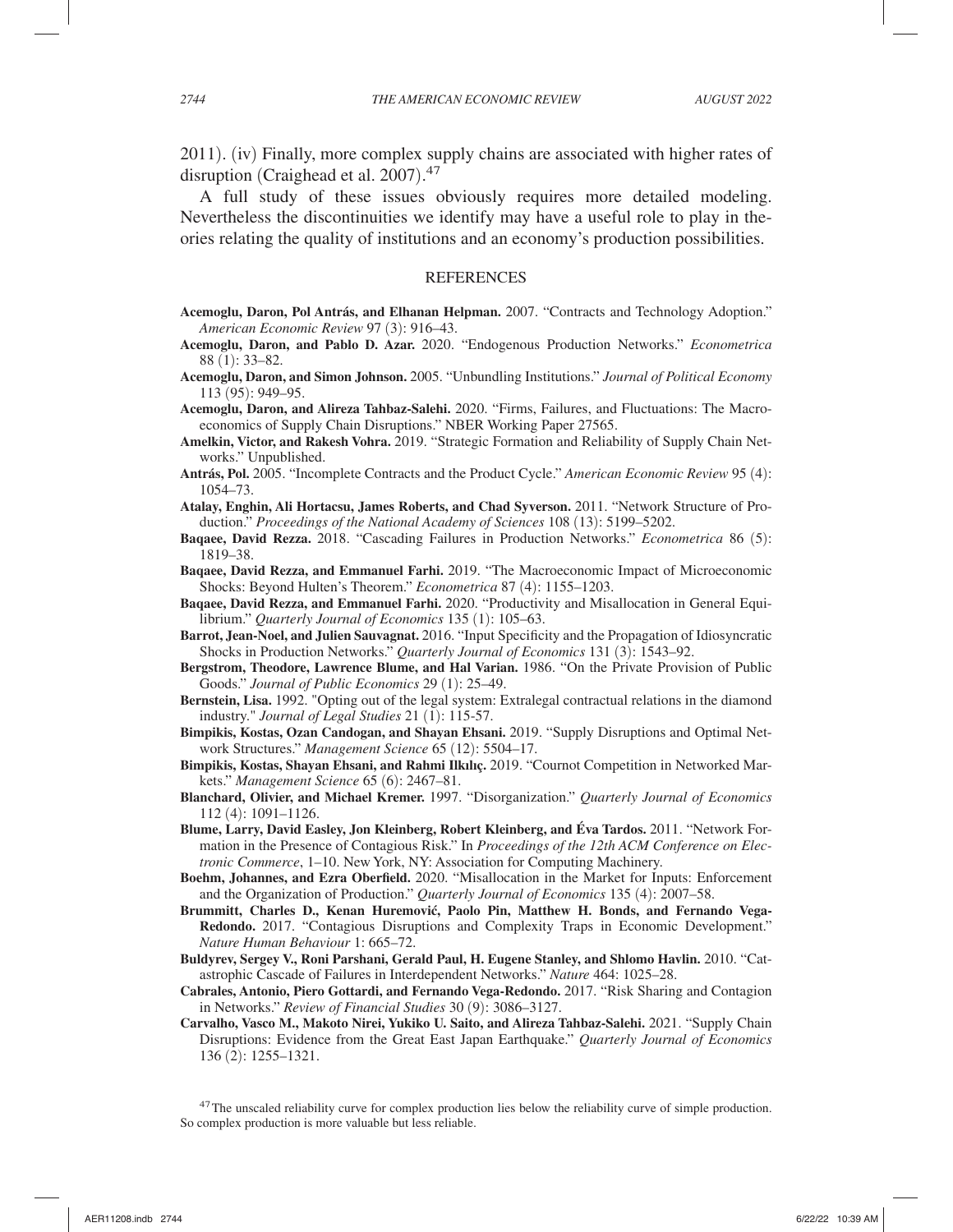- **Carvalho, Vasco M., and Alireza Tahbaz-Salehi.** 2019. "Production Networks: A Primer." *Annual Review of Economics* 11: 635–63.
- **Carvalho, Vasco M., and Nico Voigtländer.** 2014. "Input Diffusion and the Evolution of Production Networks." NBER Working Paper 20025.
- **Chenery, Hollis, Sherman Robinson, and Moshe Syrquin.** 1986. *Industrialization and Growth: A Comparative Study*. New York: Oxford University Press for the World Bank.
- **Ciccone, Antonio.** 2002. "Input Chains and Industrialization." *Review of Economic Studies* 69 (3): 565–87.
- **Craighead, Christopher W., Jennifer Blackhurst, M. Johnny Rungtusanatham, and Robert B. Handfield.** 2007. "The Severity of Supply Chain Disruptions: Design Characteristics and Mitigation Capabilities." *Decision Sciences* 38 (1): 131–56.
- **Dasaratha, Krishna.** Forthcoming. "Innovation and Strategic Network Formation." *Review of Economic Studies*.
- **Datta, Partha.** 2017. "Supply Network Resilience: A Systematic Literature Review and Future Research." *International Journal of Logistics Management* 28 (4): 1387–1424.
- *Economist***.** 2006. "When the Chain Breaks." June 7. https://www.economist.com/specialreport/2006/06/17/when-the-chain-breaks.
- **Elliott, Matthew, and Benjamin Golub.** Forthcoming. "Networks and Economic Fragility." *Annual Review of Economics*.
- **Elliott, Matthew, Benjamin Golub, and Matthew O. Jackson**. 2014. "Financial networks and contagion." *American Economic Review* 104 (10): 3115–53.
- **Elliott, Matthew, Jonathon Hazell, and Co-Pierre Georg.** 2018. "Systemic Risk-Shifting in Financial Networks." SSRN 2658249.
- **Erol, Selman.** 2018. "Network Hazard and Bailouts." SSRN 3034406.
- **Erol, Selman, Franesca Parise, and, Alexander Teytelboym.** 2020. "Contagion in Graphons." SSRN 3674691
- **Erol, Selman, and Rakesh Vohra.** 2018. "Network Formation and Systemic Risk." SSRN 2546310.
- **Fafchamps, Marcel.** 2002. "Spontaneous Market Emergence." *B.E. Journal of Theoretical Economics* 2 (1): Article 10.
- **Fafchamps, Marcel, and Bart Minten.** 1999. "Relationships and Traders in Madagascar." *Journal of Development Studies* 35 (6): 1–35.
- **Gabaix, Xavier.** 2011. "The Granular Origins of Aggregate Fluctuations." *Econometrica* 79 (3): 733–72.
- **Gale, Douglas M., and Shachar Kariv.** 2009. "Trading in Networks: A Normal Form Game Experiment." *American Economic Journal: Microeconomics* 1 (2): 114–32.
- **Goyal, Sanjeev.** 2017. "Networks and Markets." In *Advances in Economics and Econometrics: Volume 1: Eleventh World Congress*, edited by Bo Honoré, Ariel Pakes, Monika Piazzesi, and Larry Samuelson, 215–67. Cambridge, UK: Cambridge University Press.
- **Graddy, Kathryn.** 2006. "Markets: the Fulton Fish Market." *Journal of Economic Perspectives* 20 (2): 207–20.
- **Granovetter, Mark S.** 1973. "The Strength of Weak Ties." *American Journal of Sociology* 78 (6): 1360–80.
- **Granovetter, Mark S.** 1985. "Economic Action and Social Structure: The Problem of Embeddedness." *American Journal of Sociology* 91 (3): 481–510.
- **Hall, Robert E.** 1979. "A Theory of the Natural Unemployment Rate and the Duration of Employment." *Journal of Monetary Economics* 5 (2): 153–69.
- **Hendricks, Kevin B., and Vinod R. Singhal.** 2003. "The Effect of Supply Chain Glitches on Shareholder Wealth." *Journal of Operations Management* 21 (5): 501–22.
- **Hendricks, Kevin B., and Vinod R. Singhal.** 2005a. "Association between Supply Chain Glitches and Operating Performance." *Management Science* 51 (5): 695–711.
- **Hendricks, Kevin B., and Vinod R. Singhal.** 2005b. "An Empirical Analysis of the Effect of Supply Chain Disruptions on Long-Run Stock Price Performance and Equity Risk of the Firm." *Production and Operations Management* 14 (1): 35–52.
- **Jackson, Matthew O.** 2008. *Social and Economic Networks*. Princeton, NJ: Princeton University Press.
- **Jackson, Matthew O., and Agathe Pernoud.** 2019. "What Makes Financial Networks Special? Distorted Investment Incentives, Regulation, and Systemic Risk Measurement." Unpublished.
- Jackson, Matthew O., Tomas Rodriguez-Barraquer, and Xu Tan. 2012. "Social Capital and Social Quilts: Network Patterns of Favor Exchange." *American Economic Review* 102 (5): 1857–97.
- **Jones, Charles I.** 2011. "Intermediate Goods and Weak Links in the Theory of Economic Development." *American Economic Journal: Macroeconomics* 3 (2): 1–28.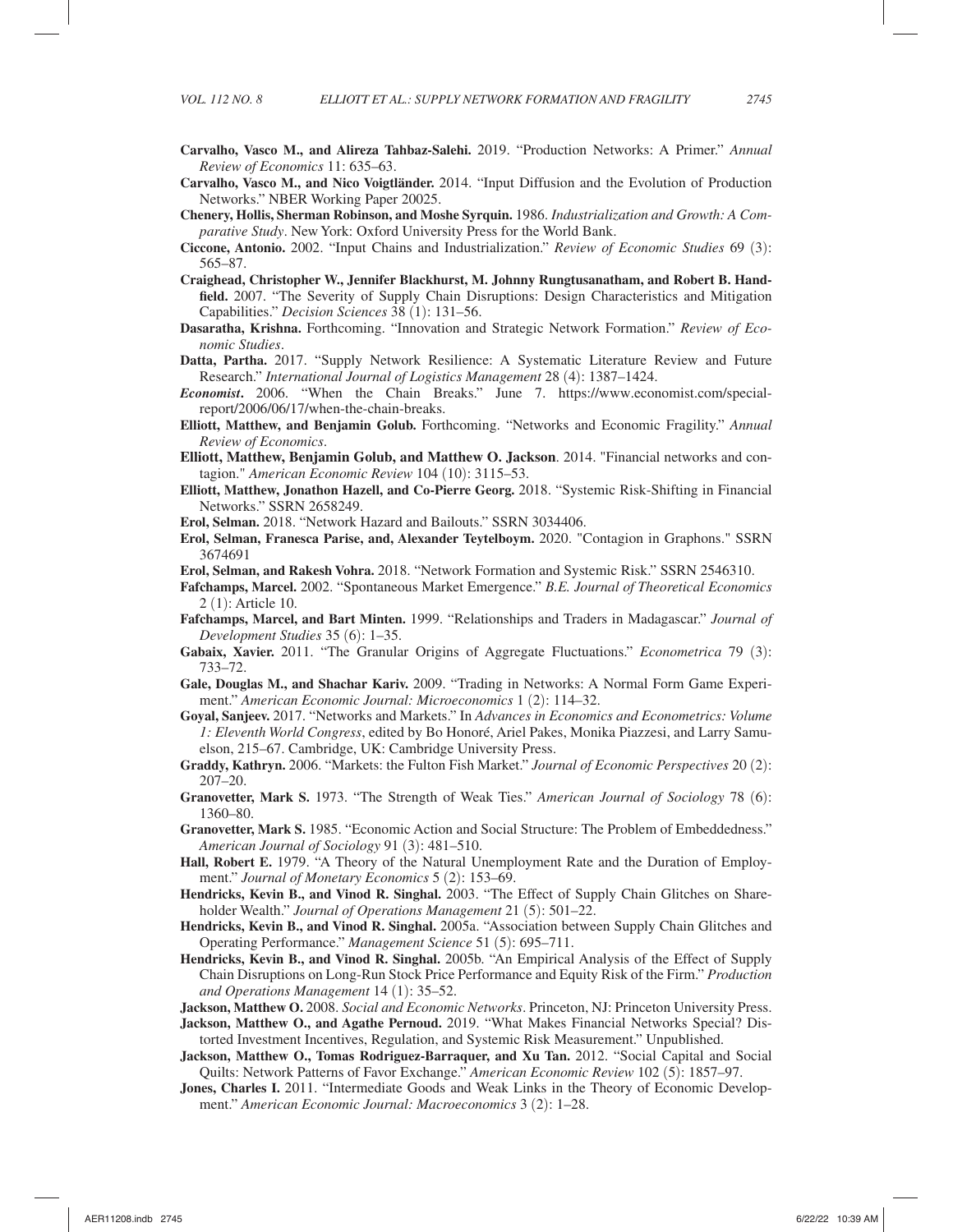- **Jovanovic, Boyan.** 1987. "Micro Shocks and Aggregate Risk." *Quarterly Journal of Economics* 102 (2): 395–409.
- **Kirman, Alan P., and Nicolaas J. Vriend.** 2000. "Learning to be Loyal. A Study of the Marseille Fish Market." In *Interaction and Market Structure*, edited by Domenico Delli Gatti, Mauro Gallegati, and Alan Kirman, 33–56. New York: Springer.
- **König, Michael D., A. Levchenko, T. Rogers, and F. Zilibotti.** 2019. "Aggregate Fluctuations in Adaptive Production Networks." Unpublished.
- **Kopytov, Alexandr, Mishra, Bineet, Nimark, Kristoffer, and Taschereau-Dumouchel, Mathieu.** 2021. "Endogenous Production Networks under Supply Chain Uncertainty." SSRN 3936969.
- **Kranton, Rachel E., and Deborah F. Minehart.** 2001. "A Theory of Buyer-Seller Networks." *American Economic Review* 91 (3): 485–508.
- **Kremer, Michael.** 1993. ''The O-ring Theory of Economic Development." *Quarterly Journal of Economics* 108 (3): 551–75.
- **Leontief, Wassiy W.** 1936. "Quantitative Input and Output Relations in the Economic Systems of the United States." *Review of Economic Statistics* 18 (3): 105–25.
- **Levchenko, Andrei A.** 2007. "Institutional Quality and International Trade." *Review of Economic Studies* 74 (3): 791–819.
- **Levine, David K.** 2012. "Production Chains." *Review of Economic Dynamics* 15 (3): 271–82.
- **Liu, Ernest.** 2019. "Industrial Policies in Production Networks." *Quarterly Journal of Economics* 134 (4): 1883–1948.
- **McLain, Sean.** 2021. "Auto Makers Retreat from 50 Years of 'Just in Time' Manufacturing." *Wall Street Journal*, May 3. https://www.wsj.com/articles/auto-makers-retreat-from-50-years-of-just-intime-manufacturing-11620051251.
- **McLain, Sean, Christopher M. Matthews, and Costas Paris.** 2021. "Everywhere You Look, the Global Supply Chain Is a Mess." *Wall Street Journal*, March 18. https://www.wsj.com/articles/everywhereyou-look-the-global-supply-chain-is-a-mess-11616019081.
- **Murphy, Kevin M., Andrei Shleifer, and Robert W. Vishny.** 1989. "Industrialization and the Big Push." *Journal of Political Economy* 97 (5): 1003–26.
- **Murdoch, J., T.K. Marsden and J. Banks.** 2000. "Quality, Nature, and Embeddedness: Some Theoretical Considerations in the Context of the Food Sector. *Economic Geography* 76 (2): 107–25
- **Nishiguchi, Toshihiro.** 1994. *Strategic Industrial Sourcing.* New York: Oxford University Press.
- **Norrman, Andreas, and Ulf Jansson.** 2004. "Ericsson's Proactive Supply Chain Risk Management Approach after a Serious Sub-supplier Accident." *International Journal of Physical Distribution and Logistics Management* 34 (5): 434–56.
- **Nunn, Nathan.** 2007. "Relationship-Specificity, Incomplete Contracts, and the Pattern of Trade." *Quarterly Journal of Economics* 122 (2): 569–600.
- **Oberfield, Ezra.** 2018. "A Theory of Input-Output Architecture." *Econometrica* 86 (2): 559–89.
- **Okuno-Fujiwara, Masahiro.** 1988. "Interdependence of Industries, Coordination Failure and Strategic Promotion of an Industry." *Journal of International Economics* 25 (1–2): 25–43.
- **Petersen, Mitchell A., and Raghuram G. Rajan.** 1994. "The Benefits of Lending Relationships: Evidence from Small Business Data." *Journal of Finance* 49 (1): 3–37.
- **Petersen, Mitchell A., and Raghuram G. Rajan.** 1995. "The Effect of Credit Market Competition on Lending Relationships." *Quarterly Journal of Economics* 110 (2): 407–43.
- **Rodrik, Dani.** 1996. "Coordination Failures and Government Policy: A Model with Applications to East Asia and Eastern Europe." *Journal of International Economics* 40 (1–2): 1–22.
- **Rosenstein-Rodan, Paul N.** 1943. "Problems of Industrialisation of Eastern and South-Eastern Europe." *Economic Journal* 53 (210–211): 202–11.
- **Rostek, Marzena, and Marek Weretka.** 2015. "Dynamic Thin Markets." *Review of Financial Studies* 28 (10): 2946–92.
- **Sadler, Evan.** 2020. "Diffusion Games." *American Economic Review* 110 (1): 225–70.
- **Scheinkman, Jose A., and Michael Woodford.** 1994. "Self-Organized Criticality and Economic Fluctuations." *American Economic Review Paper and Proceedings* 84 (2): 417–21.
- **Slutsken, Howard.** 2018. "Four Million Parts, 30 Countries: How an Airbus A380 Comes Together." *CNN*, December 28. https://edition.cnn.com/travel/article/airbus-a380-parts-together/index.html.
- **Snyder, Lawrence V., Zümbül Atan, Peng Peng, Ying Rong, Amanda J. Schmitt, and Burcu Sinsoysal.**  2016. "OR/MS Models for Supply Chain Disruptions: A Review." *IIE Transactions* 48 (2): 89–109.

*Supply Chain Quarterly***.** 2018. "Supply Chain Disruptions Hit Record High." December 10. https:// www.supplychainquarterly.com/articles/1803-supply-chain-disruptions-hit-record-high.

**Talamàs, Eduard, and Rakesh Vohra.** 2020. "A Free and Perfectly Safe but Only Partially Effective Vaccine Can Make Everyone Worse Off." *Games and Economic Behavior* 122 (1): 277–89.